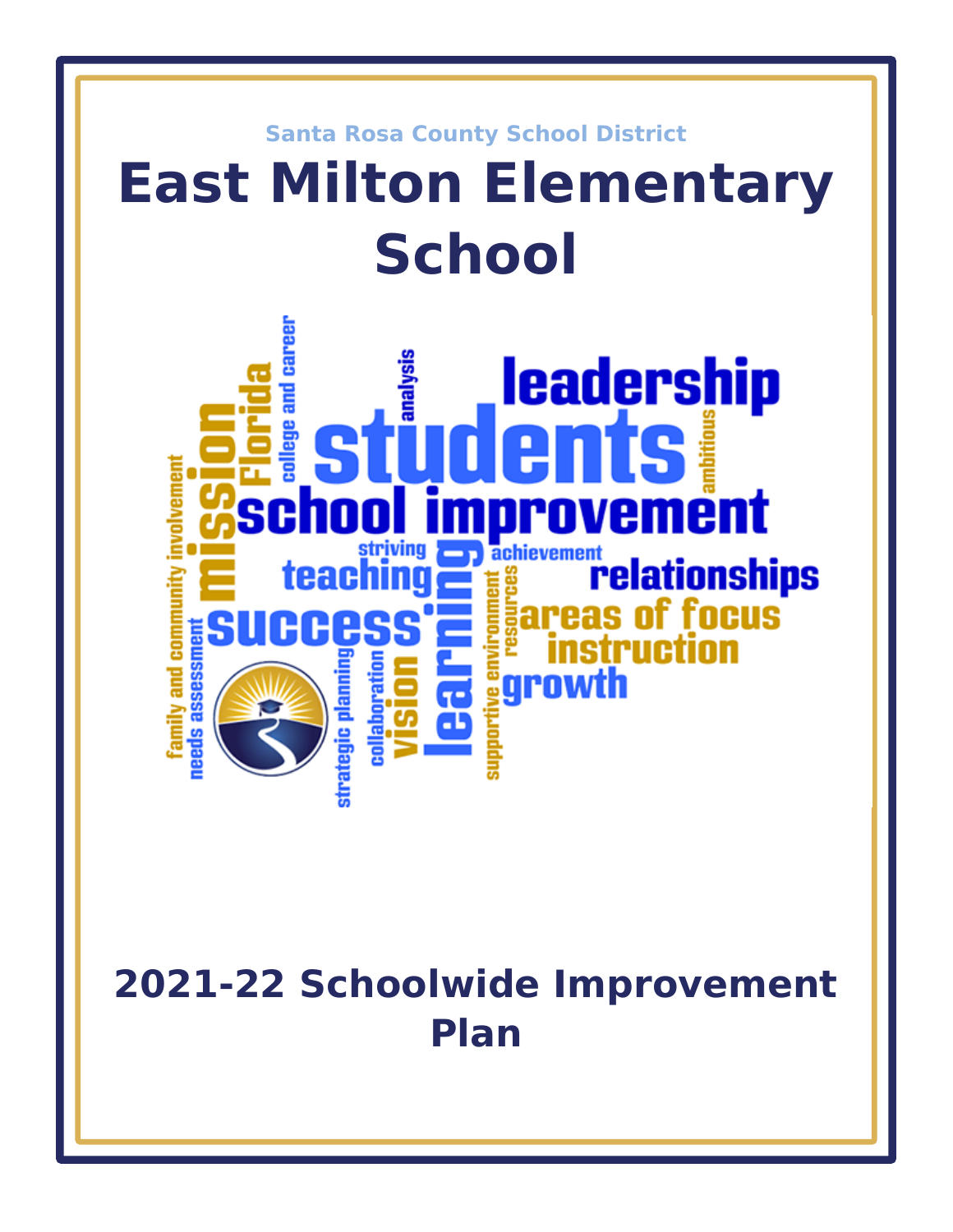# **Table of Contents**

| <b>School Demographics</b>                | 3  |
|-------------------------------------------|----|
| <b>Purpose and Outline of the SIP</b>     | 4  |
| <b>School Information</b>                 | 5  |
| <b>Needs Assessment</b>                   | 21 |
| <b>Planning for Improvement</b>           | 29 |
| <b>Positive Culture &amp; Environment</b> | 39 |
| <b>Budget to Support Goals</b>            | 0  |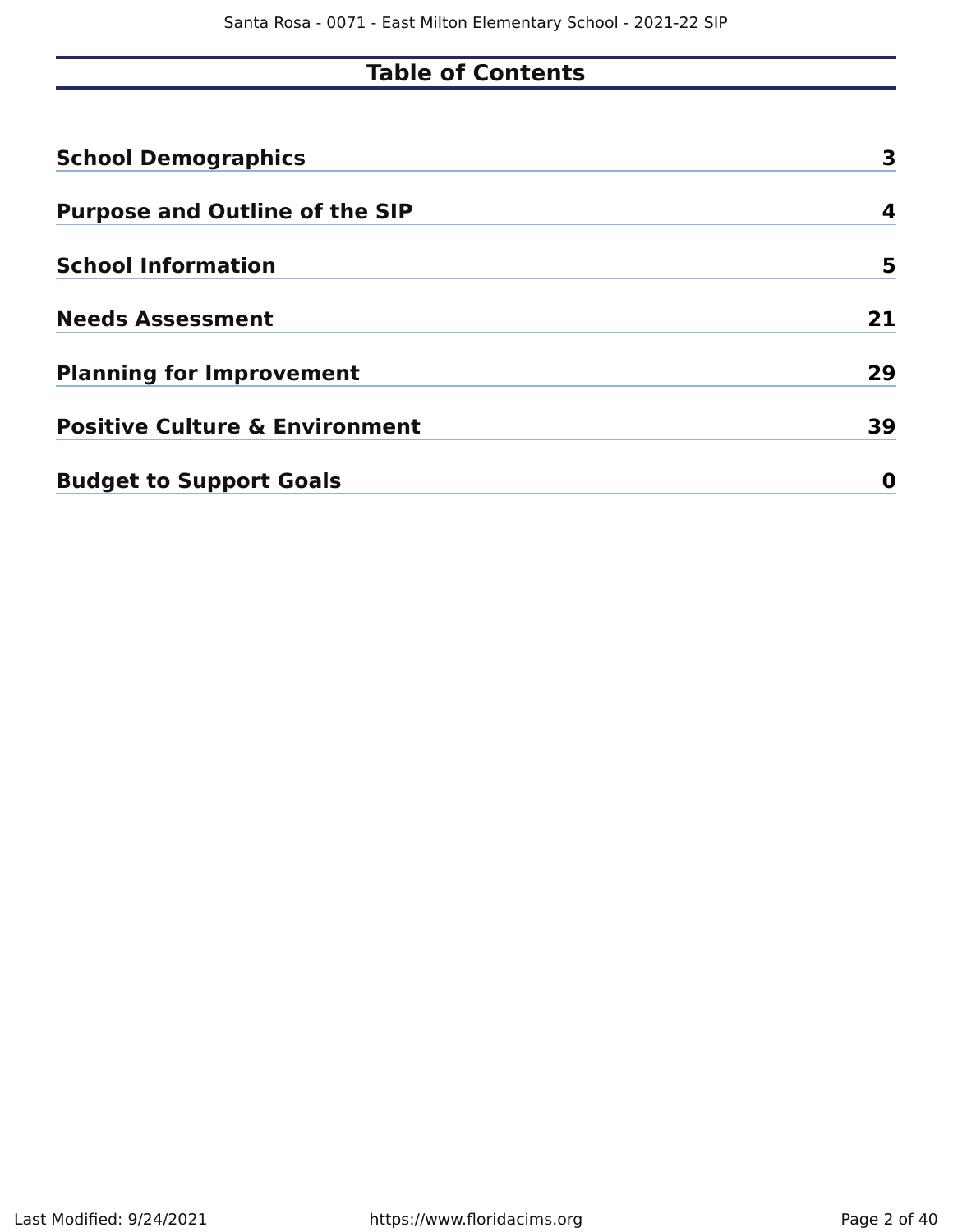# **East Milton Elementary School**

5156 WARD BASIN RD, Milton, FL 32583

http://www.santarosa.k12.fl.us/schools/eme/

**Demographics**

# **Principal: Nadia Colin** Start Date for this Principal: 6/1/2021

| <b>2019-20 Status</b><br>(per MSID File)                                                                                            | Active                                                                                                                                                                            |
|-------------------------------------------------------------------------------------------------------------------------------------|-----------------------------------------------------------------------------------------------------------------------------------------------------------------------------------|
| <b>School Type and Grades Served</b><br>(per MSID File)                                                                             | <b>Elementary School</b><br><b>PK-5</b>                                                                                                                                           |
| <b>Primary Service Type</b><br>(per MSID File)                                                                                      | K-12 General Education                                                                                                                                                            |
| 2018-19 Title I School                                                                                                              | Yes                                                                                                                                                                               |
| 2018-19 Economically<br><b>Disadvantaged (FRL) Rate</b><br>(as reported on Survey 3)                                                | [Data Not Available]                                                                                                                                                              |
| 2018-19 ESSA Subgroups Represented<br>(subgroups with 10 or more students)<br>(subgroups in orange are below the federal threshold) | <b>Black/African American Students</b><br><b>Economically Disadvantaged Students</b><br><b>Multiracial Students</b><br><b>Students With Disabilities</b><br><b>White Students</b> |
|                                                                                                                                     | 2018-19: B $(55%)$                                                                                                                                                                |
|                                                                                                                                     | 2017-18: C (49%)                                                                                                                                                                  |
| <b>School Grades History</b>                                                                                                        | 2016-17: C (42%)                                                                                                                                                                  |
|                                                                                                                                     | 2015-16: $C(52%)$                                                                                                                                                                 |
| 2019-20 School Improvement (SI) Information*                                                                                        |                                                                                                                                                                                   |
| <b>SI Region</b>                                                                                                                    | Northwest                                                                                                                                                                         |
| <b>Regional Executive Director</b>                                                                                                  | <b>Rachel Heide</b>                                                                                                                                                               |
| <b>Turnaround Option/Cycle</b>                                                                                                      | N/A                                                                                                                                                                               |
| <b>Year</b>                                                                                                                         |                                                                                                                                                                                   |
| <b>Support Tier</b>                                                                                                                 |                                                                                                                                                                                   |
| <b>ESSA Status</b>                                                                                                                  | <b>TS&amp;I</b>                                                                                                                                                                   |
| * As defined under Rule 6A-1.099811, Florida Administrative Code. For more information, click<br><u>here</u> .                      |                                                                                                                                                                                   |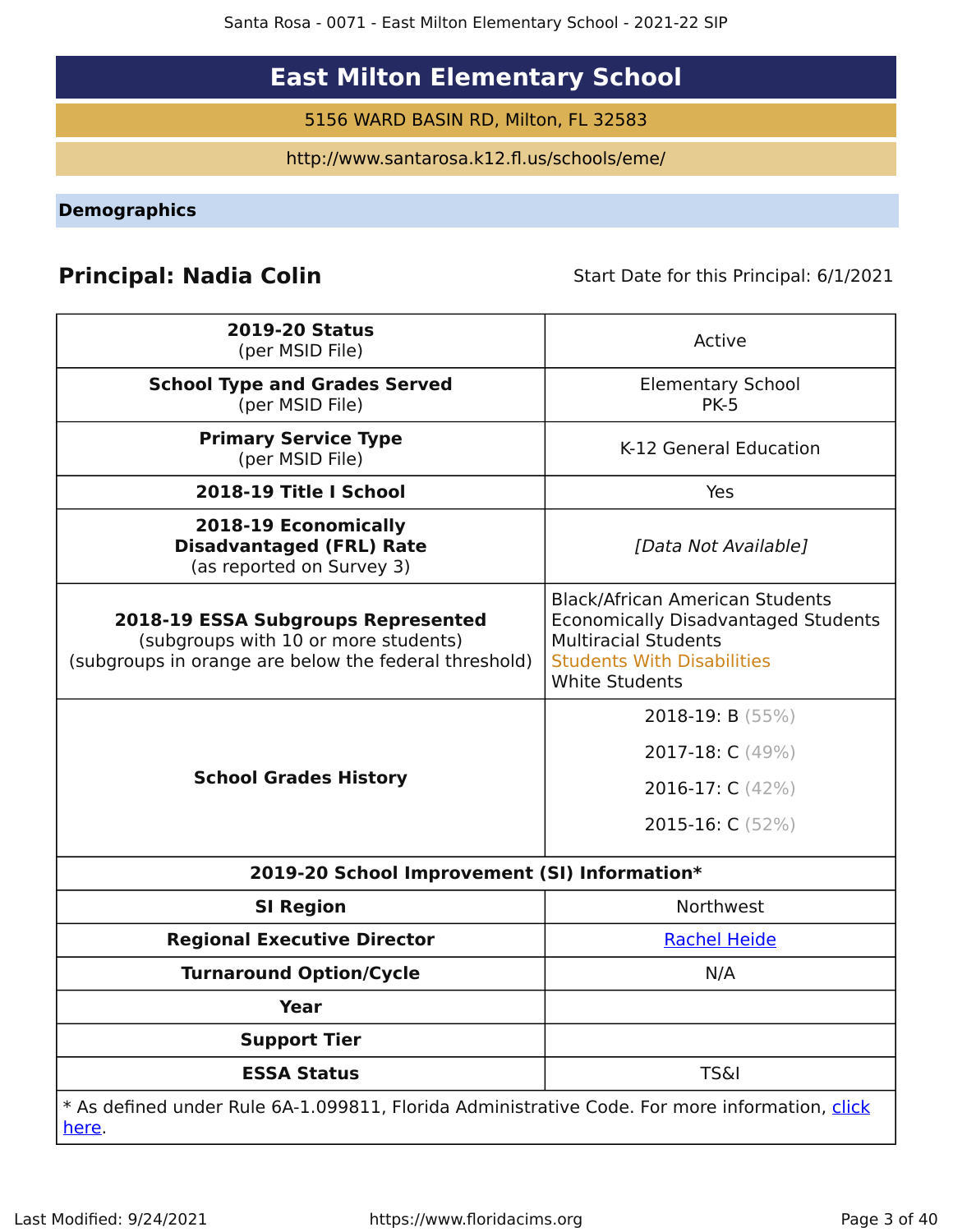# **School Board Approval**

This plan is pending approval by the Santa Rosa County School Board.

# **SIP Authority**

Section 1001.42(18), Florida Statutes, requires district school boards to annually approve and require implementation of a Schoolwide Improvement Plan (SIP) for each school in the district that has a school grade of D or F. This plan is also a requirement for Targeted Support and Improvement (TS&I) and Comprehensive Support and Improvement (CS&I) schools pursuant to 1008.33 F.S. and the Every Student Succeeds Act (ESSA).

To be designated as TS&I, a school must have one or more ESSA subgroup(s) with a Federal Index below 41%. This plan shall be approved by the district. There are three ways a school can be designated as CS&I:

- 1. have a school grade of D or F
- 2. have a graduation rate of 67% or lower
- 3. have an overall Federal Index below 41%.

For these schools, the SIP shall be approved by the district as well as the Bureau of School Improvement.

The Florida Department of Education (FDOE) SIP template meets all statutory and rule requirements for traditional public schools and incorporates all components required for schools receiving Title I funds. This template is required by State Board of Education Rule 6A-1.099811, Florida Administrative Code, for all non-charter schools with a current grade of D or F, or a graduation rate 67% or less. Districts may opt to require a SIP using a template of its choosing for schools that do not fit the aforementioned conditions. This document was prepared by school and district leadership using the FDOE's school improvement planning web application located at www.floridacims.org.

# **Purpose and Outline of the SIP**

The SIP is intended to be the primary artifact used by every school with stakeholders to review data, set goals, create an action plan and monitor progress. The Florida Department of Education encourages schools to use the SIP as a "living document" by continually updating, refining and using the plan to guide their work throughout the year. This printed version represents the SIP as of the "Date Modified" listed in the footer.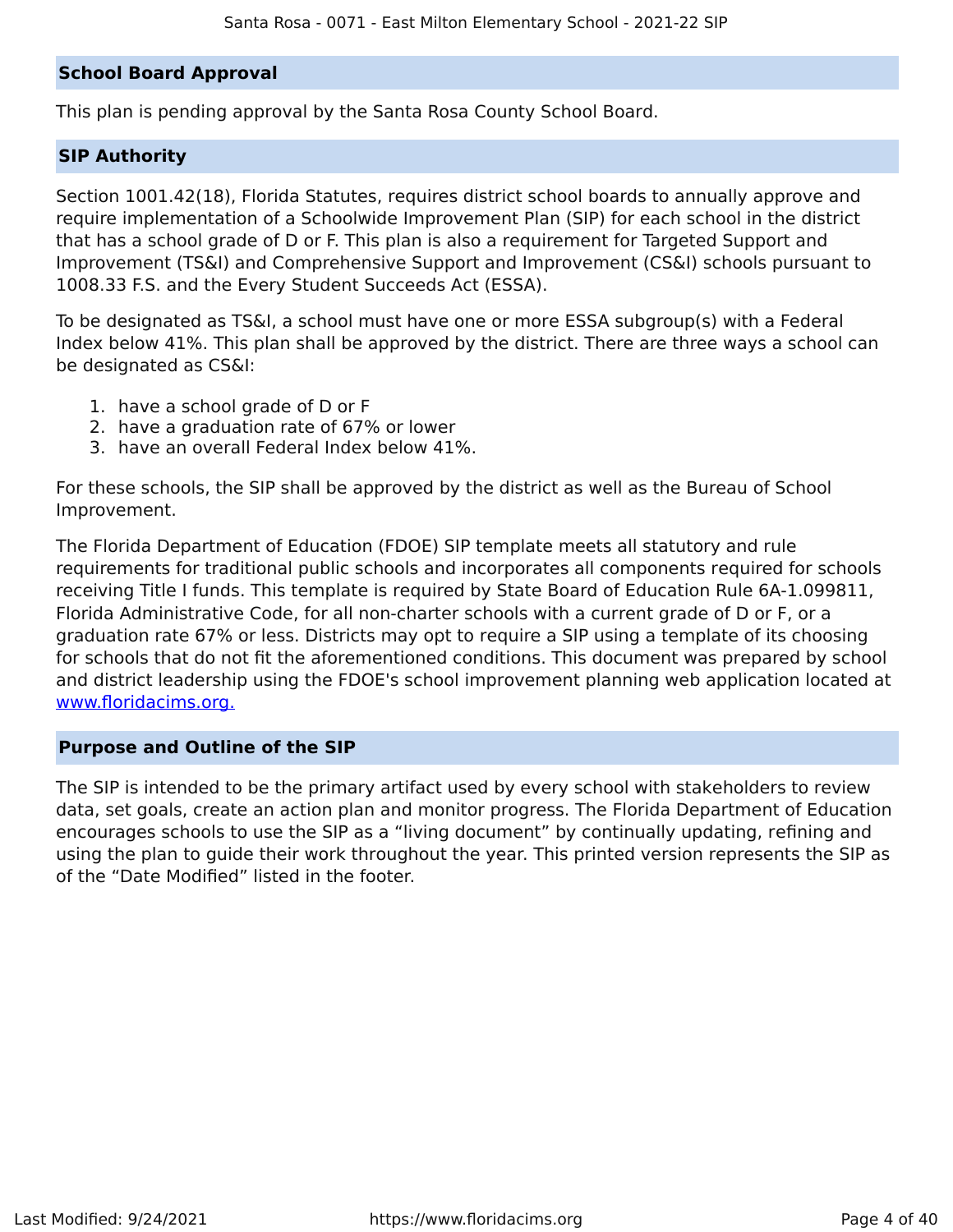# **Part I: School Information**

## **School Mission and Vision**

## **Provide the school's mission statement.**

\*Excellence will be encouraged in all aspects of student learning.

\*Academic achievement goals will be set and monitored by students, teachers, administrators, and parents.

\*The safety of all students will be emphasized in all aspects of the educational environment.

\*Technology-rich instructional opportunities will be utilized with all students.

\*Motivational programs of instruction, as well as incentives, will be provided for students. \*Instruction in "hidden rules" of class structures will be provided to all students.

East Milton Elementary will promote a love of learning for all students, families, and staff. We will promote a life-long love of learning with students.

## **Provide the school's vision statement.**

East Milton Elementary School strives to cultivate relationships with students and families that encourage and facilitate an awareness of goal setting, identifying resources and academic achievement skills needed to be successful in a multitude of areas (academic, technological, social, and emotional) in preparation for establishing a successful future story to graduation and beyond.

## **School Leadership Team**

### **Membership**

Identify the name, email address, position title, and job duties/responsibilities for each member of the school leadership team.**:**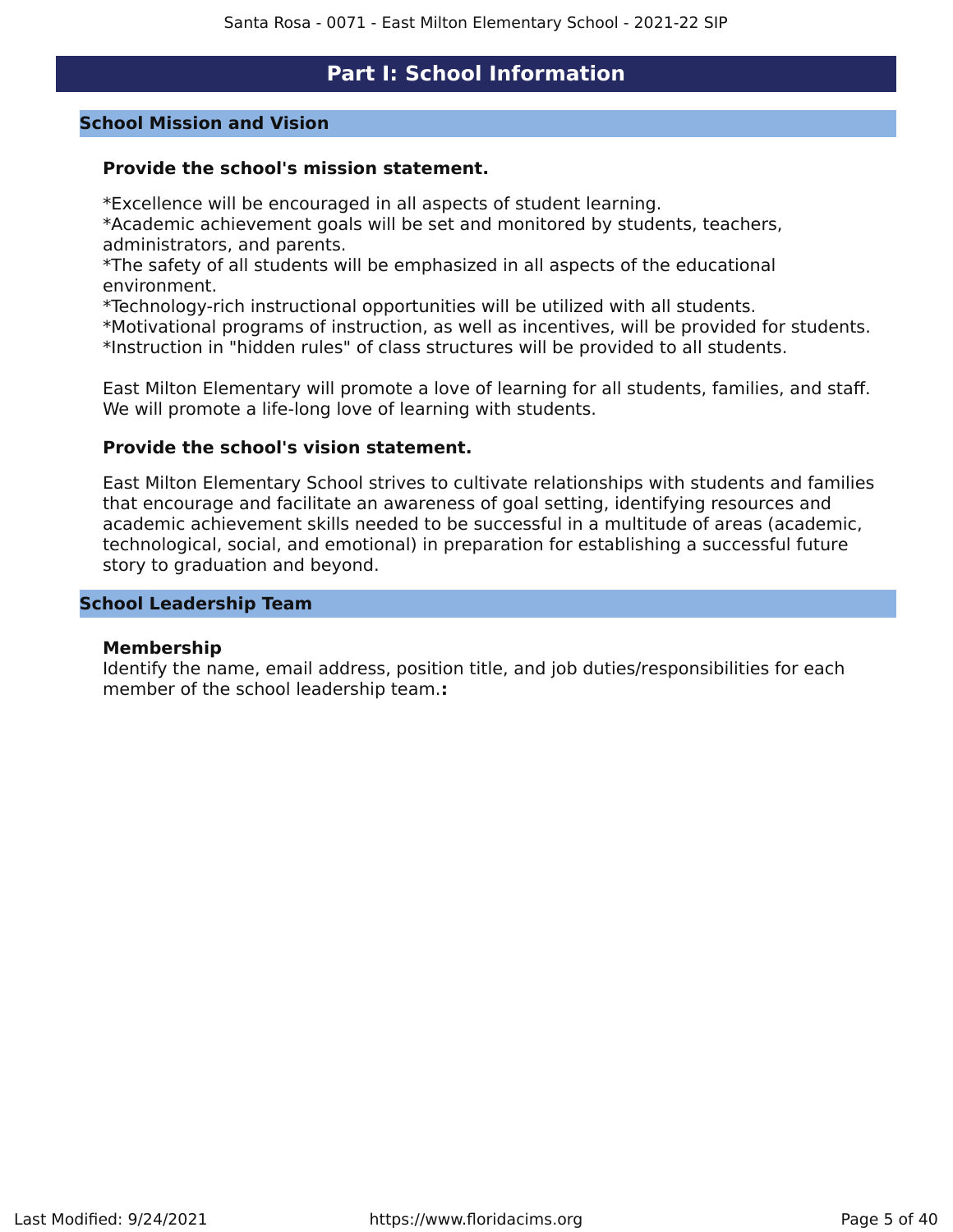| <b>Name</b>     | <b>Title</b> | <b>Job Duties and</b><br><b>Responsibilities</b> |                                                                                                                                                                                                                                                                                                                                                                                                                                                                                                                                                                                                                                                                                                                                                                                                                                                                                                                                                                                                                                                                                                                                                                                                                                                                                                                                                                                                                                                                                                                                                                                                                                                                                                                                                                                                                                                                                                                                                                                                                                |
|-----------------|--------------|--------------------------------------------------|--------------------------------------------------------------------------------------------------------------------------------------------------------------------------------------------------------------------------------------------------------------------------------------------------------------------------------------------------------------------------------------------------------------------------------------------------------------------------------------------------------------------------------------------------------------------------------------------------------------------------------------------------------------------------------------------------------------------------------------------------------------------------------------------------------------------------------------------------------------------------------------------------------------------------------------------------------------------------------------------------------------------------------------------------------------------------------------------------------------------------------------------------------------------------------------------------------------------------------------------------------------------------------------------------------------------------------------------------------------------------------------------------------------------------------------------------------------------------------------------------------------------------------------------------------------------------------------------------------------------------------------------------------------------------------------------------------------------------------------------------------------------------------------------------------------------------------------------------------------------------------------------------------------------------------------------------------------------------------------------------------------------------------|
| Colin,<br>Nadia | Principal    |                                                  | Per Santa Rosa County-Elementary School<br>Principal-HR job Description:<br>1. Manage and administer the overall<br>instructional program at the assigned school.<br>2. Manage and administer the overall activities<br>of assessing and developing the instructional<br>program at the assigned school.<br>3. Manage and administer the selection of<br>textbooks, materials and equipment needed at<br>the assigned school.<br>4. Manage and administer the accreditation<br>program for the assigned school.<br>5. Actively participate, as requested, in the<br>development and adoption of district<br>assessments, textbooks and<br>curriculum programs.<br>6. Participate, as requested, in the development<br>of District guides related to instruction and<br>personnel.<br>7. Participate, as requested, in the development<br>and adoption of the District's assessment<br>program.<br>8. Manage and administer the assessment<br>program for the school.<br>9. Manage and supervise the wise use of<br>personnel resources.<br>10. Manage, supervise and evaluate personnel.<br>11. Manage the implementation and<br>administration of negotiated employee<br>contracts at the school level.<br>12. Manage and administer the development of<br>long and short-range instructional and facility<br>needs.<br>13. Manage and administer plant safety and<br>facility inspection, including supervision of the<br>buildings and<br>grounds at the school.<br>14. Manage and administer the maintenance<br>functions for the school in a manner that<br>ensures maximum life and use of facility.<br>15. Coordinate facility and support service<br>requirements with appropriate district offices.<br>16. Coordinate and supervise the transportation<br>services at the assigned school.<br>17. Manage the discipline of students on buses,<br>including statutory provisions for suspension.<br>18. Maintain a high visibility within all areas of<br>the facility.<br>19. Establish guidelines for proper student |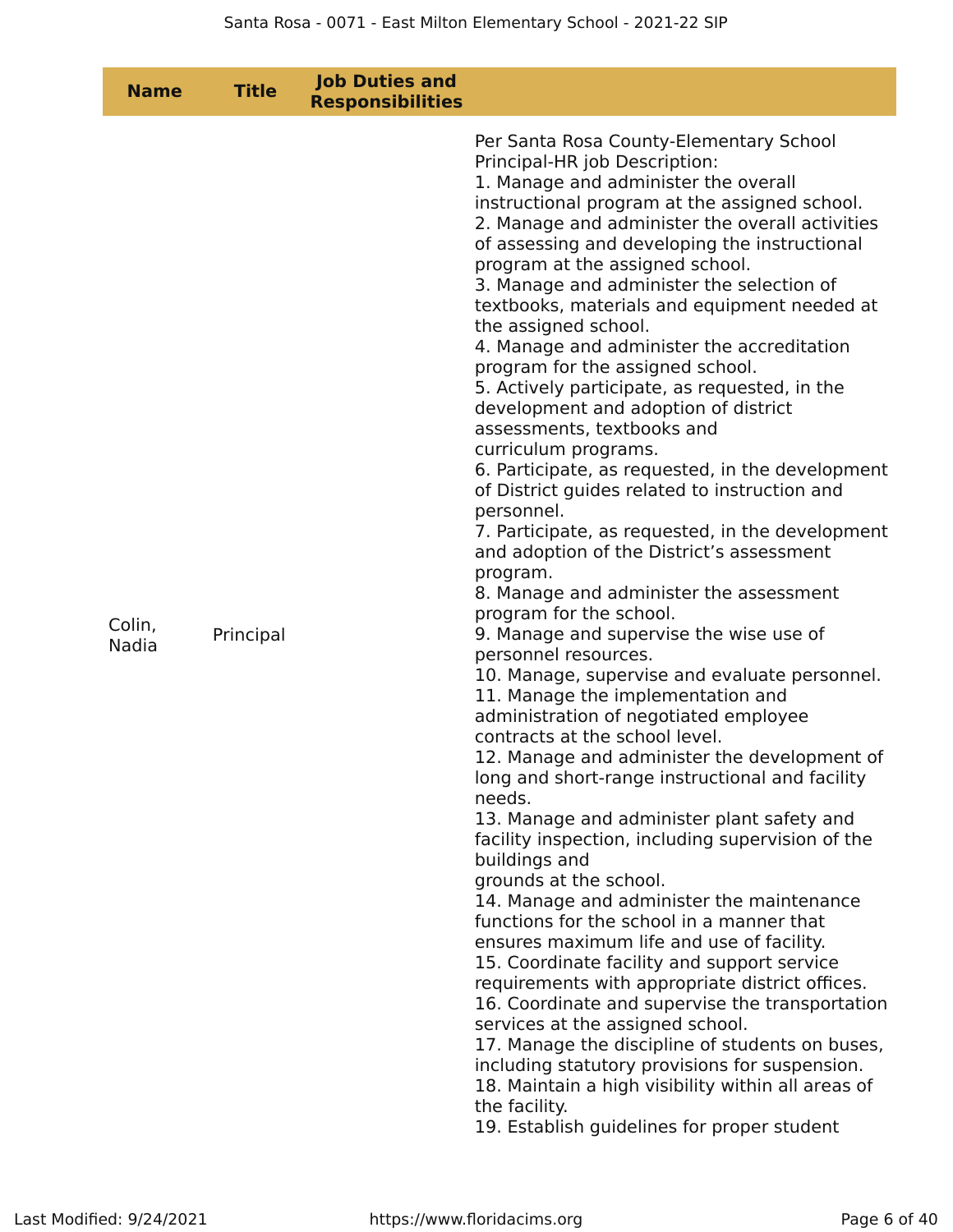| <b>Title</b><br><b>Name</b> | <b>Job Duties and</b><br><b>Responsibilities</b> |                                                                                                                                                                                                                                                                                                                                                                                                                                                                                                                                                                                                                                                                                                                                                                                                                                                                                                                                                                                                                                                                                                                                                                                                                                                                                                                                                                                                                                                                                                                                                                                                                                                                                                                                                                                                                                                                                               |
|-----------------------------|--------------------------------------------------|-----------------------------------------------------------------------------------------------------------------------------------------------------------------------------------------------------------------------------------------------------------------------------------------------------------------------------------------------------------------------------------------------------------------------------------------------------------------------------------------------------------------------------------------------------------------------------------------------------------------------------------------------------------------------------------------------------------------------------------------------------------------------------------------------------------------------------------------------------------------------------------------------------------------------------------------------------------------------------------------------------------------------------------------------------------------------------------------------------------------------------------------------------------------------------------------------------------------------------------------------------------------------------------------------------------------------------------------------------------------------------------------------------------------------------------------------------------------------------------------------------------------------------------------------------------------------------------------------------------------------------------------------------------------------------------------------------------------------------------------------------------------------------------------------------------------------------------------------------------------------------------------------|
|                             |                                                  | conduct and effective disciplinary procedures<br>and policies.<br>20. Manage the discipline of students on<br>campus, including statutory provisions for<br>suspension and adhering to adopted District<br>policies.<br>21. Manage and supervise the function of<br>financial planning for the school, including the<br>preparation of the school's budget.<br>22. Manage and supervise, through wise use,<br>the financial resources of the school.<br>23. Manage and administer the function of<br>purchasing by the school to ensure maximum<br>educational value of<br>supplies, materials, equipment and services.<br>24. Adhere to state statute and District policies<br>relating to financial accounting to ensure<br>judicious management of all school funds.<br>25. Manage and administer the preparation of<br>financial reports for the school.<br>26. Manage and administer the function of<br>student accounting at the school, as it pertains<br>to funding,<br>attendance, and the FTE process.<br>27. Manage and administer through statute and<br>District guidelines, the school food service<br>program.<br>28. Develop and maintain positive school/<br>community relations and act as liaison between<br>the two.<br>29. Be proactive in decisions relating to school<br>and community well-being.<br>30. Use effective positive interpersonal<br>communication skills.<br>31. Actively participate in the recruitment of<br>business partnership to benefit the school<br>community.<br>32. Assign and supervise special tasks to school<br>personnel.<br>33. Assign to teachers such responsibility and<br>authority for student control as deemed<br>appropriate.<br>34. Communicate, through staff meetings and<br>written communications, for the purpose of<br>keeping staff informed of policy, procedures,<br>instructional programs and existing<br>problems. |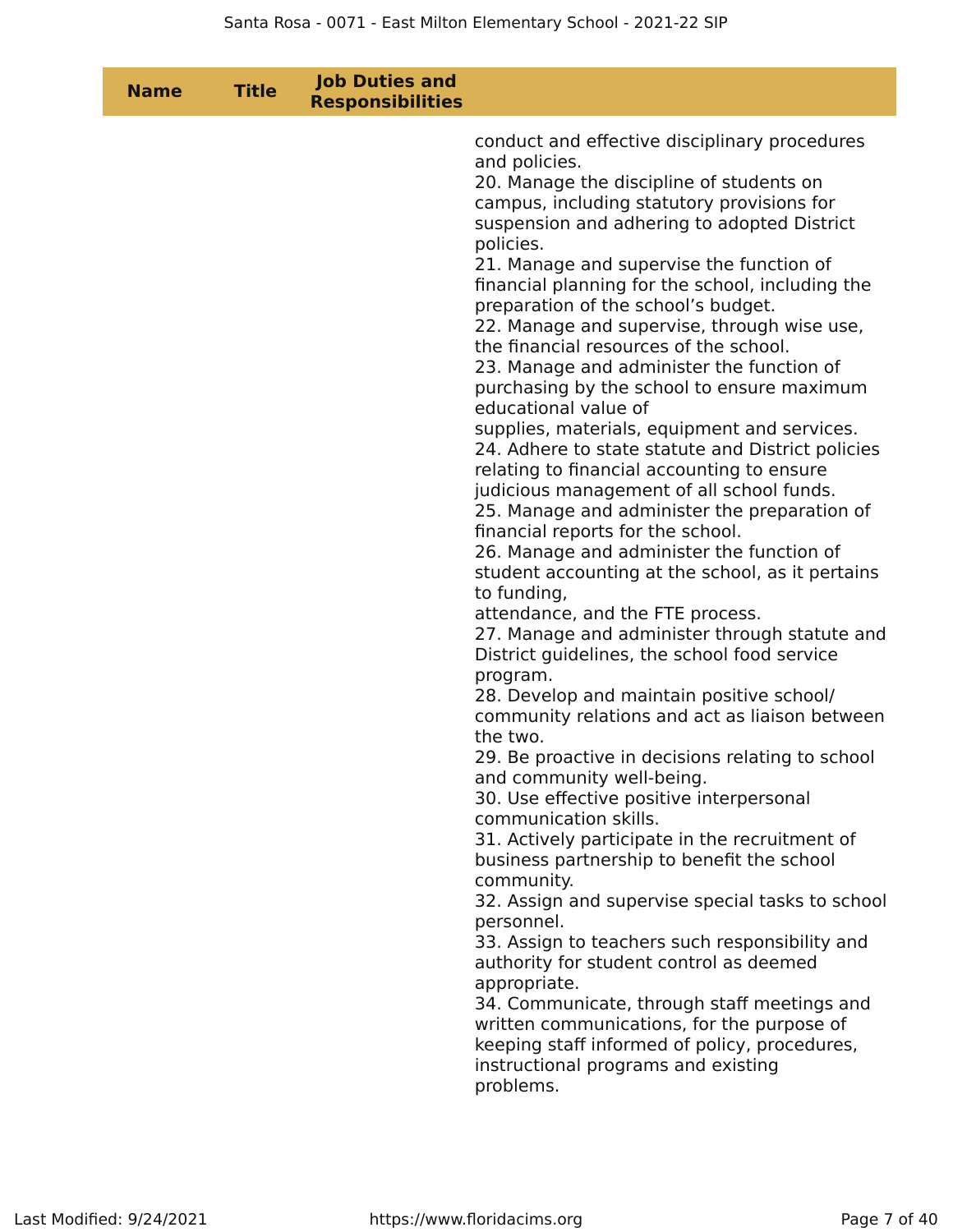| <b>Name</b>     | <b>Title</b>           | <b>Job Duties and</b><br><b>Responsibilities</b> |                                                                                                                                                                                                                                                                                                                                                                                                                                                                                                                                                                                                                                                                                                                                                                                                                                                                                                                                                                                                                                                                                                                                                                                                                                                                                                                                                                                                                                                                                                                                                                                                                                                                                                                                                                                                                                                                                                                                                                            |
|-----------------|------------------------|--------------------------------------------------|----------------------------------------------------------------------------------------------------------------------------------------------------------------------------------------------------------------------------------------------------------------------------------------------------------------------------------------------------------------------------------------------------------------------------------------------------------------------------------------------------------------------------------------------------------------------------------------------------------------------------------------------------------------------------------------------------------------------------------------------------------------------------------------------------------------------------------------------------------------------------------------------------------------------------------------------------------------------------------------------------------------------------------------------------------------------------------------------------------------------------------------------------------------------------------------------------------------------------------------------------------------------------------------------------------------------------------------------------------------------------------------------------------------------------------------------------------------------------------------------------------------------------------------------------------------------------------------------------------------------------------------------------------------------------------------------------------------------------------------------------------------------------------------------------------------------------------------------------------------------------------------------------------------------------------------------------------------------------|
| Hall,<br>Meghan | Assistant<br>Principal |                                                  | Per Santa Rosa County Schools-Elementary<br><b>School Assistant</b><br>Principal-HR Job Description:<br>• Coordinate all aspects of elementary<br>curriculum.<br>• Coordinate faculty, year level and individual<br>teacher's planning, as assigned.<br>• Assist teachers in interpreting and<br>implementing the district's curriculum.<br>• Coordinate, as assigned, research related to<br>curriculum development.<br>• Recommend curriculum adjustments to meet<br>the special learning needs of individual children.<br>• Assist teachers in organizing classrooms for<br>effective learning.<br>• Implement and schedule the standardized<br>testing program when assigned.<br>• Establish and maintain a system of school-<br>wide textbook accountability.<br>• Schedule and plan in-service programs and<br>prepare required reports.<br>• Work with the media specialist in adapting<br>and improving the use of media in the school.<br>• Participate in proposed and on-going<br>curriculum development projects.<br>• Serve, at the direction of the Principal, as<br>advisor and special consultant to probationary<br>employees.<br>• Coordinate the grade placement and grouping<br>of children.<br>• Assist the Principal in planning and carrying<br>out staff and parent curriculum meetings.<br>• Serve as the administrative representative on<br>the school's MTSS Team.<br>• Complete special assignments assigned by<br>the Principal.<br>• Assume building supervisory responsibility in<br>the absence of the Principal.<br>. Maintain high visibility within all areas of the<br>facility, and assist teachers in maintaining<br>discipline.<br>• Assist in the supervision of all school activities<br>and programs.<br>• Supervise students in order to maintain a safe<br>and orderly environment.<br>• Assist the Principal in planning and<br>implementing the school improvement<br>program.<br>• Assist the Principal and other staff in |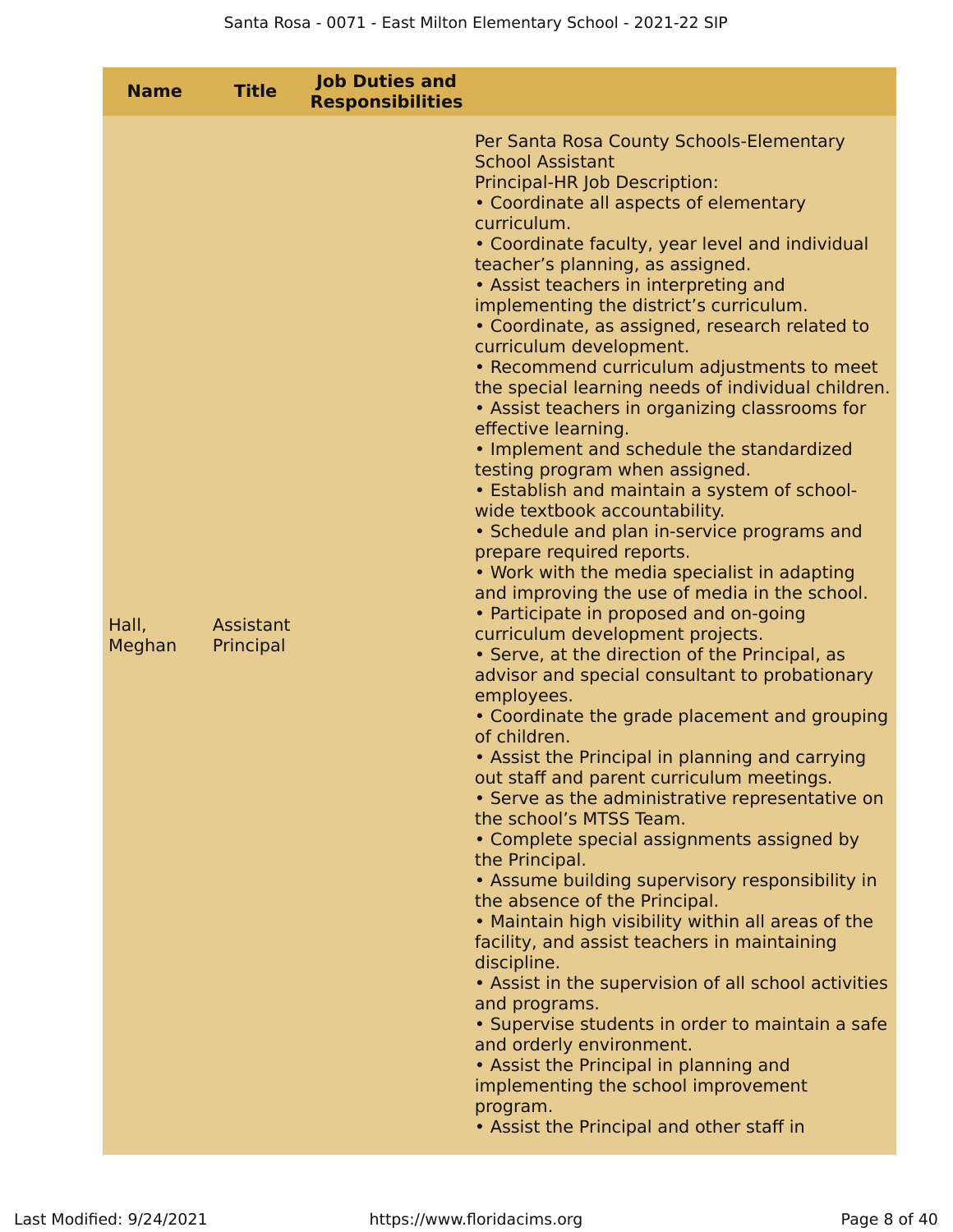| <b>Name</b>       | <b>Title</b>     | <b>Job Duties and</b><br><b>Responsibilities</b> |                                                                                                                                                                                                                                                                                                                                                                                                                                                                                                                                                                                                                                                                                                                                                                                                                                                                                                                                                                                                                                                                                                                                                                                                                                                                                                                                                                                                                                                                                                                                                                                                                                                                                                              |
|-------------------|------------------|--------------------------------------------------|--------------------------------------------------------------------------------------------------------------------------------------------------------------------------------------------------------------------------------------------------------------------------------------------------------------------------------------------------------------------------------------------------------------------------------------------------------------------------------------------------------------------------------------------------------------------------------------------------------------------------------------------------------------------------------------------------------------------------------------------------------------------------------------------------------------------------------------------------------------------------------------------------------------------------------------------------------------------------------------------------------------------------------------------------------------------------------------------------------------------------------------------------------------------------------------------------------------------------------------------------------------------------------------------------------------------------------------------------------------------------------------------------------------------------------------------------------------------------------------------------------------------------------------------------------------------------------------------------------------------------------------------------------------------------------------------------------------|
|                   |                  |                                                  | maintaining a clean and safe school plant.<br>• Assist in the selection, supervision and<br>evaluation of all school personnel.<br>• Prepare such records and reports as the<br>Principal may assign.<br>• Perform other incidental tasks consistent with<br>the goals and objectives of this position.                                                                                                                                                                                                                                                                                                                                                                                                                                                                                                                                                                                                                                                                                                                                                                                                                                                                                                                                                                                                                                                                                                                                                                                                                                                                                                                                                                                                      |
| White,<br>Kristen | Reading<br>Coach |                                                  | Assist in the development, interpretation and<br>implementation of the district K-12<br>Comprehensive Research-based Reading Plan<br>• Assist in monitoring fidelity of implementation<br>of the K-12 Comprehensive Research-based<br>Reading Plan<br>• Provide assistance in implementation of the<br>K-12 Comprehensive Research-based Reading<br>Plan to schools that do not have an assigned<br>reading coach<br>• Collect, interpret, and analyze student<br>assessment data to inform reading instruction<br>and determine staff development needs at the<br>school and district level<br>• Develop and conduct professional<br>development (face-to-face and/or online)<br>sessions acquainting coaches/teachers with<br>successful and innovative literacy strategies for<br>classroom instructions and assessment<br>• Assist in appropriate in-service activities<br>including modeling lessons, especially in<br>schools that do not have an assigned reading<br>coach<br>• Assist in the coordination and facilitation of<br>district school-based literacy training programs<br>with the Coordinator of Literacy<br>• Assist in the selection, staff development, and<br>implementation of appropriate instructional<br>materials<br>• Plan, coordinate, implement, and maintain<br>documentation of district literacy and parent<br>involvement activities<br>• Collaborate, monitor, and facilitate learning<br>communities/book forums for literacy staff<br>development<br>• Possess a working knowledge Language Arts<br><b>Florida State</b><br>• Stay abreast of current research-based<br>literacy practices through study and discussion<br>of professional literature, membership and |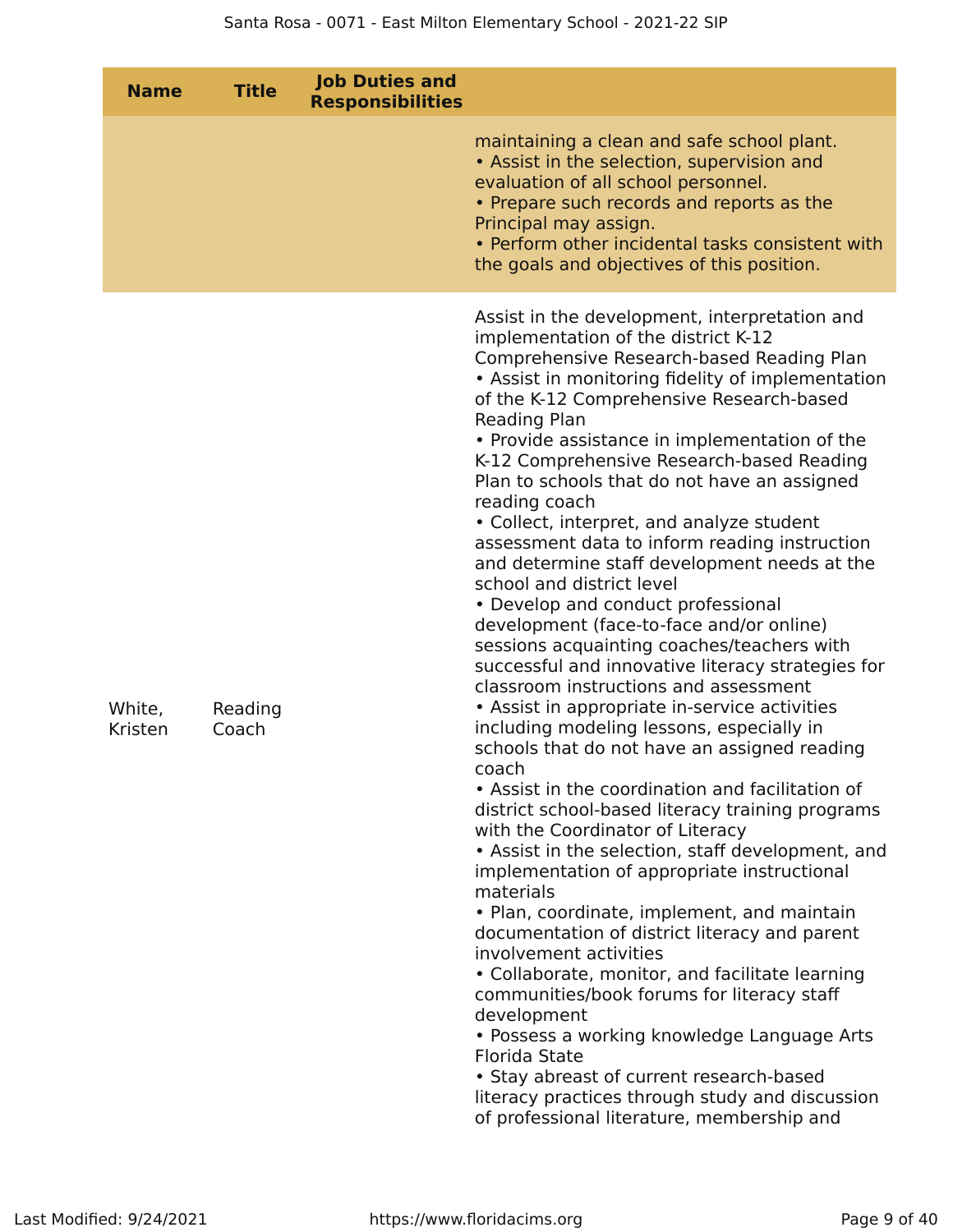| <b>Name</b>         | <b>Title</b> | <b>Job Duties and</b><br><b>Responsibilities</b>    |                                                                                                                                                                                                                                                                                                                                                                                                                                                                                                                                                                                                                                                                                                                                                                                                                                                                                                                                                                                                                                                                                                                                                                                                                       |
|---------------------|--------------|-----------------------------------------------------|-----------------------------------------------------------------------------------------------------------------------------------------------------------------------------------------------------------------------------------------------------------------------------------------------------------------------------------------------------------------------------------------------------------------------------------------------------------------------------------------------------------------------------------------------------------------------------------------------------------------------------------------------------------------------------------------------------------------------------------------------------------------------------------------------------------------------------------------------------------------------------------------------------------------------------------------------------------------------------------------------------------------------------------------------------------------------------------------------------------------------------------------------------------------------------------------------------------------------|
|                     |              |                                                     | attendance in professional organizations<br>• Assist in the interpretation and<br>implementation of applicable district, state, and<br>federal policies, laws, and regulations to staff,<br>agencies, and school sites<br>• Provide staff development of and mentoring<br>of new reading coaches and assistance to<br>experienced reading coaches<br>• Work with the Coordinator of Literacy to<br>promote the district literacy initiatives<br>• Perform other tasks and/or responsibilities<br>related to the K-12 Comprehensive Research-<br>based Reading Plan and the district reading<br>program as assigned by the Coordinator of<br>Literacy<br>• Provide own method of transportation, when<br>required, to visit various sites<br>• Provide appropriate information to the<br>Superintendent, Assistant Superintendents,<br>Directors, Coordinator of Literacy and other<br>district personnel as requested<br>• Maintain official records and files and perform<br>other incidental tasks consistent with the<br>responsibilities of this position<br>• Assist the Director of Federal Programs with<br>the Coordinator of Literacy in the evaluation of<br>all related reading activities and initiatives |
| Richards,<br>Leslie | Other        | Academic<br>Intervention<br>Specialist -<br>Reading | • Provide daily intensive reading instruction to<br>K-5 students.<br>• Promotes family involvement in education<br>through partnerships between schools and<br>parents<br>• Increases educators' awareness of the issues<br>that impact family involvement for at-risk,<br>minority, or hard-to-reach families<br>• Provides information, training, and support for<br>families and educators regarding reading<br>intervention<br>• Collaborates with all professional and support<br>personnel in the delivery of reading intervention<br>• Assess students using a variety of measures<br>to determine appropriate instructional needs<br>• Provide ongoing training and follow-up in the<br>use of assessment and intervention tools to<br>assist the continuous development of students<br>• Collaborate with and coach interventionists<br>and teachers on the use of assessment data to                                                                                                                                                                                                                                                                                                                        |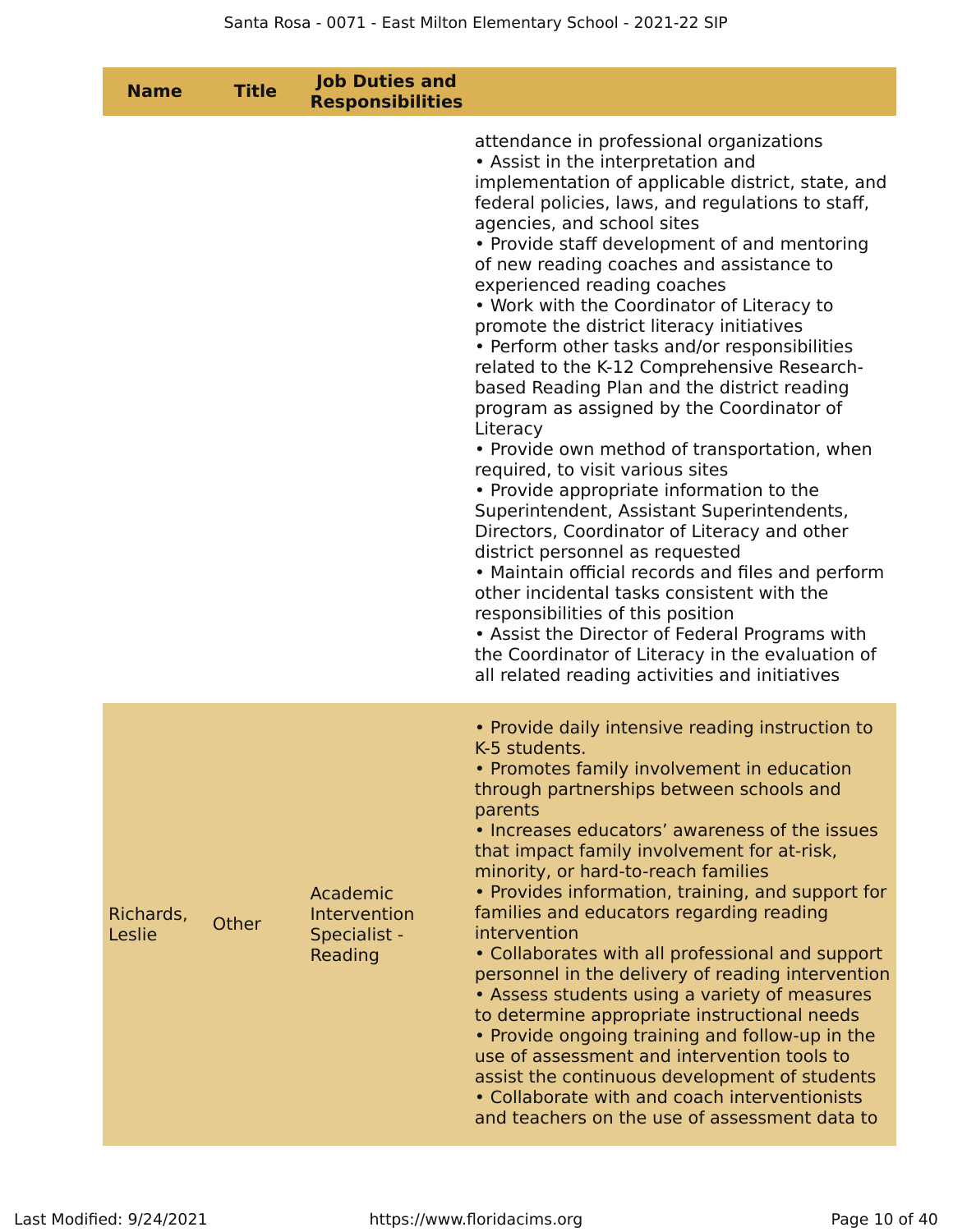| <b>Name</b>     | <b>Title</b> | <b>Job Duties and</b><br><b>Responsibilities</b> |                                                                                                                                                                                                                                                                                                                                                                                                                                                                                                                                                                                                                                                                                                                                                                                                                                                                                                                                                                                                                                                                                                                                                                                                                                                                                                                 |
|-----------------|--------------|--------------------------------------------------|-----------------------------------------------------------------------------------------------------------------------------------------------------------------------------------------------------------------------------------------------------------------------------------------------------------------------------------------------------------------------------------------------------------------------------------------------------------------------------------------------------------------------------------------------------------------------------------------------------------------------------------------------------------------------------------------------------------------------------------------------------------------------------------------------------------------------------------------------------------------------------------------------------------------------------------------------------------------------------------------------------------------------------------------------------------------------------------------------------------------------------------------------------------------------------------------------------------------------------------------------------------------------------------------------------------------|
|                 |              |                                                  | plan instruction; analyze school literacy data<br>and plan for reading intervention needs<br>• Document and monitor literacy data<br>• Organize and monitor intervention groups<br>• Communicate with faculty and staff with<br>professionalism<br>• Demonstrate characteristics of an on-going<br>learner<br>• Accesses a rich repertoire of instructional<br>practices, strategies, resources and applies<br>them appropriately<br>• Serves as a reading contact between the<br>Literacy Department and elementary schools<br>• Supports schools and parents in developing<br>"Read at Home" plans for Tier III students as<br>required by the District Literacy Plan                                                                                                                                                                                                                                                                                                                                                                                                                                                                                                                                                                                                                                         |
| Craft,<br>Emily | Other        | Academic<br>Intervention<br>Specialist - Math    | . Provide daily intensive math instruction to K-5<br>students.<br>• Promotes family involvement in education<br>through partnerships between schools and<br>parents<br>• Increases educators' awareness of the issues<br>that impact family involvement for at-risk,<br>minority, or hard-to-reach families<br>• Provides information, training, and support for<br>families and educators regarding math<br>intervention<br>• Collaborates with all professional and support<br>personnel in the delivery of math intervention<br>• Assess students using a variety of measures<br>to determine appropriate instructional needs<br>• Provide ongoing training and follow-up in the<br>use of assessment and intervention tools to<br>assist the continuous development of students<br>• Collaborate with and coach interventionists<br>and teachers on the use of assessment data to<br>plan instruction; analyze school math data and<br>plan for math intervention needs<br>• Document and monitor math data<br>• Organize and monitor intervention groups<br>• Communicate with faculty and staff with<br>professionalism<br>• Demonstrate characteristics of an on-going<br>learner<br>• Accesses a rich repertoire of instructional<br>practices, strategies, resources and applies<br>them appropriately |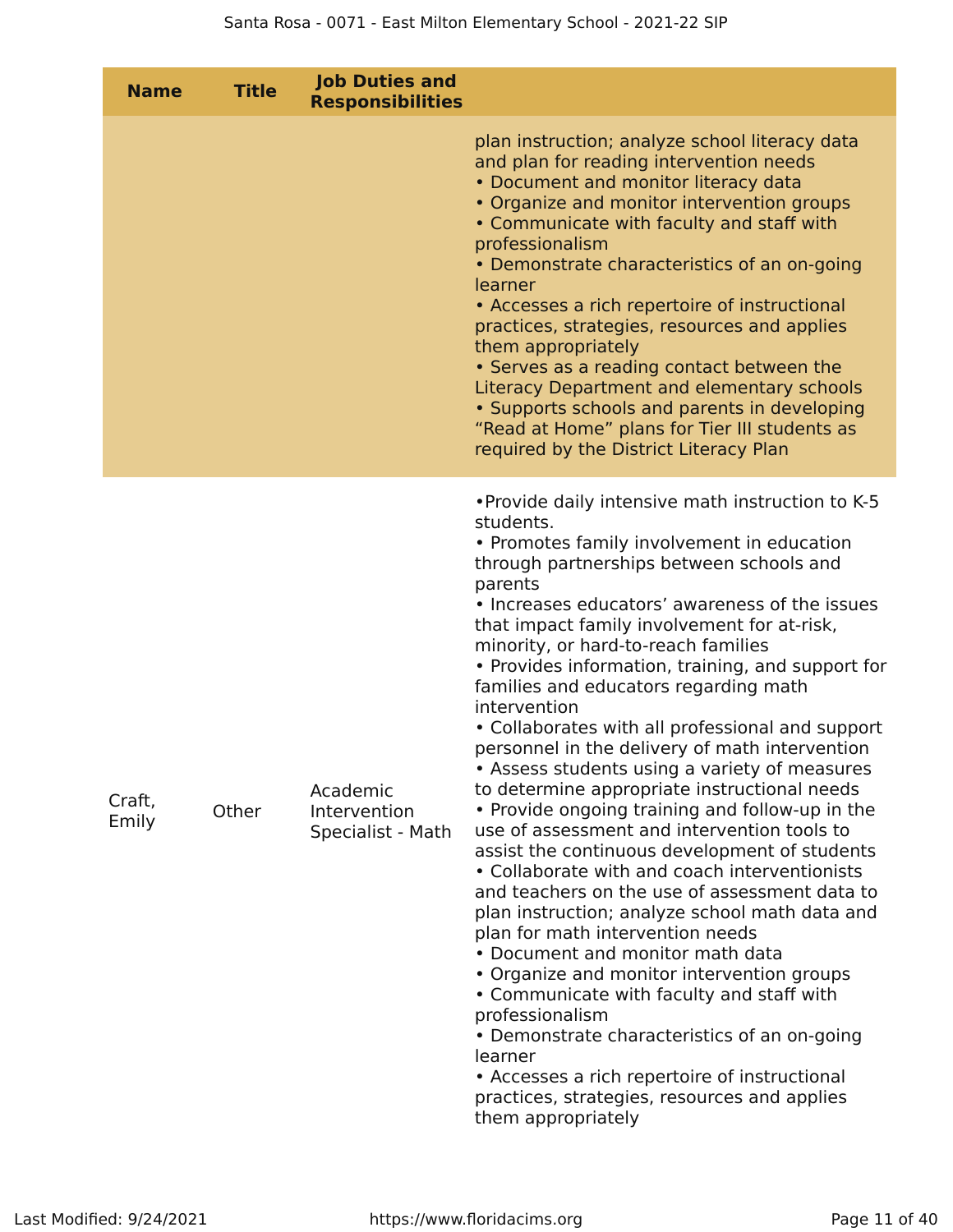| <b>Name</b>             | <b>Title</b>          | <b>Job Duties and</b><br><b>Responsibilities</b> |                                                                                                                                                                                                                                                                                                                                                                                                                                                                                                                                                                                                                                                                                                                                                                                                                                                                                                                                                                                                                                                                                                                                                                                                                                                                                                                                                                                                                                                                                                                                                                                                                                                                                                                                                                                                                                                        |
|-------------------------|-----------------------|--------------------------------------------------|--------------------------------------------------------------------------------------------------------------------------------------------------------------------------------------------------------------------------------------------------------------------------------------------------------------------------------------------------------------------------------------------------------------------------------------------------------------------------------------------------------------------------------------------------------------------------------------------------------------------------------------------------------------------------------------------------------------------------------------------------------------------------------------------------------------------------------------------------------------------------------------------------------------------------------------------------------------------------------------------------------------------------------------------------------------------------------------------------------------------------------------------------------------------------------------------------------------------------------------------------------------------------------------------------------------------------------------------------------------------------------------------------------------------------------------------------------------------------------------------------------------------------------------------------------------------------------------------------------------------------------------------------------------------------------------------------------------------------------------------------------------------------------------------------------------------------------------------------------|
|                         |                       |                                                  | • Serves as a math contact between the Math<br>Department and elementary schools                                                                                                                                                                                                                                                                                                                                                                                                                                                                                                                                                                                                                                                                                                                                                                                                                                                                                                                                                                                                                                                                                                                                                                                                                                                                                                                                                                                                                                                                                                                                                                                                                                                                                                                                                                       |
| Clarke,<br><b>Kelly</b> | Guidance<br>Counselor |                                                  | • Assists in the registration and placement of<br>students<br>• Provides classroom guidance activities that<br>address character education, multi-cultural<br>awareness, and conflict resolution to all<br>students<br>• Provides personal, social, behavioral, and/or<br>academic counseling to identified individuals or<br>small groups<br>• Oversees the provision of career development<br>activities for students<br>• Administers initial screenings and coordinates<br>the referral process for identification and<br>placement of students with special needs<br>• Provides appropriate consultation with<br>parents on all issues related to student success<br>• Provides appropriate consultation and staff<br>development to school personnel as needed<br>• Consult and collaborate with teachers, staff,<br>and parents in understanding and meeting the<br>needs of students<br>• Tracks attendance and develops appropriate<br>truancy intervention plans<br>• Assists with referrals to other service<br>providers and outside agencies<br>• Facilitates Integrated Services Team meetings<br>• Develops 504 plans and health care plans as<br>needed<br>• Maintains access to current information<br>regarding community resources<br>• Organizes community service projects<br>• Coordinates district and state-mandated<br>assessments and provides assistance in the<br>interpretation of results to parents, students,<br>and other school staff.<br>• Provides or assists with student orientation<br>· Evaluates the guidance program on a<br>continuing basis<br>• Consults with school personnel on issues<br>regarding student discipline<br>• Assists in the orientation of new faculty and<br>staff members<br>• Assists with parent/teacher conferences as<br>requested<br>• Oversees the proper maintenance of student |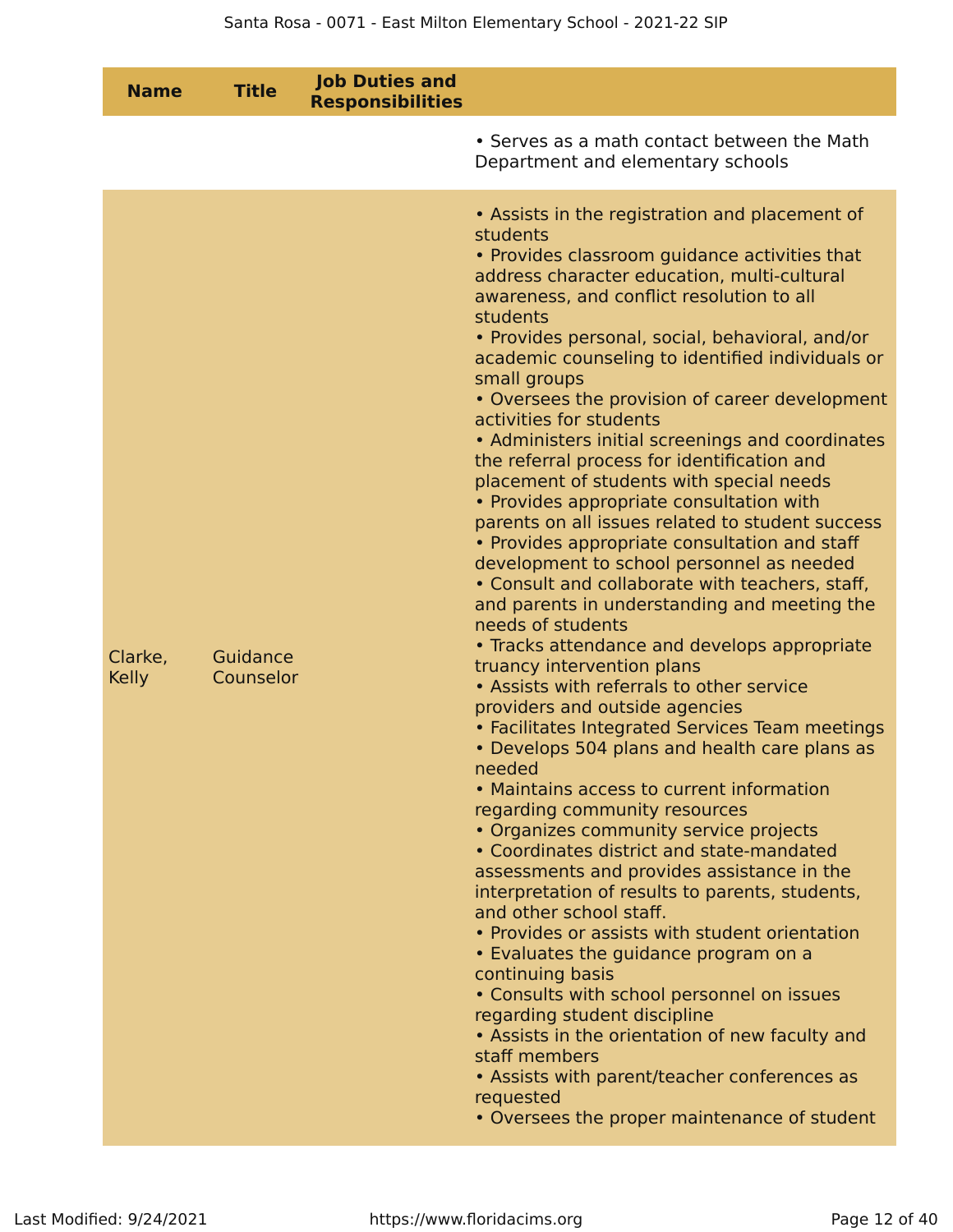| <b>Name</b>                   | <b>Title</b>       | <b>Job Duties and</b><br><b>Responsibilities</b> |                                                                                                                                                                                                                                                                                                                                                                                                                                                                                                                                                                                                                                                                                                       |
|-------------------------------|--------------------|--------------------------------------------------|-------------------------------------------------------------------------------------------------------------------------------------------------------------------------------------------------------------------------------------------------------------------------------------------------------------------------------------------------------------------------------------------------------------------------------------------------------------------------------------------------------------------------------------------------------------------------------------------------------------------------------------------------------------------------------------------------------|
|                               |                    |                                                  | records as required by applicable policies,<br>regulations and procedures<br>• Attends and participates in faculty meetings<br>• Accepts responsibility for extra-curricular<br>activities as assigned<br>• Attends professional meetings and staff<br>development activities<br>· Maintains a valid Florida teacher's certificate<br>• Provides own method of transportation to<br>various locations when required<br>• Performs other tasks and responsibilities as<br>assigned by the principal                                                                                                                                                                                                    |
|                               |                    |                                                  | Kindergarten Department Chair                                                                                                                                                                                                                                                                                                                                                                                                                                                                                                                                                                                                                                                                         |
| Farrington, Teacher,<br>Abbey | $K-12$             |                                                  | • Plans, organizes, and prepares for classes<br>assigned and presents documented evidence of<br>preparation upon request of immediate<br>supervisor.<br>• Demonstrates and differentiates methods<br>required to perform classroom and/or subject<br>specific assignments for the purpose of<br>providing an effective program that addresses<br>individual student requirements.<br>• Prepares a variety of written materials (e.g.<br>grades, lesson plans following scope and<br>sequence, correspondence with parents and<br>students, examinations and quizzes,<br>attendance, anecdotal records, etc.) for the<br>purpose of documenting student progress and<br>meeting mandated requirements. |
| Stewart,<br><b>Terri</b>      | Teacher,<br>$K-12$ |                                                  | <b>1st Grade Department Chair</b><br>• Plans, organizes, and prepares for classes<br>assigned and presents documented evidence of<br>preparation upon request of immediate<br>supervisor.<br>• Demonstrates and differentiates methods<br>required to perform classroom and/or subject<br>specific assignments for the purpose of<br>providing an effective program that addresses<br>individual student requirements.<br>• Prepares a variety of written materials (e.g.<br>grades, lesson plans following scope and<br>sequence, correspondence with parents and<br>students, examinations and quizzes,<br>attendance, anecdotal records, etc.) for the                                             |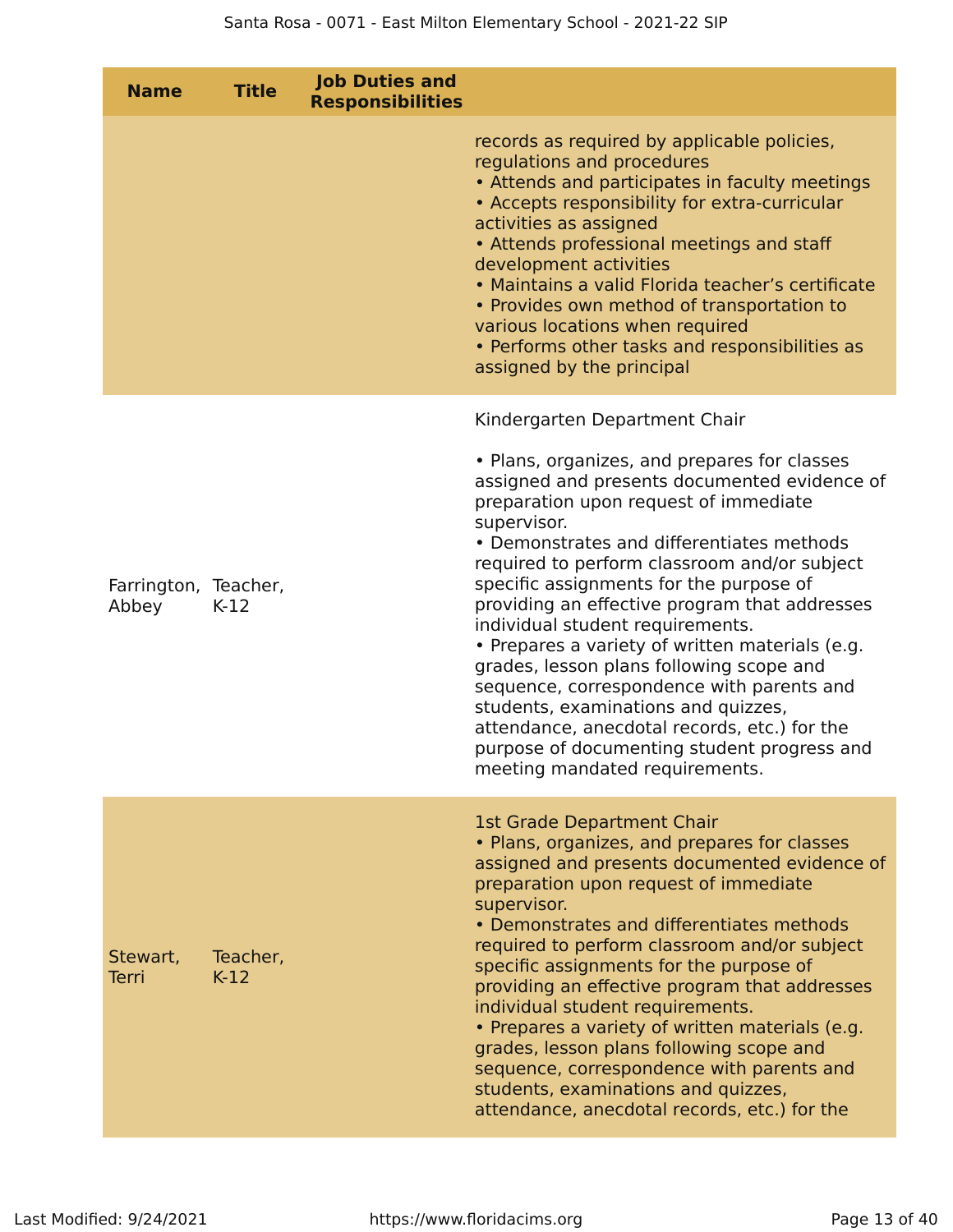| <b>Name</b>             | <b>Title</b>       | <b>Job Duties and</b><br><b>Responsibilities</b> |                                                                                                                                                                                                                                                                                                                                                                                                                                                                                                                                                                                                                                                                                                                                            |
|-------------------------|--------------------|--------------------------------------------------|--------------------------------------------------------------------------------------------------------------------------------------------------------------------------------------------------------------------------------------------------------------------------------------------------------------------------------------------------------------------------------------------------------------------------------------------------------------------------------------------------------------------------------------------------------------------------------------------------------------------------------------------------------------------------------------------------------------------------------------------|
|                         |                    |                                                  | purpose of documenting student progress and<br>meeting mandated requirements.                                                                                                                                                                                                                                                                                                                                                                                                                                                                                                                                                                                                                                                              |
| Liddell,<br>Megan       | Teacher,<br>$K-12$ |                                                  | 2nd Grade Department Chair<br>• Plans, organizes, and prepares for classes<br>assigned and presents documented evidence of<br>preparation upon request of immediate<br>supervisor.<br>• Demonstrates and differentiates methods<br>required to perform classroom and/or subject<br>specific assignments for the purpose of<br>providing an effective program that addresses<br>individual student requirements.<br>• Prepares a variety of written materials (e.g.<br>grades, lesson plans following scope and<br>sequence, correspondence with parents and<br>students, examinations and quizzes,<br>attendance, anecdotal records, etc.) for the<br>purpose of documenting student progress and<br>meeting mandated requirements.        |
| Woltz,<br>Samantha K-12 | Teacher,           |                                                  | <b>3rd Grade Department Chair</b><br>• Plans, organizes, and prepares for classes<br>assigned and presents documented evidence of<br>preparation upon request of immediate<br>supervisor.<br>• Demonstrates and differentiates methods<br>required to perform classroom and/or subject<br>specific assignments for the purpose of<br>providing an effective program that addresses<br>individual student requirements.<br>• Prepares a variety of written materials (e.g.<br>grades, lesson plans following scope and<br>sequence, correspondence with parents and<br>students, examinations and quizzes,<br>attendance, anecdotal records, etc.) for the<br>purpose of documenting student progress and<br>meeting mandated requirements. |
| Garcia,<br>Heather      | Teacher,<br>$K-12$ |                                                  | 4th Grade Department Chair<br>• Plans, organizes, and prepares for classes<br>assigned and presents documented evidence of<br>preparation upon request of immediate<br>supervisor.<br>• Demonstrates and differentiates methods<br>required to perform classroom and/or subject<br>specific assignments for the purpose of                                                                                                                                                                                                                                                                                                                                                                                                                 |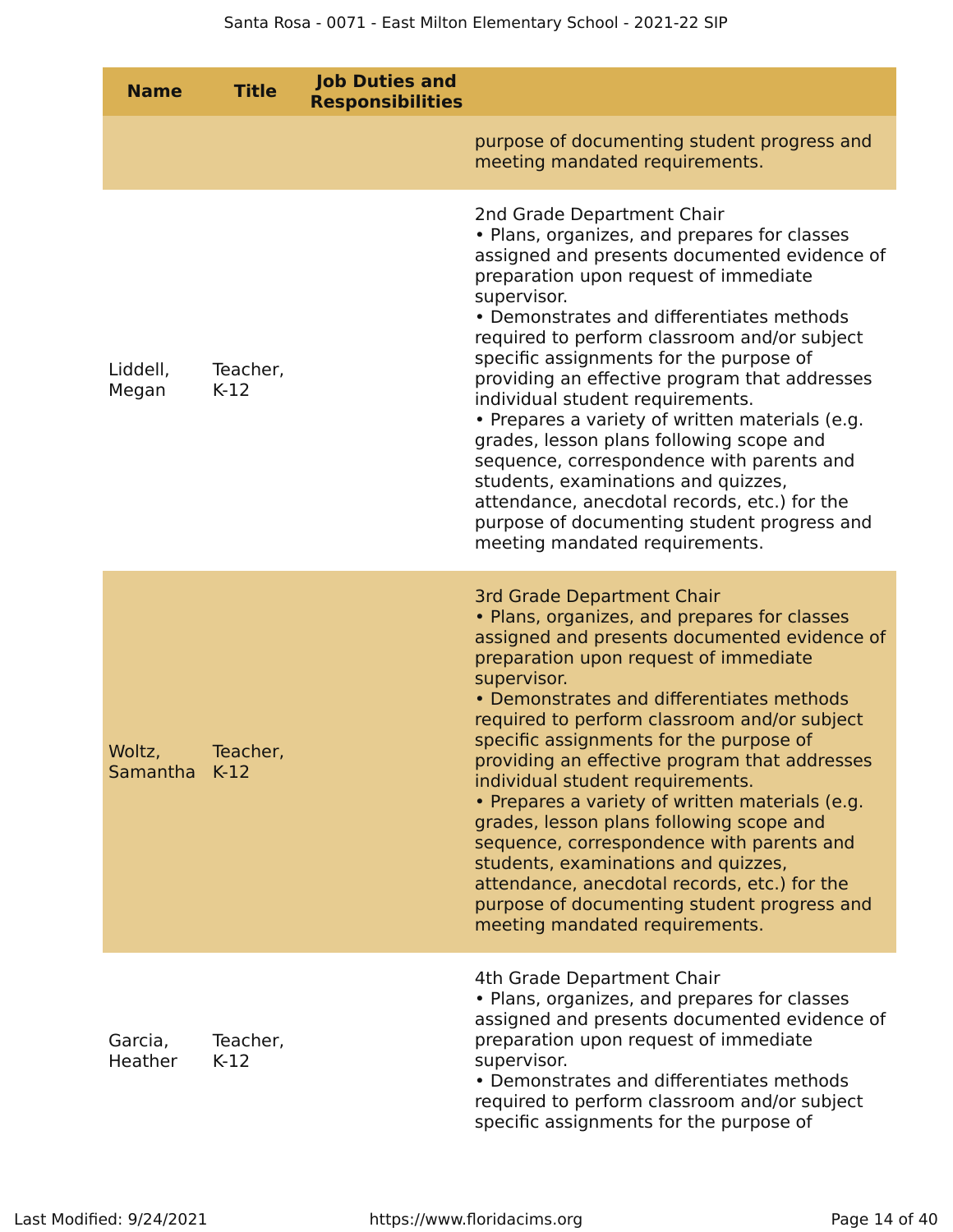|             | <b>Name</b>                 | <b>Title</b>           | <b>Job Duties and</b><br><b>Responsibilities</b> |                                                                                                                                                                                                                                                                                                                                                                                                                                                                                                                                                                                                                                                                                                                                                                                                                                                                              |
|-------------|-----------------------------|------------------------|--------------------------------------------------|------------------------------------------------------------------------------------------------------------------------------------------------------------------------------------------------------------------------------------------------------------------------------------------------------------------------------------------------------------------------------------------------------------------------------------------------------------------------------------------------------------------------------------------------------------------------------------------------------------------------------------------------------------------------------------------------------------------------------------------------------------------------------------------------------------------------------------------------------------------------------|
|             |                             |                        |                                                  | providing an effective program that addresses<br>individual student requirements.<br>• Prepares a variety of written materials (e.g.<br>grades, lesson plans following scope and<br>sequence, correspondence with parents and<br>students, examinations and quizzes,<br>attendance, anecdotal records, etc.) for the<br>purpose of documenting student progress and<br>meeting mandated requirements.                                                                                                                                                                                                                                                                                                                                                                                                                                                                        |
| <b>Brie</b> | Flanagan,<br><b>Heather</b> | Teacher,<br>$K-12$     |                                                  | 5th Grade Department Chair<br>• Plans, organizes, and prepares for classes<br>assigned and presents documented evidence of<br>preparation upon request of immediate<br>supervisor.<br>• Demonstrates and differentiates methods<br>required to perform classroom and/or subject<br>specific assignments for the purpose of<br>providing an effective program that addresses<br>individual student requirements.<br>• Prepares a variety of written materials (e.g.<br>grades, lesson plans following scope and<br>sequence, correspondence with parents and<br>students, examinations and quizzes,<br>attendance, anecdotal records, etc.) for the<br>purpose of documenting student progress and<br>meeting mandated requirements.                                                                                                                                          |
|             | Adkins,<br>Debra            | Teacher,<br><b>ESE</b> |                                                  | <b>ESE Inclusion Department Chair</b><br>• Collaborates with other teachers in full<br>inclusion classrooms, instructional staff, other<br>school personnel, parents and a variety of<br>community agencies and accommodates, for<br>the purpose of providing students with<br>instructional materials that address<br>individualized learning plans within established<br>lesson plans that support of the school<br>improvement plan.<br>• Collaborates with other teachers in full<br>inclusion classrooms non-instructional staff to<br>administer subject specific assessments, etc.<br>for the purpose of assessing student<br>competency levels and/or developing individual<br>learning plans.<br>• Provides instruction to students for the<br>purpose of improving their success in academic,<br>interpersonal<br>and daily living skills through a defined course |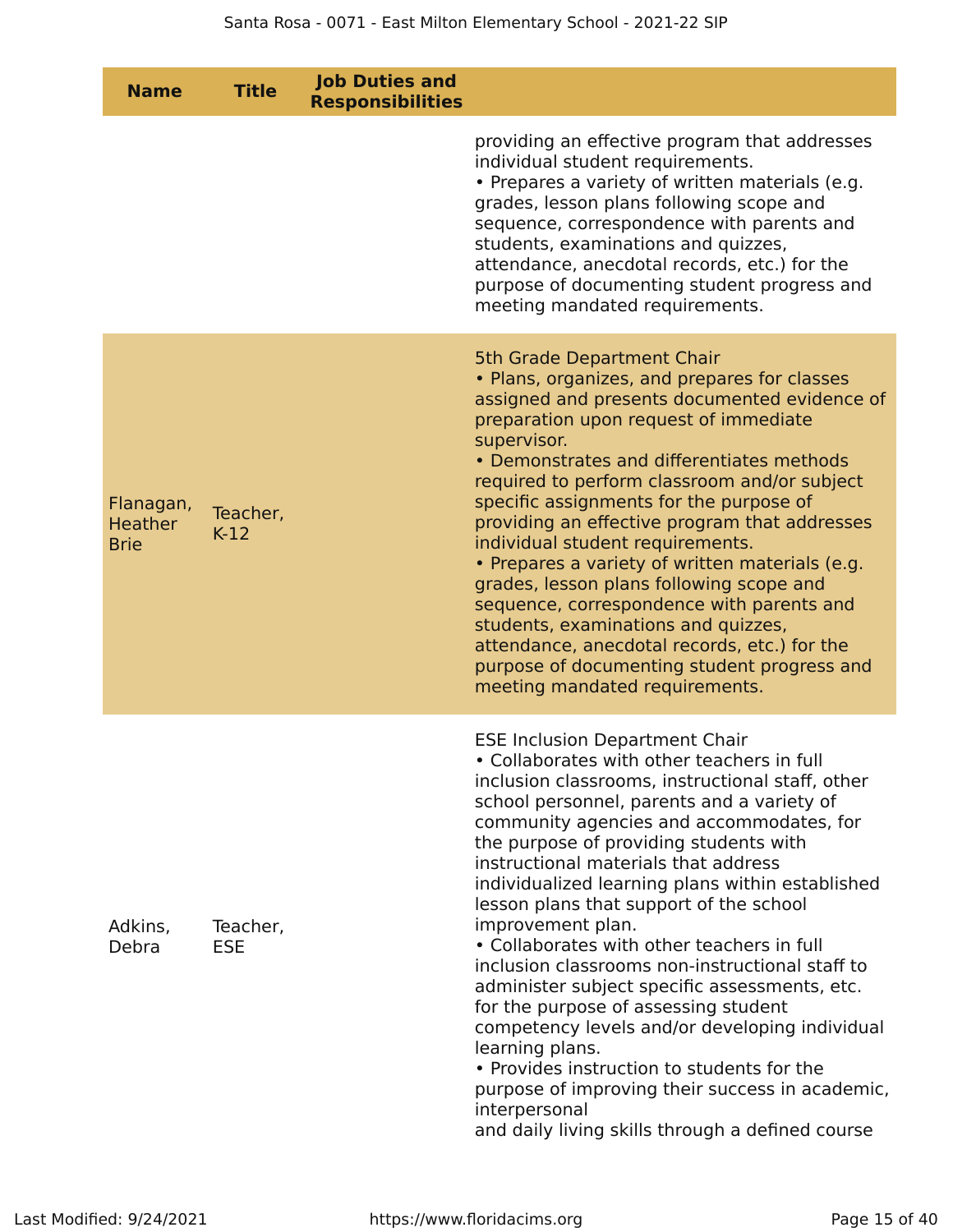| <b>Name</b>                  | <b>Title</b> | <b>Job Duties and</b><br><b>Responsibilities</b> |                                                                                                                                                                                                                                                                                                                                                                                                                                                                                                                                                                                                                                                                                                                                                                                                                                                                                                                                                                                                                                                                                                                                                                                                                                                                                                                                                                                                                                                                                                                                          |
|------------------------------|--------------|--------------------------------------------------|------------------------------------------------------------------------------------------------------------------------------------------------------------------------------------------------------------------------------------------------------------------------------------------------------------------------------------------------------------------------------------------------------------------------------------------------------------------------------------------------------------------------------------------------------------------------------------------------------------------------------------------------------------------------------------------------------------------------------------------------------------------------------------------------------------------------------------------------------------------------------------------------------------------------------------------------------------------------------------------------------------------------------------------------------------------------------------------------------------------------------------------------------------------------------------------------------------------------------------------------------------------------------------------------------------------------------------------------------------------------------------------------------------------------------------------------------------------------------------------------------------------------------------------|
|                              |              |                                                  | of study.<br>• Responds to inquiries from a variety of<br>sources (e.g. other teachers, parents,<br>administrators, etc.) for the purpose of<br>resolving issues, providing information and/or<br>direction.<br>• Supports classroom teachers for the purpose<br>of assisting them in the implementation of<br>established curriculum and/or individual student<br>plans.<br>• Assesses student progress towards objectives,<br>expectations, and/or goals (e.g. behavioral,<br>motor development and communication skills,<br>academic needs, vocational abilities, etc.) for<br>the purpose of providing feedback to students,<br>parents and administration.<br>• Monitors and manages student behavior,<br>reports incidents (e.g. fights, suspected child<br>abuse, suspected substance abuse, etc.) for the<br>purpose of providing and maintaining personal<br>safety of students, providing a safe, positive<br>learning environment and adhering to state and<br>federal laws and school board policies.<br>• Participates in a variety of meetings, including<br>Individual Education Plan (IEP) for the purpose<br>of conveying and/or gathering information<br>required to promote students' educational,<br>physical, and social/emotional development.<br>• Prepares a variety of written materials (e.g.<br>adaptive materials, grades, attendance,<br>anecdotal records,<br>Individual Education Plans, behavior logs, etc.)<br>for the purpose of documenting student<br>progress and<br>meeting mandated requirements. |
| Bohannon, Teacher,<br>Ashley | <b>ESE</b>   |                                                  | <b>ESE Self-Contained Department Chair</b><br>• Collaborates with other teachers in full<br>inclusion classrooms, instructional staff, other<br>school personnel, parents and a variety of<br>community agencies and accommodates, for<br>the purpose of providing students with<br>instructional materials that address<br>individualized learning plans within established<br>lesson plans that support of the school<br>improvement plan.<br>• Collaborates with other teachers in full<br>inclusion classrooms non-instructional staff to                                                                                                                                                                                                                                                                                                                                                                                                                                                                                                                                                                                                                                                                                                                                                                                                                                                                                                                                                                                            |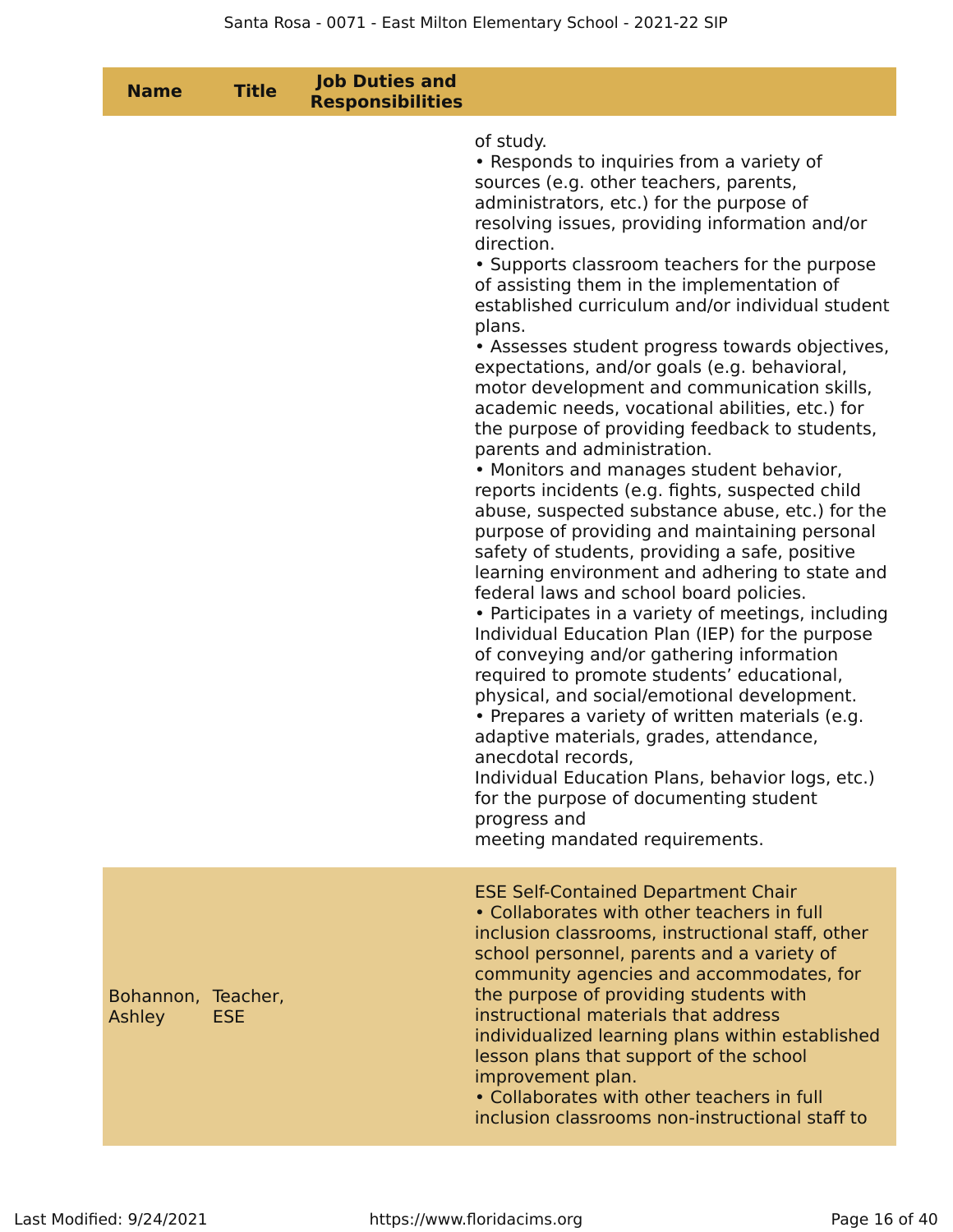| <b>Name</b>     | <b>Title</b> | <b>Job Duties and</b><br><b>Responsibilities</b> |                                                                                                                                                                                                                                                                                                                                                                                                                                                                                                                                                                                                                                                                                                                                                                                                                                                                                                                                                                                                                                                                                                                                                                                                                                                                                                                                                                                                                                                                                                                                                                                                                                                                                                                                                                                                                                                                           |
|-----------------|--------------|--------------------------------------------------|---------------------------------------------------------------------------------------------------------------------------------------------------------------------------------------------------------------------------------------------------------------------------------------------------------------------------------------------------------------------------------------------------------------------------------------------------------------------------------------------------------------------------------------------------------------------------------------------------------------------------------------------------------------------------------------------------------------------------------------------------------------------------------------------------------------------------------------------------------------------------------------------------------------------------------------------------------------------------------------------------------------------------------------------------------------------------------------------------------------------------------------------------------------------------------------------------------------------------------------------------------------------------------------------------------------------------------------------------------------------------------------------------------------------------------------------------------------------------------------------------------------------------------------------------------------------------------------------------------------------------------------------------------------------------------------------------------------------------------------------------------------------------------------------------------------------------------------------------------------------------|
|                 |              |                                                  | administer subject specific assessments, etc.<br>for the purpose of assessing student<br>competency levels and/or developing individual<br>learning plans.<br>• Provides instruction to students for the<br>purpose of improving their success in academic,<br>interpersonal and daily living skills through a<br>defined course of study.<br>• Responds to inquiries from a variety of<br>sources (e.g. other teachers, parents,<br>administrators, etc.) for the purpose of<br>resolving issues, providing information and/or<br>direction.<br>• Supports classroom teachers for the purpose<br>of assisting them in the implementation of<br>established curriculum and/or individual student<br>plans.<br>• Assesses student progress towards objectives,<br>expectations, and/or goals (e.g. behavioral,<br>motor development and communication skills,<br>academic needs, vocational abilities, etc.) for<br>the purpose of providing feedback to students,<br>parents and administration.<br>• Monitors and manages student behavior,<br>reports incidents (e.g. fights, suspected child<br>abuse, suspected substance abuse, etc.) for the<br>purpose of providing and maintaining personal<br>safety of students, providing a safe, positive<br>learning environment and adhering to state and<br>federal laws and school board policies.<br>• Participates in a variety of meetings, including<br>Individual Education Plan (IEP) for the purpose<br>of conveying and/or gathering information<br>required to promote students' educational,<br>physical, and social/emotional development.<br>• Prepares a variety of written materials (e.g.<br>adaptive materials, grades, attendance,<br>anecdotal records,<br>Individual Education Plans, behavior logs, etc.)<br>for the purpose of documenting student<br>progress and<br>meeting mandated requirements. |
| Wells,<br>Lynda | Other        | Bookkeeper/Ed<br>Support<br>Department<br>Chair  | Bookkeeper/Educational Support Staff<br>Department Chair<br>• Maintains files of activities relating to school<br>internal funds<br>• Performs detailed clerical and bookkeeping                                                                                                                                                                                                                                                                                                                                                                                                                                                                                                                                                                                                                                                                                                                                                                                                                                                                                                                                                                                                                                                                                                                                                                                                                                                                                                                                                                                                                                                                                                                                                                                                                                                                                          |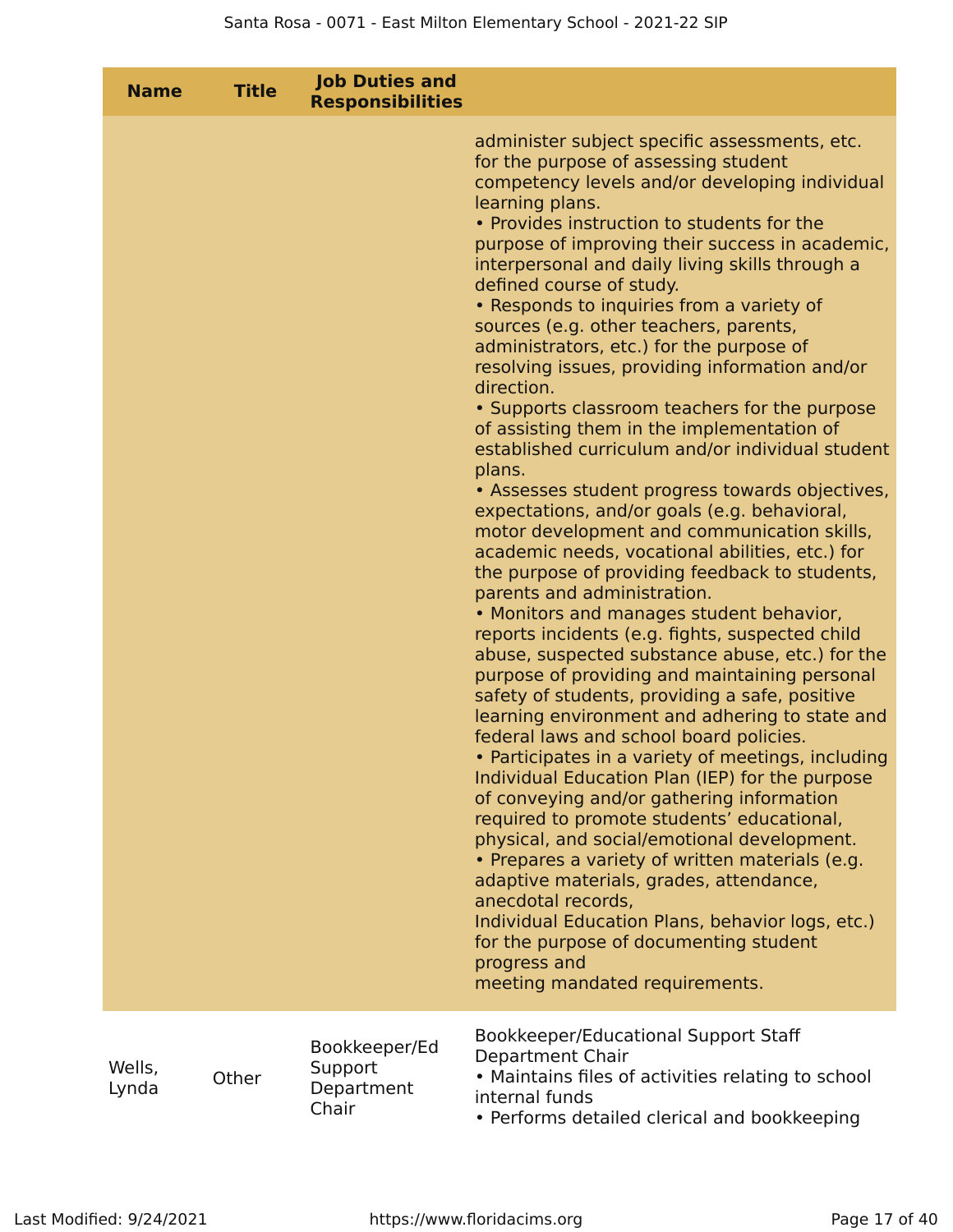| <b>Name</b> | <b>Title</b> | <b>Job Duties and</b><br><b>Responsibilities</b> |                                                                                                                                                                                                                                                                                                                                                                                                                                                                                                                                                                                                                                                                                                                                                                                                                                                                                                                |
|-------------|--------------|--------------------------------------------------|----------------------------------------------------------------------------------------------------------------------------------------------------------------------------------------------------------------------------------------------------------------------------------------------------------------------------------------------------------------------------------------------------------------------------------------------------------------------------------------------------------------------------------------------------------------------------------------------------------------------------------------------------------------------------------------------------------------------------------------------------------------------------------------------------------------------------------------------------------------------------------------------------------------|
|             |              |                                                  | duties for school internal funds<br>• Coordinates with school personnel, students<br>and vendors concerning account status<br>• Prepares reports as needed or requested for<br>the school and/or appropriate school personnel<br>• Maintains status of internal budget during the<br>year<br>• Issues purchase orders and keeps record of<br>purchases<br>• Collects and receipts money from school<br>activities in accordance with proper procedures<br>• Makes bank deposits in accordance with<br>proper procedures<br>• Reconciles monthly bank statements in a<br>timely manner<br>• Maintains and inputs computer information<br>regarding internal funds activities<br>• Performs monthly and year-end close-outs<br>• Performs related clerical and secretarial duties<br>as required or assigned. (Duties do not include<br>clinic duty, bus duty, hall duty, lunch duty, or<br>textbook inventory). |

### **Demographic Information**

### **Principal start date**

Tuesday 6/1/2021, Nadia Colin

**Number of teachers with a 2019 3-year aggregate or a 1-year Algebra state VAM rating of Highly Effective.** Note: For UniSIG Supplemental Teacher Allocation, teachers must have at least 10 student assessments.

3

**Number of teachers with a 2019 3-year aggregate or a 1-year Algebra state VAM rating of Effective.** Note: For UniSIG Supplemental Teacher Allocation, teachers must have at least 10 student assessments. 7

**Total number of teacher positions allocated to the school**

60

# **Total number of students enrolled at the school**

701

**Identify the number of instructional staff who left the school during the 2020-21 school year.**

12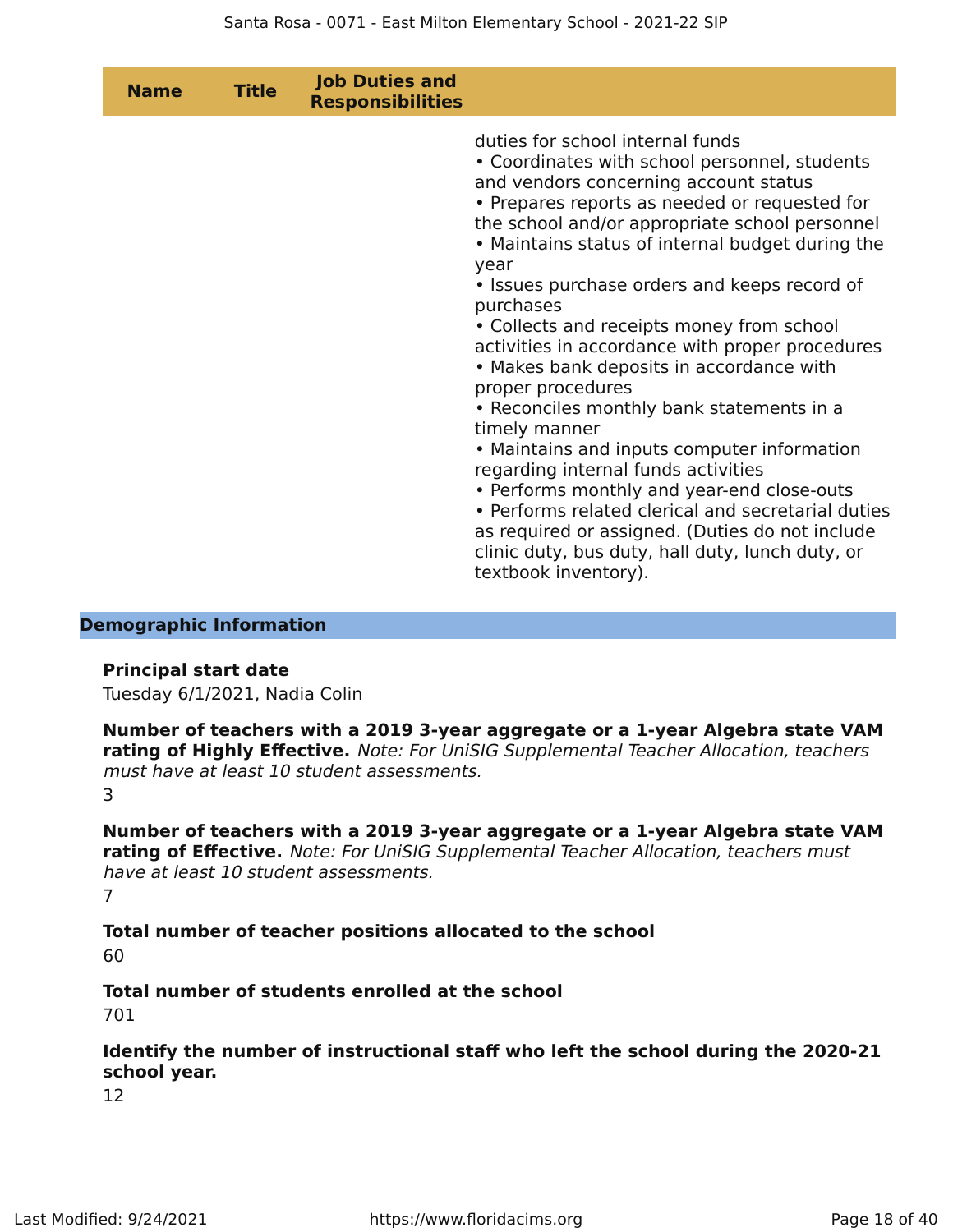**Identify the number of instructional staff who joined the school during the 2021-22 school year.**

13

# **Demographic Data**

# **Early Warning Systems**

# **2021-22**

**The number of students by grade level that exhibit each early warning indicator listed:**

| <b>Indicator</b>                                               |                |                |                |                | <b>Grade Level</b> |                |                |                |                |                |                |                |              | Total |
|----------------------------------------------------------------|----------------|----------------|----------------|----------------|--------------------|----------------|----------------|----------------|----------------|----------------|----------------|----------------|--------------|-------|
|                                                                | K              | 1              | $\overline{2}$ | 3              | Δ.                 | 5.             | 6              |                |                |                |                | 7 8 9 10 11 12 |              |       |
| Number of students<br>enrolled                                 | 135            | 105            |                | 110 104        | 117                | 103            | $\Omega$       | $\Omega$       | $\Omega$       | $\Omega$       | $\Omega$       | $\Omega$       | $\Omega$     | 674   |
| <b>Attendance below 90</b><br>percent                          | 25             | 35             | 39             | 31             | 37                 | 33             | $\Omega$       | $\overline{0}$ | $\Omega$       | $\Omega$       | $\Omega$       | $\Omega$       | $\Omega$     | 200   |
| One or more suspensions                                        | 0              | 1.             | $\mathbf 1$    | 1              | 5                  | 4              | $\Omega$       | $\overline{0}$ | 0              | 0              | $\overline{0}$ | $\overline{0}$ | $\mathbf{0}$ | 12    |
| Course failure in ELA                                          | $\Omega$       | $\overline{2}$ | 14             | 10             | 9                  | 11             | $\Omega$       | $\Omega$       | $\Omega$       | $\Omega$       | $\Omega$       | $\Omega$       | $\Omega$     | 46    |
| Course failure in Math                                         | $\overline{0}$ | 2              | 10             | 11             | 13                 | 8              | $\Omega$       | $\overline{0}$ | $\overline{0}$ | $\overline{0}$ | $\Omega$       | $\Omega$       | $\mathbf{0}$ | 44    |
| Level 1 on 2019 statewide<br><b>FSA ELA assessment</b>         | $\overline{0}$ | $\overline{0}$ | $\overline{0}$ | 1              | 29                 | 18             | $\overline{0}$ | $\overline{0}$ | $\overline{0}$ | $\overline{0}$ | $\Omega$       | $\Omega$       | $\Omega$     | 48    |
| Level 1 on 2019 statewide<br><b>FSA Math assessment</b>        | $\overline{0}$ | 0              | $\overline{0}$ | 2              | 18                 | 34             | 0 <sub>0</sub> |                | $\overline{0}$ | $\overline{0}$ | $\overline{0}$ | $\Omega$       | $\Omega$     | 54    |
| Number of students with a<br>substantial reading<br>deficiency | 1              | 1              | 2              | $\overline{7}$ | 14                 | $\overline{7}$ | $\Omega$       | $\Omega$       | $\Omega$       | $\Omega$       | $\Omega$       | $\Omega$       | $\Omega$     | 32    |

### **The number of students with two or more early warning indicators:**

| <b>Indicator</b>                        |  |  | <b>Grade Level</b> |  |  | K 1 2 3 4 5 6 7 8 9 10 11 12 |                               | <b>Total</b> |
|-----------------------------------------|--|--|--------------------|--|--|------------------------------|-------------------------------|--------------|
| Students with two or more<br>indicators |  |  |                    |  |  |                              | 0 3 15 10 22 18 0 0 0 0 0 0 0 | - 68         |

# **The number of students identified as retainees:**

|                                        |  |  |  | <b>Grade Level</b> |  |  |                              |              |
|----------------------------------------|--|--|--|--------------------|--|--|------------------------------|--------------|
| <b>Indicator</b>                       |  |  |  |                    |  |  | K 1 2 3 4 5 6 7 8 9 10 11 12 | <b>Total</b> |
| <b>Retained Students: Current Year</b> |  |  |  |                    |  |  | 6 5 3 2 0 2 0 0 0 0 0 0 0    |              |
|                                        |  |  |  |                    |  |  |                              |              |

# **Date this data was collected or last updated**

Saturday 8/28/2021

# **2020-21 - As Reported**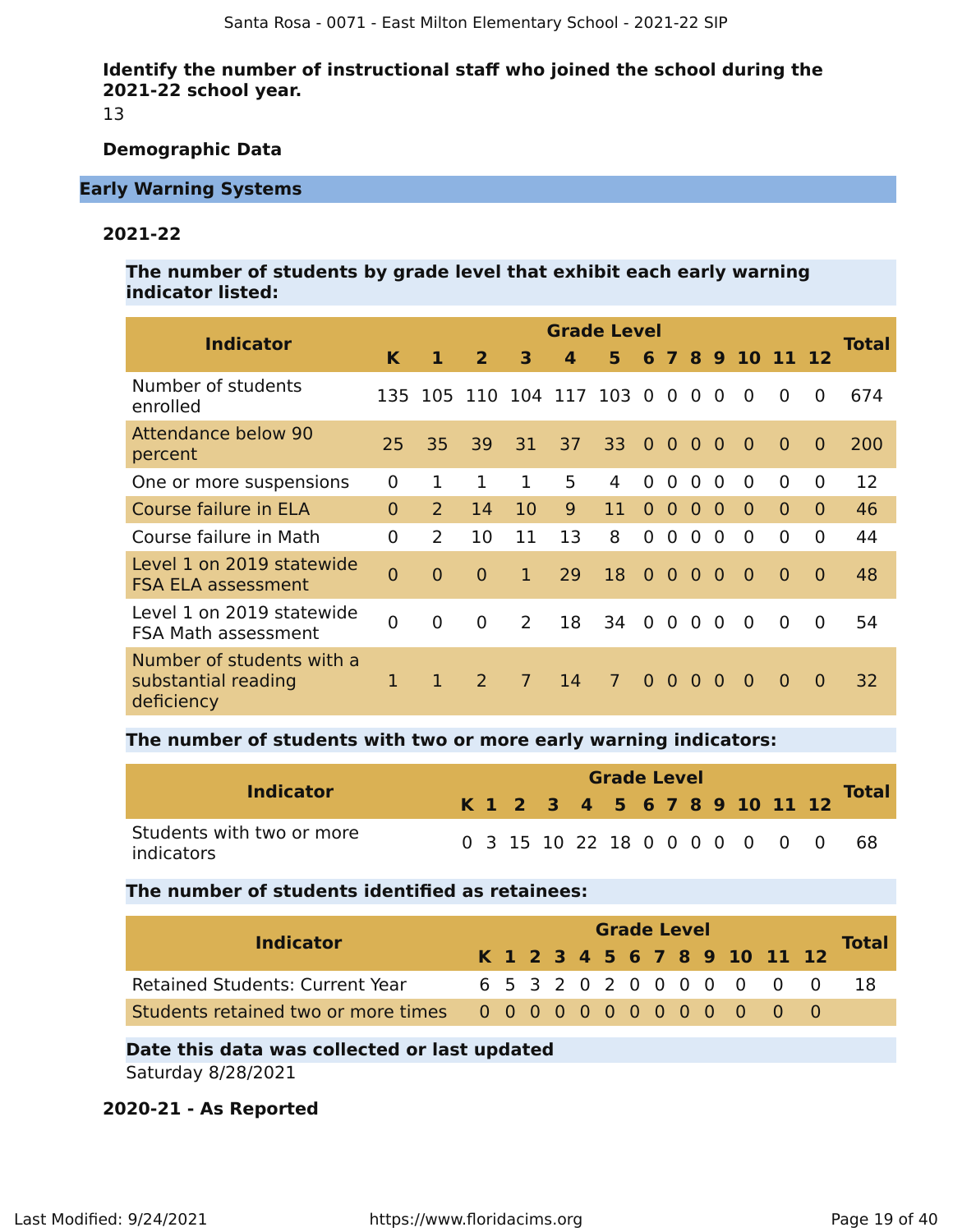# **The number of students by grade level that exhibit each early warning indicator:**

|                                                    |          |               |               |                          |                | <b>Grade Level</b>       |                |                |                         |          |                    |          |              |       |
|----------------------------------------------------|----------|---------------|---------------|--------------------------|----------------|--------------------------|----------------|----------------|-------------------------|----------|--------------------|----------|--------------|-------|
| <b>Indicator</b>                                   | K        |               | $\mathbf{z}$  | 3                        | $\mathbf{A}$   |                          |                |                |                         |          | 5 6 7 8 9 10 11 12 |          |              | Total |
| Number of students enrolled                        |          |               |               | 94 78 88 104 88 92 0 0 0 |                |                          |                |                |                         | $\Omega$ | $\Omega$           | $\Omega$ | $\Omega$     | 544   |
| Attendance below 90 percent                        |          |               | 24 23 29      | 32 12 29 0 0 0 0         |                |                          |                |                |                         |          | $\Omega$           | $\Omega$ | $\Omega$     | 149   |
| One or more suspensions                            | 0        | $\Omega$      | $\Omega$      | $\Omega$                 | $\Omega$       | $\Omega$                 | $\Omega$       | $\Omega$       | $\Omega$                | $\Omega$ | $\Omega$           | $\Omega$ | $\Omega$     |       |
| Course failure in ELA                              | 0        | $\mathcal{P}$ | $\mathcal{L}$ | $\overline{7}$           | $\overline{0}$ | $\mathbf{1}$             | $\overline{0}$ | $\Omega$       | $\Omega$                | $\Omega$ | $\Omega$           | $\Omega$ | $\Omega$     | 17    |
| Course failure in Math                             | 0        | $\mathcal{P}$ | 4             | 11                       | 3              | 12                       | $\Omega$       | $\overline{0}$ | $\Omega$                | $\Omega$ | $\Omega$           | 0        | 0            | 32    |
| Level 1 on 2019 statewide ELA<br>assessment        | $\Omega$ | $\Omega$      | $\Omega$      | $\Omega$                 | $\Omega$       | $\bullet$                | 0 <sub>0</sub> |                | $\overline{\mathbf{0}}$ | $\Omega$ | - 0                | $\Omega$ | $\Omega$     |       |
| Level 1 on 2019 statewide Math<br>assessment       | 0        | $\Omega$      | $\Omega$      | $\Omega$                 | $\Omega$       | $0\quad 0\quad 0\quad 0$ |                |                |                         | $\Omega$ | $\Omega$           | $\Omega$ | $\Omega$     |       |
| <b>STAR Urgent Intervention</b><br><b>Students</b> | $\Omega$ |               |               | 18.                      | $\mathcal{T}$  | 11 O                     |                | $\Omega$       | $\Omega$                | $\Omega$ | $\Omega$           | $\Omega$ | <sup>0</sup> | 38    |

**The number of students with two or more early warning indicators:**

|                                                                   |  |  |  |  | <b>Grade Level</b> |  |  |                              |              |
|-------------------------------------------------------------------|--|--|--|--|--------------------|--|--|------------------------------|--------------|
| <b>Indicator</b>                                                  |  |  |  |  |                    |  |  | K 1 2 3 4 5 6 7 8 9 10 11 12 | <b>Total</b> |
| Students with two or more indicators 0 2 6 9 1 5 0 0 0 0 0 0 0 23 |  |  |  |  |                    |  |  |                              |              |

# **The number of students identified as retainees:**

| <b>Indicator</b>                       |  |  |  |  | <b>Grade Level</b> |  |                              |              |
|----------------------------------------|--|--|--|--|--------------------|--|------------------------------|--------------|
|                                        |  |  |  |  |                    |  | K 1 2 3 4 5 6 7 8 9 10 11 12 | <b>Total</b> |
| <b>Retained Students: Current Year</b> |  |  |  |  |                    |  | 4 3 0 5 1 1 0 0 0 0 0 0 0    |              |
|                                        |  |  |  |  |                    |  |                              |              |

# **2020-21 - Updated**

**The number of students by grade level that exhibit each early warning indicator:**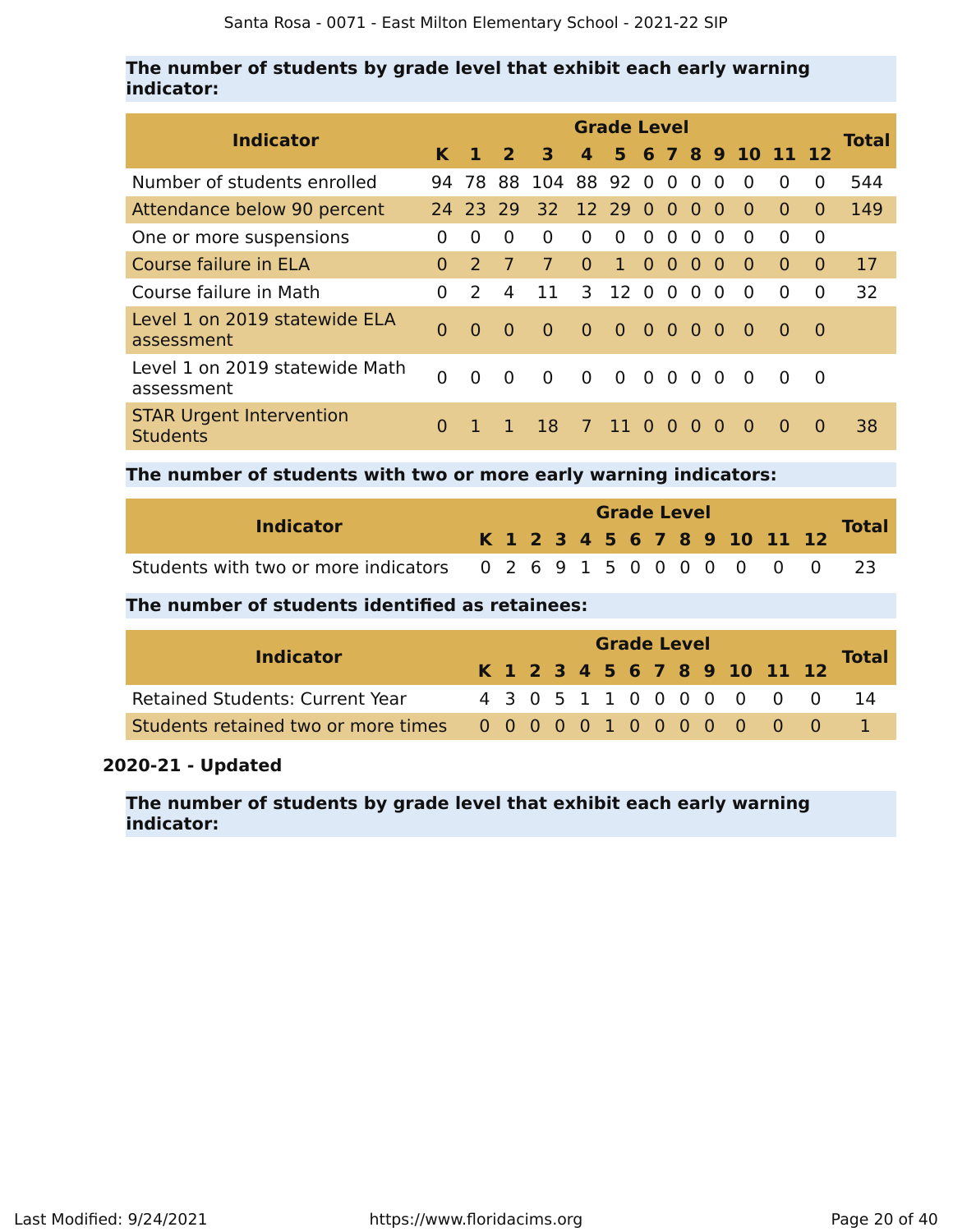| <b>Indicator</b>                                   |          |               |                |                 |              | <b>Grade Level</b> |                |                |                |                |                |                |          | <b>Total</b> |
|----------------------------------------------------|----------|---------------|----------------|-----------------|--------------|--------------------|----------------|----------------|----------------|----------------|----------------|----------------|----------|--------------|
|                                                    | K.       |               | $\mathbf{z}$   | 3               | $\mathbf{A}$ |                    |                |                |                |                | 5 6 7 8 9 10   | 11 12          |          |              |
| Number of students enrolled                        | 94       | 78.           | 88             | 104             |              | 88 92 0            |                | $\Omega$       | $\Omega$       | 0              | $\Omega$       | $\Omega$       | $\Omega$ | 544          |
| Attendance below 90 percent                        |          | 24 23 29      |                | 32 <sup>2</sup> |              | 12 29 0            |                | $\overline{0}$ | $\Omega$       | $\Omega$       | $\Omega$       | $\Omega$       | $\Omega$ | 149          |
| One or more suspensions                            | 0        | 0             | 0              | $\Omega$        | $\Omega$     | $\Omega$           | $\overline{0}$ | $\overline{0}$ | $\Omega$       | $\Omega$       | $\Omega$       | $\Omega$       | $\Omega$ |              |
| Course failure in ELA                              | $\Omega$ | $\mathcal{P}$ | $\overline{7}$ | $\overline{7}$  | $\Omega$     | $\mathbf{1}$       | $\overline{0}$ | $\overline{0}$ | $\overline{0}$ | $\overline{0}$ | $\overline{0}$ | $\overline{0}$ | $\Omega$ | 17           |
| Course failure in Math                             | 0        | $\mathcal{L}$ | 4              | 11              | 3            | 12                 | $\overline{0}$ | $\overline{0}$ | $\overline{0}$ | $\Omega$       | $\Omega$       | $\Omega$       | $\Omega$ | 32           |
| Level 1 on 2019 statewide ELA<br>assessment        | $\Omega$ | $\Omega$      | $\Omega$       | $\Omega$        | $\Omega$     | $\overline{0}$     |                | 0000           |                |                | - 0            | $\Omega$       | $\Omega$ |              |
| Level 1 on 2019 statewide Math<br>assessment       | $\Omega$ | $\Omega$      | $\Omega$       | $\overline{0}$  | $\Omega$     | $\overline{0}$     |                | $0\quad 0$     | 0 <sub>0</sub> |                | - 0            | $\Omega$       | $\Omega$ |              |
| <b>STAR Urgent Intervention</b><br><b>Students</b> | $\Omega$ |               |                | 18              | $7^{\circ}$  | 11 <sup>1</sup>    | $\Omega$       | $\Omega$       | $\Omega$       | $\Omega$       | $\Omega$       | $\Omega$       | $\Omega$ | 38           |

# **The number of students with two or more early warning indicators:**

| <b>Indicator</b>                                                 |  |  |  |  | <b>Grade Level</b> |  |  |                              | <b>Total</b> |
|------------------------------------------------------------------|--|--|--|--|--------------------|--|--|------------------------------|--------------|
|                                                                  |  |  |  |  |                    |  |  | K 1 2 3 4 5 6 7 8 9 10 11 12 |              |
| Students with two or more indicators 0 2 6 9 1 5 0 0 0 0 0 0 0 0 |  |  |  |  |                    |  |  |                              |              |

# **The number of students identified as retainees:**

| <b>Indicator</b>                       |  |  |  |  | <b>Grade Level</b> |                              |                           |              |
|----------------------------------------|--|--|--|--|--------------------|------------------------------|---------------------------|--------------|
|                                        |  |  |  |  |                    | K 1 2 3 4 5 6 7 8 9 10 11 12 |                           | <b>Total</b> |
| <b>Retained Students: Current Year</b> |  |  |  |  |                    |                              | 4 3 0 5 1 1 0 0 0 0 0 0 0 | - 14         |
|                                        |  |  |  |  |                    |                              |                           |              |

# **Part II: Needs Assessment/Analysis**

# **School Data Review**

Please note that the district and state averages shown here represent the averages for similar school types (elementary, middle, high school, or combination schools).

# **Grade Level Data Review - State Assessments**

# **NOTE: This data is raw data and includes ALL students who tested at the school. This is not school grade data.**

|                          |      |               | <b>ELA</b>      |                                                 |              |                                              |
|--------------------------|------|---------------|-----------------|-------------------------------------------------|--------------|----------------------------------------------|
| <b>Grade</b>             | Year | <b>School</b> | <b>District</b> | School-<br><b>District</b><br><b>Comparison</b> | <b>State</b> | School-<br><b>State</b><br><b>Comparison</b> |
| 03                       | 2021 |               |                 |                                                 |              |                                              |
|                          | 2019 | 56%           | 71%             | $-15%$                                          | 58%          | $-2%$                                        |
| <b>Cohort Comparison</b> |      |               |                 |                                                 |              |                                              |
| 04                       | 2021 |               |                 |                                                 |              |                                              |
|                          | 2019 | 44%           | 66%             | $-22%$                                          | 58%          | $-14%$                                       |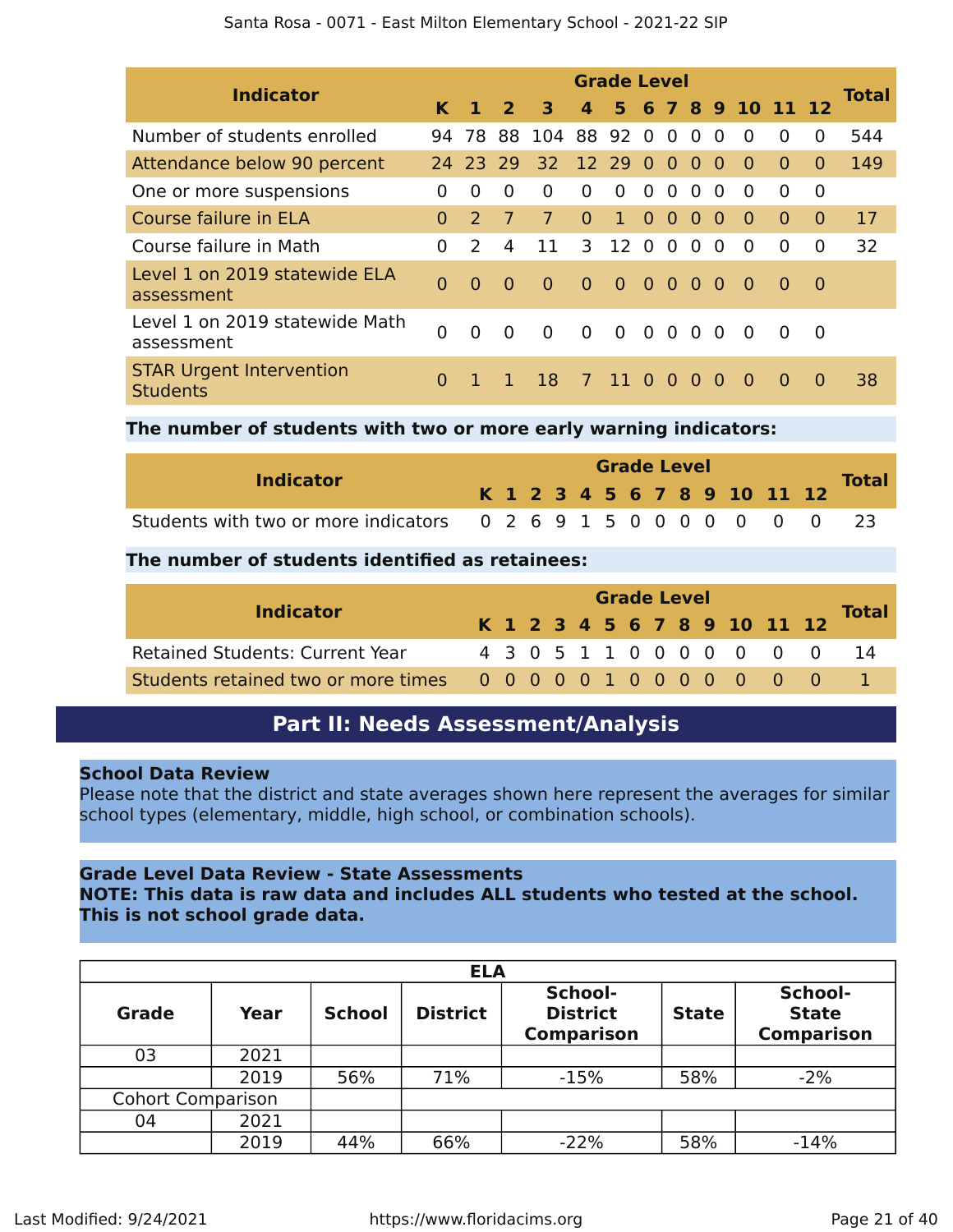|                          |      |               | <b>ELA</b>      |                                                 |              |                                              |
|--------------------------|------|---------------|-----------------|-------------------------------------------------|--------------|----------------------------------------------|
| <b>Grade</b>             | Year | <b>School</b> | <b>District</b> | School-<br><b>District</b><br><b>Comparison</b> | <b>State</b> | School-<br><b>State</b><br><b>Comparison</b> |
| <b>Cohort Comparison</b> |      | $-56%$        |                 |                                                 |              |                                              |
| 05                       | 2021 |               |                 |                                                 |              |                                              |
|                          | 2019 | 55%           | 69%             | $-14%$                                          | 56%          | $-1%$                                        |
| <b>Cohort Comparison</b> |      | $-44%$        |                 |                                                 |              |                                              |

|                          | <b>MATH</b> |               |                 |                                                 |              |                                              |  |  |  |
|--------------------------|-------------|---------------|-----------------|-------------------------------------------------|--------------|----------------------------------------------|--|--|--|
| Grade                    | Year        | <b>School</b> | <b>District</b> | School-<br><b>District</b><br><b>Comparison</b> | <b>State</b> | School-<br><b>State</b><br><b>Comparison</b> |  |  |  |
| 03                       | 2021        |               |                 |                                                 |              |                                              |  |  |  |
|                          | 2019        | 57%           | 71%             | $-14%$                                          | 62%          | $-5%$                                        |  |  |  |
| <b>Cohort Comparison</b> |             |               |                 |                                                 |              |                                              |  |  |  |
| 04                       | 2021        |               |                 |                                                 |              |                                              |  |  |  |
|                          | 2019        | 63%           | 73%             | $-10%$                                          | 64%          | $-1\%$                                       |  |  |  |
| <b>Cohort Comparison</b> |             | $-57%$        |                 |                                                 |              |                                              |  |  |  |
| 05                       | 2021        |               |                 |                                                 |              |                                              |  |  |  |
|                          | 2019        | 58%           | 71%             | $-13%$                                          | 60%          | $-2%$                                        |  |  |  |
| <b>Cohort Comparison</b> |             | $-63%$        |                 |                                                 |              |                                              |  |  |  |

| <b>SCIENCE</b>           |      |               |                 |                                                 |              |                                              |  |  |
|--------------------------|------|---------------|-----------------|-------------------------------------------------|--------------|----------------------------------------------|--|--|
| <b>Grade</b>             | Year | <b>School</b> | <b>District</b> | School-<br><b>District</b><br><b>Comparison</b> | <b>State</b> | School-<br><b>State</b><br><b>Comparison</b> |  |  |
| 05                       | 2021 |               |                 |                                                 |              |                                              |  |  |
|                          | 2019 | 46%           | 65%             | $-19%$                                          | 53%          | $-7%$                                        |  |  |
| <b>Cohort Comparison</b> |      |               |                 |                                                 |              |                                              |  |  |

# **Grade Level Data Review - Progress Monitoring Assessments**

# **Provide the progress monitoring tool(s) by grade level used to compile the below data.**

Progress monitoring tools include Renaissance STAR Early Literacy, STAR Reading, STAR Math, and Performance Matters/Unify Science assessments. STAR is an adaptive assessment whereas Performance Matters/Unify is a static assessment. The types of assessments are reflected in the percentage rate differences between the two assessments.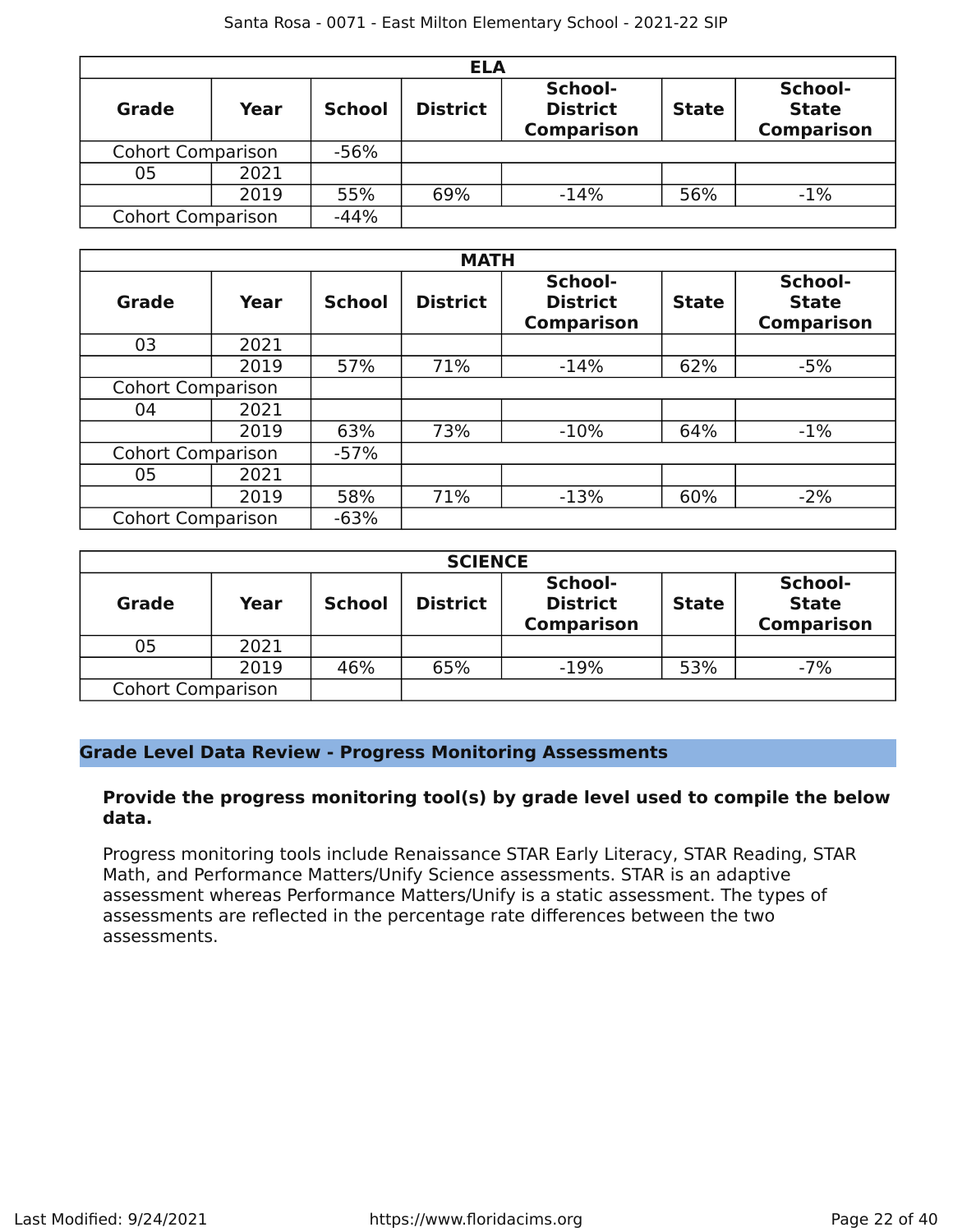|                    |                                                        | <b>Grade 1</b> |         |               |
|--------------------|--------------------------------------------------------|----------------|---------|---------------|
|                    | Number/%<br>Proficiency                                | Fall           | Winter  | <b>Spring</b> |
| English            | <b>All Students</b>                                    | 90/52%         | 93/63%  | 98/54%        |
|                    | Economically<br>Disadvantaged                          | 54/50%         | 55/62%  | 58/55%        |
| Language Arts      | <b>Students With</b><br><b>Disabilities</b>            | 15/47%         | 17/59%  | 20/15%        |
|                    | English<br>Language<br>Learners                        | 3/67%          | 3/33%   | 3/33%         |
|                    | Number/%<br>Proficiency                                | Fall           | Winter  | <b>Spring</b> |
|                    | <b>All Students</b>                                    | 89/57%         | 93/76%  | 97/70%        |
| <b>Mathematics</b> | Economically<br>Disadvantaged                          | 53/51%         | 55/71%  | 57/70%        |
|                    | <b>Students With</b><br><b>Disabilities</b>            | 15/53%         | 17/71%  | 20/55%        |
|                    | English<br>Language<br>Learners                        | 3/100%         | 3/67%   | 3/67%         |
|                    |                                                        |                |         |               |
|                    |                                                        | <b>Grade 2</b> |         |               |
|                    | Number/%<br>Proficiency                                | Fall           | Winter  | <b>Spring</b> |
|                    | <b>All Students</b>                                    | 98/37%         | 103/47% | 104/44%       |
| English            | Economically<br>Disadvantaged                          | 55/40%         | 59/42%  | 61/43%        |
| Language Arts      | <b>Students With</b><br><b>Disabilities</b>            | 19/37%         | 18/50%  | 17/41%        |
|                    | English<br>Language<br>Learners                        | 2/50%          | 2/0%    | 2/0%          |
|                    | Number/%<br>Proficiency                                | Fall           | Winter  | <b>Spring</b> |
|                    | <b>All Students</b>                                    | 96/33%         | 104/54% | 102/70%       |
| <b>Mathematics</b> | Economically<br>Disadvantaged                          | 53/34%         | 60/57%  | 61/74%        |
|                    | <b>Students With</b><br><b>Disabilities</b><br>English | 19/32%         | 18/33%  | 17/59%        |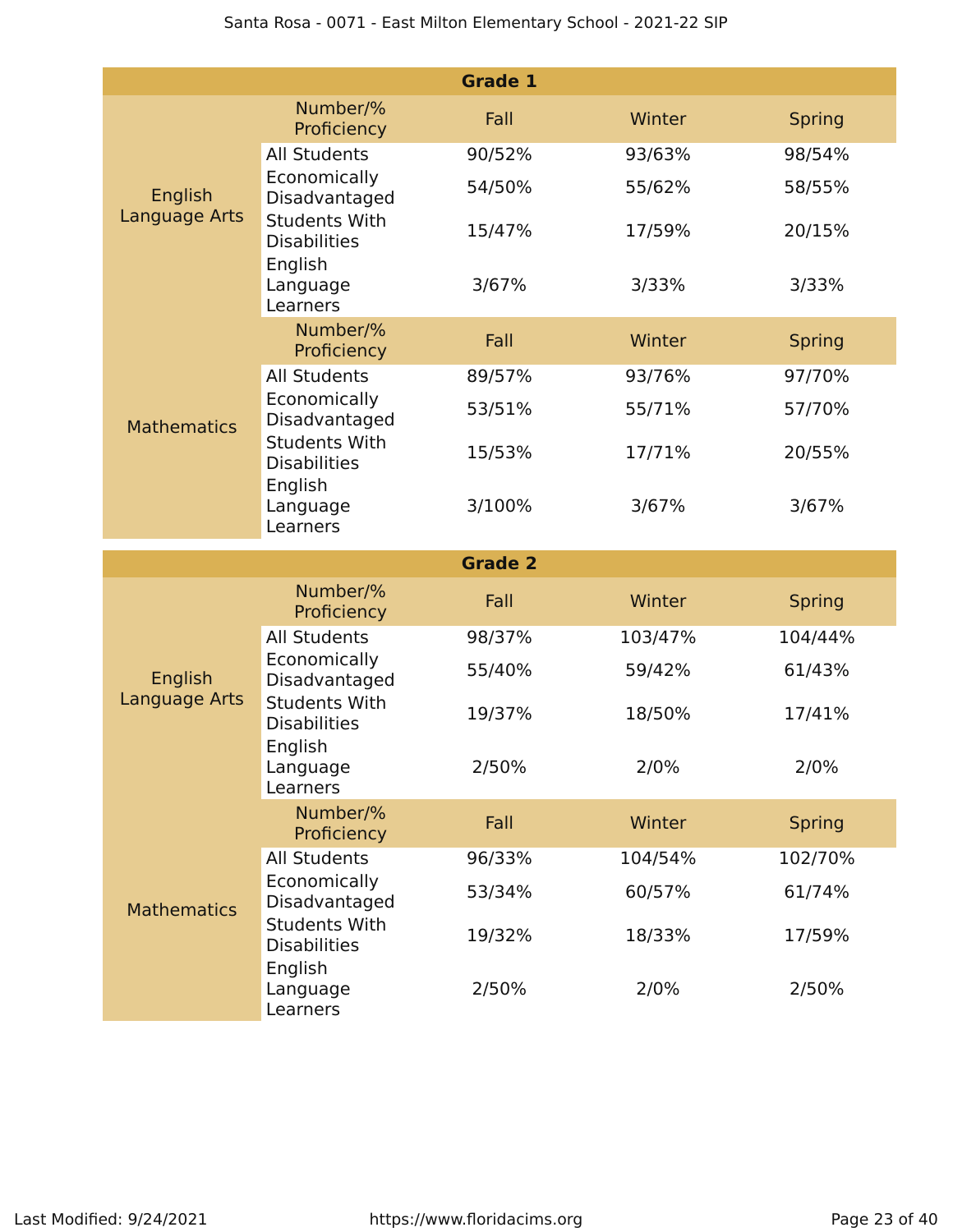|                    |                                                        | <b>Grade 3</b> |             |               |
|--------------------|--------------------------------------------------------|----------------|-------------|---------------|
|                    | Number/%<br>Proficiency                                | Fall           | Winter      | <b>Spring</b> |
|                    | <b>All Students</b>                                    | 94/42%         | 108/53%     | 111/51%       |
| English            | Economically<br>Disadvantaged                          | 45/36%         | 49/49%      | 51/45%        |
| Language Arts      | <b>Students With</b><br><b>Disabilities</b>            | 27/19%         | 29/17%      | 29/17%        |
|                    | English<br>Language<br>Learners                        | 0              | $\mathbf 0$ | $\mathbf 0$   |
|                    | Number/%<br>Proficiency                                | Fall           | Winter      | <b>Spring</b> |
|                    | <b>All Students</b>                                    | 95/52%         | 107/62%     | 113/58%       |
| <b>Mathematics</b> | Economically<br>Disadvantaged                          | 45/44%         | 49/57%      | 53/51%        |
|                    | <b>Students With</b><br><b>Disabilities</b>            | 28/21%         | 29/45%      | 31/45%        |
|                    | English<br>Language<br>Learners                        | $\mathbf 0$    | $\mathbf 0$ | $\mathbf 0$   |
|                    |                                                        |                |             |               |
|                    |                                                        | <b>Grade 4</b> |             |               |
|                    | Number/%<br>Proficiency                                | Fall           | Winter      | <b>Spring</b> |
|                    | <b>All Students</b>                                    | 77/61%         | 90/54%      | 0             |
| English            | Economically<br>Disadvantaged                          | 44/68%         | 13/31%      | $\mathbf 0$   |
| Language Arts      | <b>Students With</b><br><b>Disabilities</b>            | 49/53%         | 16/25%      | $\mathbf 0$   |
|                    | English<br>Language<br>Learners                        | $\mathbf 0$    | $\mathbf 0$ | 0             |
|                    | Number/%<br>Proficiency                                | Fall           | Winter      | <b>Spring</b> |
|                    | <b>All Students</b>                                    | 79/53%         | 91/57%      | $\mathbf 0$   |
| <b>Mathematics</b> | Economically<br>Disadvantaged                          | 46/57%         | 49/61%      | $\mathbf 0$   |
|                    | <b>Students With</b><br><b>Disabilities</b><br>English | 14/7%          | 16/19%      | $\mathbf 0$   |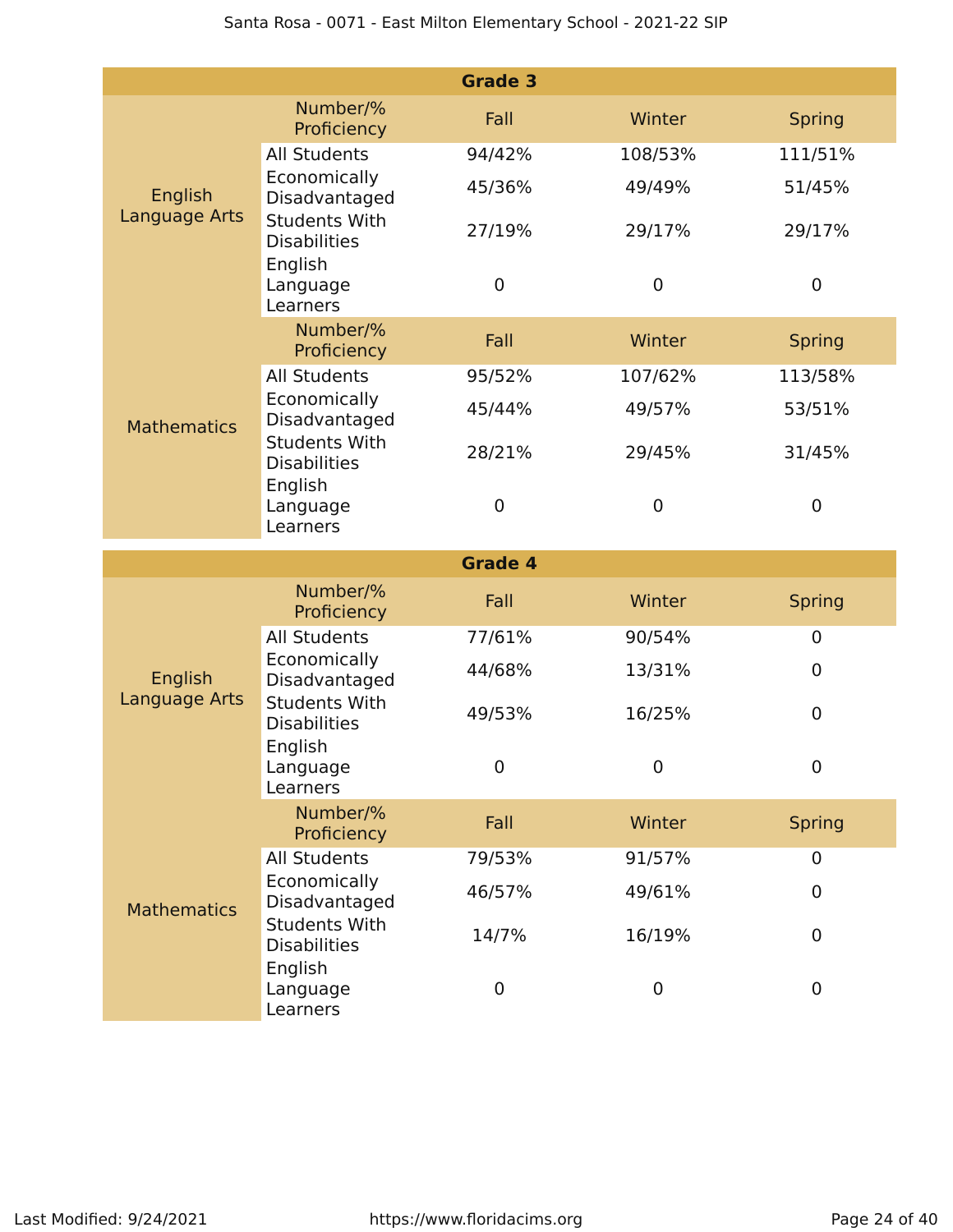|                    |                                             | <b>Grade 5</b> |                  |                  |
|--------------------|---------------------------------------------|----------------|------------------|------------------|
|                    | Number/%<br>Proficiency                     | Fall           | Winter           | <b>Spring</b>    |
|                    | <b>All Students</b>                         | 95/47%         | 98/45%           | $\overline{0}$   |
| English            | Economically<br>Disadvantaged               | 47/38%         | 52/38%           | $\mathbf 0$      |
| Language Arts      | <b>Students With</b><br><b>Disabilities</b> | 16/13%         | 13/0%            | $\mathbf 0$      |
|                    | English<br>Language<br>Learners             | $\mathbf 0$    | 0                | $\mathbf 0$      |
|                    | Number/%<br>Proficiency                     | Fall           | Winter           | <b>Spring</b>    |
|                    | <b>All Students</b>                         | 95/44%         | 98/37%           | $\overline{0}$   |
| <b>Mathematics</b> | Economically<br>Disadvantaged               | 47/43%         | 52/39%           | $\mathbf 0$      |
|                    | <b>Students With</b><br><b>Disabilities</b> | 16/13%         | 13/8%            | $\mathbf 0$      |
|                    | English<br>Language<br>Learners             | $\mathbf 0$    | 0                | $\mathbf 0$      |
|                    | Number/%<br>Proficiency                     | Fall           | Winter           | <b>Spring</b>    |
|                    | <b>All Students</b>                         | 51%            | 55%              | $\mathbf 0$      |
| <b>Science</b>     | Economically<br>Disadvantaged               | $\mathbf 0$    | 0                | $\mathbf 0$      |
|                    | <b>Students With</b><br><b>Disabilities</b> | $\mathbf 0$    | $\boldsymbol{0}$ | $\boldsymbol{0}$ |
|                    | English<br>Language<br>Learners             | 0              | 0                | $\overline{0}$   |

# **Subgroup Data Review**

|                  | <b>2021 SCHOOL GRADE COMPONENTS BY SUBGROUPS</b> |                  |                          |                                                  |                   |                    |             |                   |                     |                                        |                       |
|------------------|--------------------------------------------------|------------------|--------------------------|--------------------------------------------------|-------------------|--------------------|-------------|-------------------|---------------------|----------------------------------------|-----------------------|
| <b>Subgroups</b> | <b>ELA</b><br>Ach.                               | <b>ELA</b><br>LG | <b>ELA</b><br>LG<br>L25% | <b>Math</b><br>Ach.                              | <b>Math</b><br>LG | Math<br>LG<br>L25% | Sci<br>Ach. | SS<br>Ach.        | <b>MS</b><br>Accel. | Grad<br><b>Rate</b><br>2019-202019-20  | C & C<br><b>Accel</b> |
|                  |                                                  |                  |                          | <b>2019 SCHOOL GRADE COMPONENTS BY SUBGROUPS</b> |                   |                    |             |                   |                     |                                        |                       |
| <b>Subgroups</b> | <b>ELA</b><br>Ach.                               | <b>ELA</b><br>LG | <b>ELA</b><br>LG<br>L25% | <b>Math</b><br>Ach.                              | <b>Math</b><br>LG | Math<br>LG<br>L25% | Sci<br>Ach. | <b>SS</b><br>Ach. | <b>MS</b><br>Accel. | Grad<br><b>Rate</b><br>2017-18 2017-18 | C & C<br><b>Accel</b> |
| <b>SWD</b>       | 28                                               | 41               | 54                       | 34                                               | 51                | 46                 | 26          |                   |                     |                                        |                       |
| <b>BLK</b>       | 55                                               |                  |                          | 27                                               |                   |                    |             |                   |                     |                                        |                       |
| <b>MUL</b>       | 55                                               | 35               |                          | 62                                               | 53                |                    | 54          |                   |                     |                                        |                       |
| <b>WHT</b>       | 53                                               | 58               | 65                       | 60                                               | 56                | 53                 | 50          |                   |                     |                                        |                       |
| <b>FRL</b>       | 50                                               | 54               | 62                       | 57                                               | 55                | 55                 | 44          |                   |                     |                                        |                       |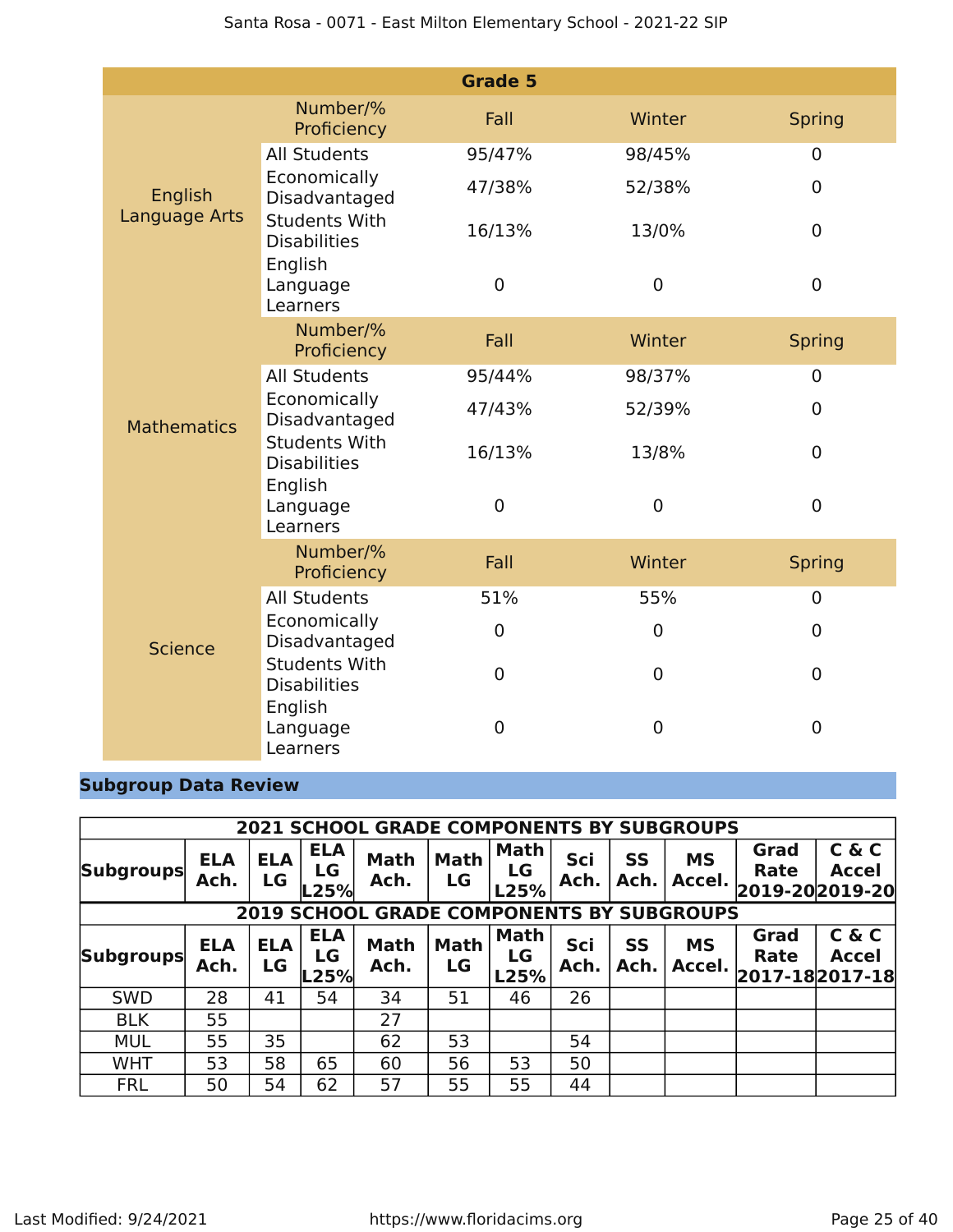| <b>2018 SCHOOL GRADE COMPONENTS BY SUBGROUPS</b> |                    |                  |                          |                     |                   |                           |             |                   |                     |                                        |                       |
|--------------------------------------------------|--------------------|------------------|--------------------------|---------------------|-------------------|---------------------------|-------------|-------------------|---------------------|----------------------------------------|-----------------------|
| <b>Subgroups</b>                                 | <b>ELA</b><br>Ach. | <b>ELA</b><br>LG | <b>ELA</b><br>LG<br>L25% | <b>Math</b><br>Ach. | <b>Math</b><br>LG | <b>Math</b><br>LG<br>L25% | Sci<br>Ach. | <b>SS</b><br>Ach. | <b>MS</b><br>Accel. | Grad<br><b>Rate</b><br>2016-17 2016-17 | C & C<br><b>Accel</b> |
| <b>SWD</b>                                       | 22                 | 46               | 50                       | 36                  | 53                | 50                        | 20          |                   |                     |                                        |                       |
| <b>BLK</b>                                       | 53                 | 33               |                          | 47                  | 42                |                           |             |                   |                     |                                        |                       |
| <b>MUL</b>                                       | 47                 | 54               |                          | 47                  | 43                |                           |             |                   |                     |                                        |                       |
| <b>WHT</b>                                       | 47                 | 47               | 45                       | 60                  | 58                | 56                        | 47          |                   |                     |                                        |                       |
| <b>FRL</b>                                       | 44                 | 43               | 42                       | 56                  | 55                | 49                        | 40          |                   |                     |                                        |                       |

# **ESSA Data Review**

This data has been updated for the 2018-19 school year as of 7/16/2019.

| <b>ESSA Federal Index</b>                                                       |                 |
|---------------------------------------------------------------------------------|-----------------|
| ESSA Category (TS&I or CS&I)                                                    | <b>TS&amp;I</b> |
| <b>OVERALL Federal Index - All Students</b>                                     | 55              |
| <b>OVERALL Federal Index Below 41% All Students</b>                             | <b>NO</b>       |
| <b>Total Number of Subgroups Missing the Target</b>                             | $\mathbf{1}$    |
| Progress of English Language Learners in Achieving English Language Proficiency |                 |
| <b>Total Points Earned for the Federal Index</b>                                | 388             |
| Total Components for the Federal Index                                          | $\overline{7}$  |
| <b>Percent Tested</b>                                                           | 99%             |
| <b>Subgroup Data</b>                                                            |                 |
| <b>Students With Disabilities</b>                                               |                 |
| Federal Index - Students With Disabilities                                      | 40              |
| Students With Disabilities Subgroup Below 41% in the Current Year?              | <b>YES</b>      |
| Number of Consecutive Years Students With Disabilities Subgroup Below 32%       | $\mathbf 0$     |
| <b>English Language Learners</b>                                                |                 |
| Federal Index - English Language Learners                                       |                 |
| English Language Learners Subgroup Below 41% in the Current Year?               | N/A             |
| Number of Consecutive Years English Language Learners Subgroup Below 32%        | $\mathbf 0$     |
| <b>Asian Students</b>                                                           |                 |
| Federal Index - Asian Students                                                  |                 |
| Asian Students Subgroup Below 41% in the Current Year?                          | N/A             |
| Number of Consecutive Years Asian Students Subgroup Below 32%                   | 0               |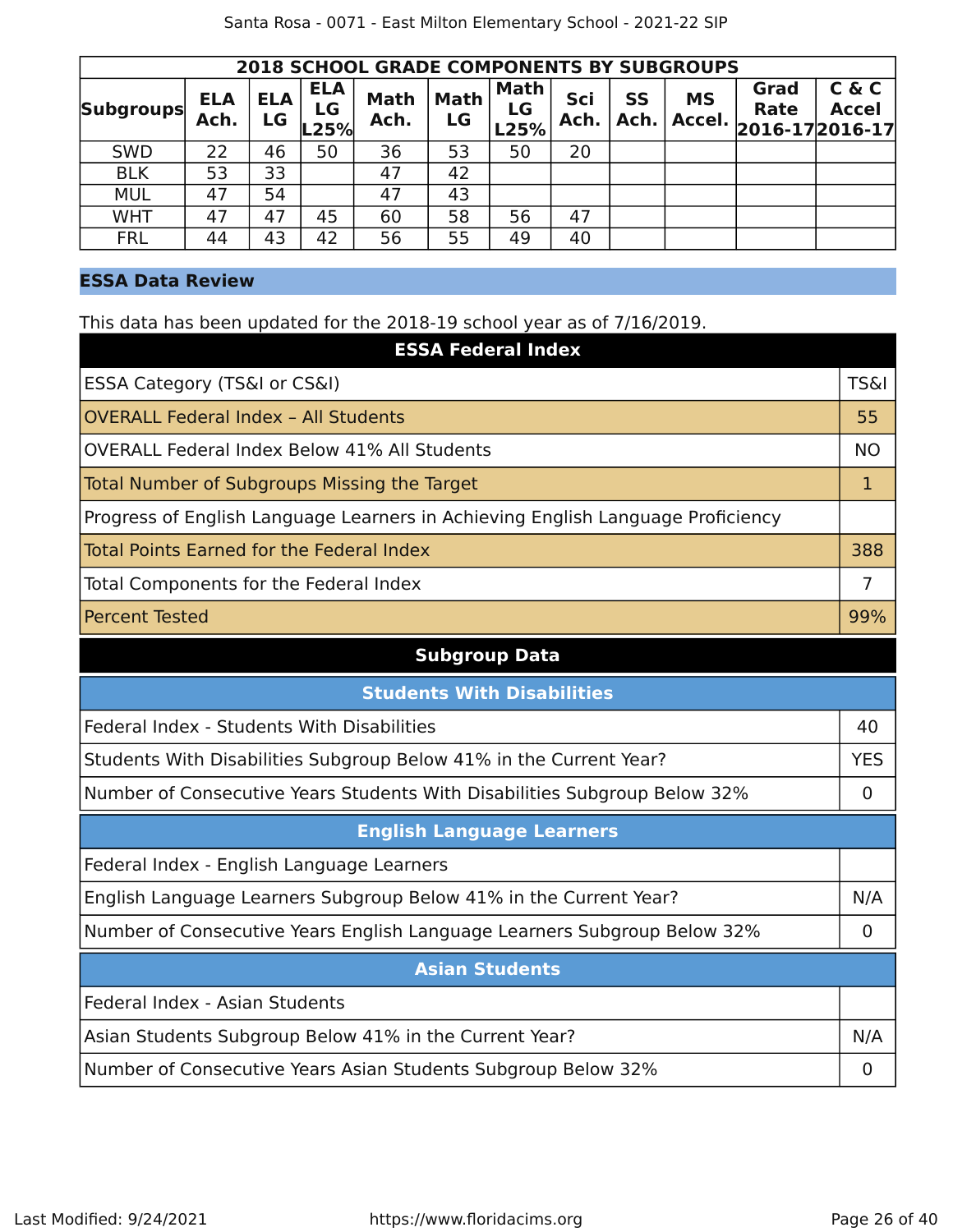| <b>Black/African American Students</b>                                                |           |
|---------------------------------------------------------------------------------------|-----------|
| Federal Index - Black/African American Students                                       | 41        |
| Black/African American Students Subgroup Below 41% in the Current Year?               | <b>NO</b> |
| Number of Consecutive Years Black/African American Students Subgroup Below 32%        | 0         |
| <b>Hispanic Students</b>                                                              |           |
| Federal Index - Hispanic Students                                                     |           |
| Hispanic Students Subgroup Below 41% in the Current Year?                             | N/A       |
| Number of Consecutive Years Hispanic Students Subgroup Below 32%                      | 0         |
| <b>Multiracial Students</b>                                                           |           |
| Federal Index - Multiracial Students                                                  | 52        |
| Multiracial Students Subgroup Below 41% in the Current Year?                          | <b>NO</b> |
| Number of Consecutive Years Multiracial Students Subgroup Below 32%                   | 0         |
| <b>Native American Students</b>                                                       |           |
| Federal Index - Native American Students                                              |           |
| Native American Students Subgroup Below 41% in the Current Year?                      | N/A       |
| Number of Consecutive Years Native American Students Subgroup Below 32%               | 0         |
| <b>Pacific Islander Students</b>                                                      |           |
| Federal Index - Pacific Islander Students                                             |           |
| Pacific Islander Students Subgroup Below 41% in the Current Year?                     | N/A       |
| Number of Consecutive Years Pacific Islander Students Subgroup Below 32%              | 0         |
| <b>White Students</b>                                                                 |           |
| Federal Index - White Students                                                        | 56        |
| White Students Subgroup Below 41% in the Current Year?                                | <b>NO</b> |
| Number of Consecutive Years White Students Subgroup Below 32%                         | 0         |
| <b>Economically Disadvantaged Students</b>                                            |           |
| Federal Index - Economically Disadvantaged Students                                   | 54        |
| Economically Disadvantaged Students Subgroup Below 41% in the Current Year?           | <b>NO</b> |
| Number of Consecutive Years Economically Disadvantaged Students Subgroup Below<br>32% | 0         |

**Analysis**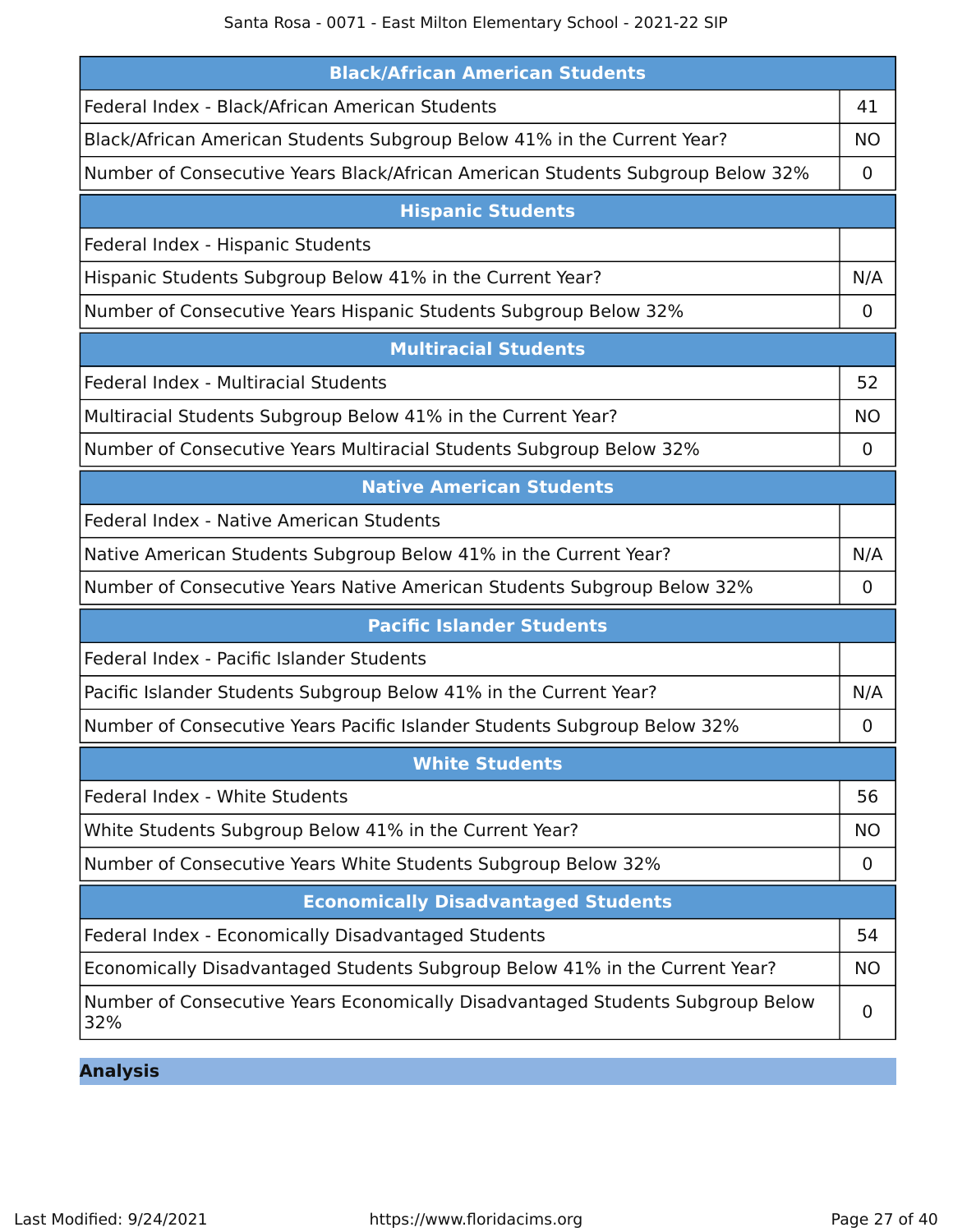# **Data Analysis**

Answer the following analysis questions using the progress monitoring data and state assessment data, if applicable.

### **What trends emerge across grade levels, subgroups and core content areas?**

Our students struggle with overall proficiency in ELA and Math. For both areas, we fall below both the district and state average. Many of the non-proficient students are also in our SWD subgroup that falls below the 41% federal index.

# **What data components, based off progress monitoring and 2019 state assessments, demonstrate the greatest need for improvement?**

Our overall ELA and Math achievement show the greatest need for improvement. Our ELA achievement was 54% and our Math achievement was 59%. Additionally, our students in 5th grade struggle with science achievement with less than half demonstrating proficiency at 49%.

# **What were the contributing factors to this need for improvement? What new actions would need to be taken to address this need for improvement?**

Many of our students have gaps due to the COVID-19 pandemic and variety of learning options. Many students missed a large number of days of school, impacting their instruction and overall ability to master concepts and skills. A large number (more than 85%) of our students come from economically disadvantaged homes which impacts the learning loss, remote learning, and absences even more than the typical student. Our students need to increase their overall reading achievement, which will also impact their overall math achievement (reading of word problems) and science achievement (reading of passages and analyzing data).

## **What data components, based off progress monitoring and 2019 state assessments, showed the most improvement?**

Overall, the data component that showed the most growth from 2018 to 2019 was ELA Learning gains of the Lowest 25%. In 2018, 43% of our lowest quartile of students achieved a learning gain. That number increased to 62% in 2019.

# **What were the contributing factors to this improvement? What new actions did your school take in this area?**

We implemented intervention for students during a target block time. Students were provided with interventions on their level to address learning deficits and close gaps for achievement in reading.

# **What strategies will need to be implemented in order to accelerate learning?**

We will need to continue the use of progress monitoring plans to target students that are not demonstrating expected skills at each grade level. We will need to continue to build on foundational skills in Grades K-2 and provide research-based interventions to students that are not successful with the Tier 1 core content. We will utilize Intervention teachers to provide small group differentiated instruction to address deficits and continue to close gaps. Classroom teachers will accelerate learning of students that are demonstrating proficiency in order to allow them enrichment opportunities. Interventions to be utilized include HMH Word Study Study (K-2) and HMH Comprehension (3-5) for Tier 2 reading. In Tier 3, we will utilize intervention programs such as SIPPS, Phonics for Reading, 95%, or Lively Letters/Sound Partners based on intervention screenings. The intervention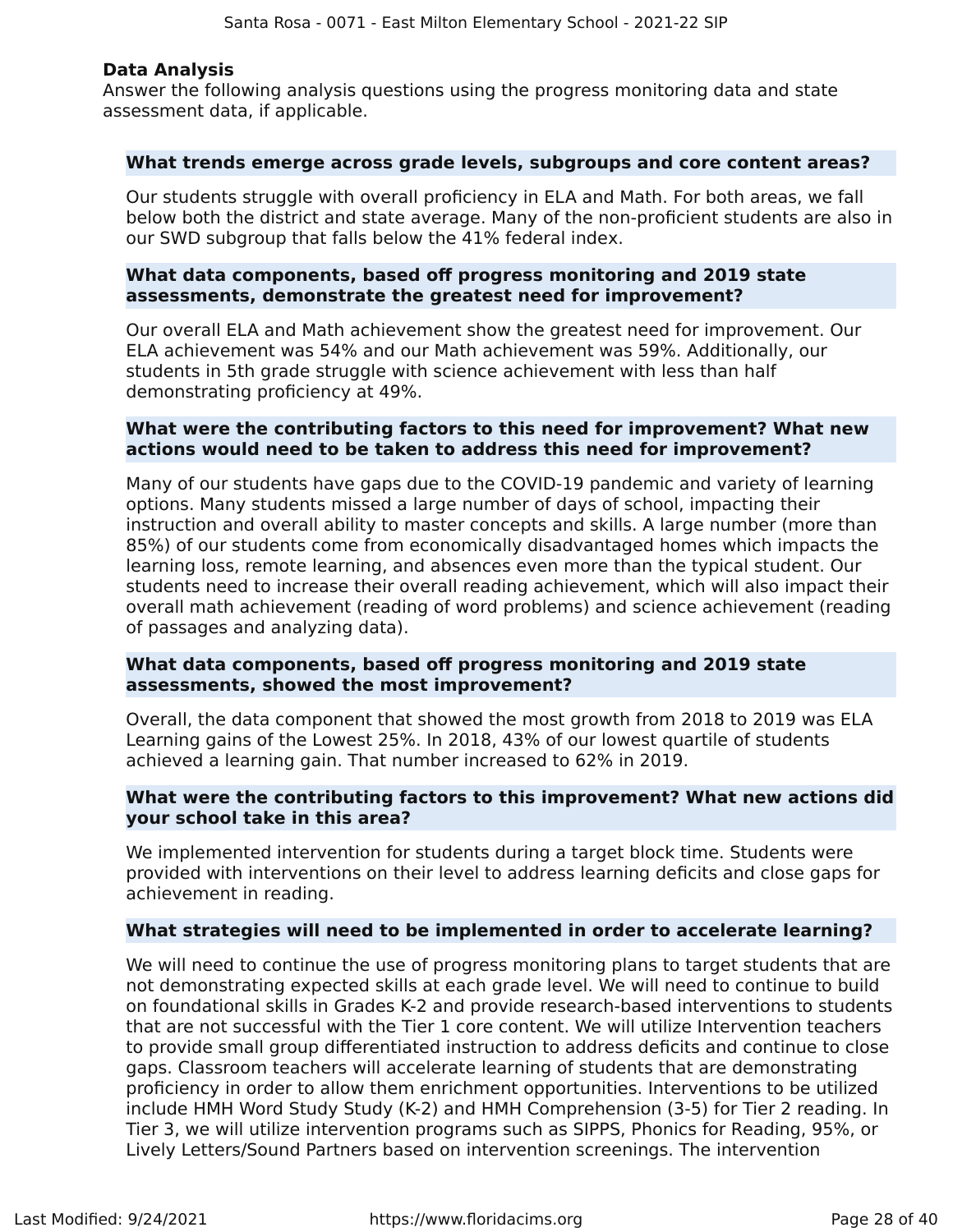program for Tier 3 will specifically align to their deficit area in ELA. In Math, we will utilize Savvas Reteach Tier 2 and/or Freckle Math aligned to each child's deficit areas for intervention. In Tier 3 for Math, we will utilize Saxon and Do the Math.

# **Based on the contributing factors and strategies identified to accelerate learning, describe the professional development opportunities that will be provided at the school to support teachers and leaders.**

Teachers will be provided with a variety of professional development opportunities that address providing a trauma-sensitive classroom, as well as professional development in the implementation of the BEST standards for ELA. Our grade levels will complete PD in PLCs focused on strengthening Tier 1 instruction while implementing the BEST Standards. We will also provide professional development of writing progress monitoring plans, developing interventions, monitoring progress, and best practices during the intervention block time.

# **Provide a description of the additional services that will be implemented to ensure sustainability of improvement in the next year and beyond.**

Additional services include staggered intervention blocks; all grades K-5 will have a 45 minute reading intervention block and a 30 minute math intervention block. Our intervention team will analyze data to provide small group interventions to our most struggling students during this time. Classroom teachers will provide interventions to the next lowest cohort of students. We will implement and follow standards-based pacing guides and common assessments. Administration will closely monitor data and have data chats with teachers.

# **Part III: Planning for Improvement**

**Areas of Focus:**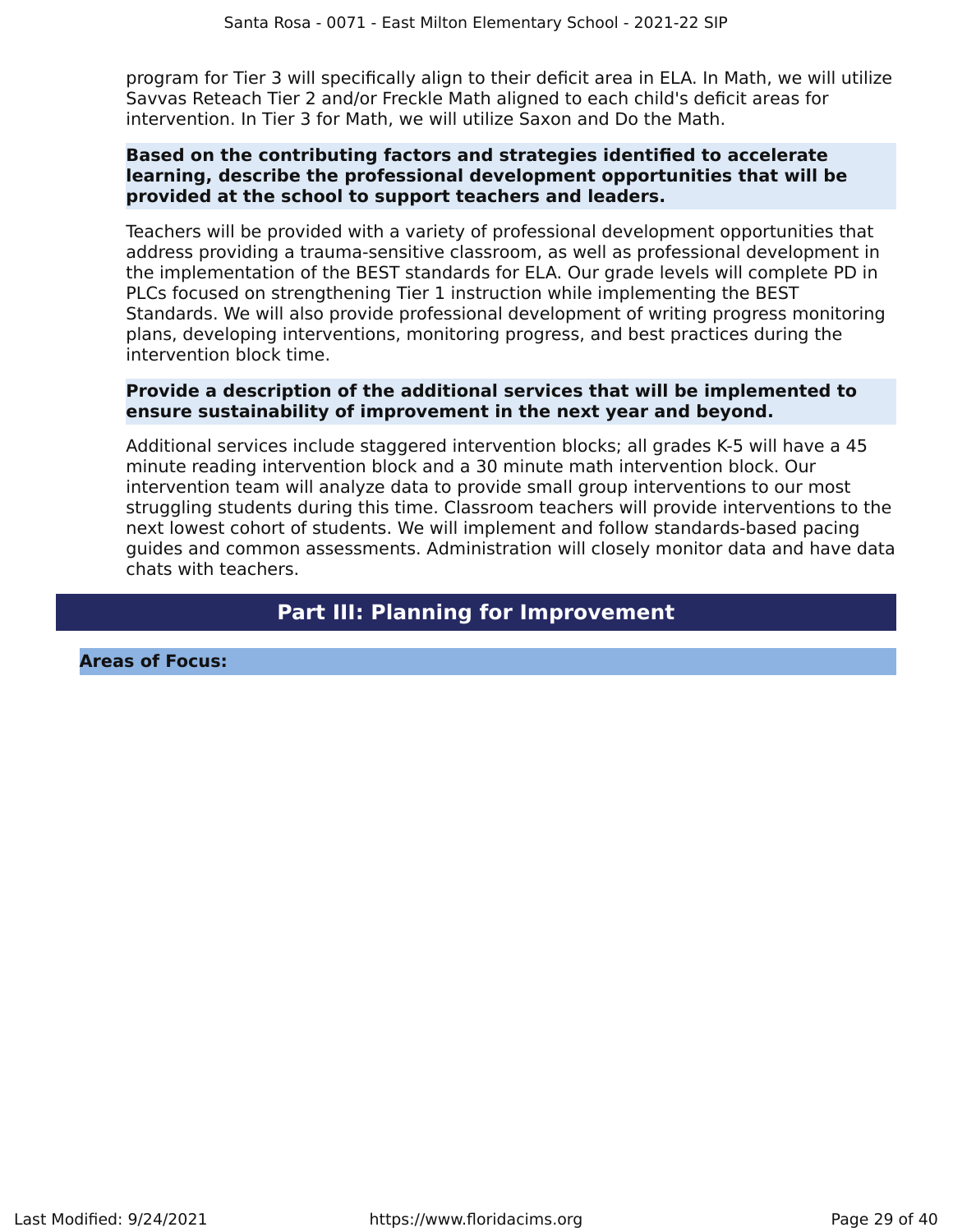# **#1. Instructional Practice specifically relating to ELA**

| <b>Area of</b><br><b>Focus</b><br><b>Description</b><br>and<br><b>Rationale:</b> | Of the seven categories that comprise the school's grade, the total<br>percentage of students proficient in ELA on FSA in Spring 2021 was 45%.<br>East Milton Elementary has the goal to be an A school, which must meet an<br>overall percentage of 62% when averaging the seven categories. This<br>category must increase in order to increase the school's overall percentage<br>from 45% to 62%.<br>Specific Grade Level Breakdowns<br>The following percentages below reflect the total percentage of students<br>showing to be on track for Level 3 proficiency in K-2 and/or showing<br>proficiency of Level 3 or higher as their FSA ELA 2021 score.<br>Kindergarten- 66% at or above benchmark for projected proficiency based on<br>STAR EL in Spring 2021<br>1st Grade- 55% at or above benchmark for projected proficiency based on<br>STAR EL in Spring 2021<br>2nd Grade- 50% at or above benchmark for projected proficiency based on<br>STAR EL in Spring 2021*<br>3rd Grade- 42% at or above Level 3 on FSA ELA in Spring 2021*<br>4th Grade- 53% at or above Level 3 on FSA ELA in Spring 2021<br>5th Grade- 48% at or above Level 3 on FSA ELA in Spring 2021*<br>*Focus Area- Due to these grade level breakdowns, we will focus closely on<br>our grade levels with less than 50% proficiency (2nd, 3rd, and 5th) to<br>increase overall reading achievement at East Milton Elementary. |
|----------------------------------------------------------------------------------|---------------------------------------------------------------------------------------------------------------------------------------------------------------------------------------------------------------------------------------------------------------------------------------------------------------------------------------------------------------------------------------------------------------------------------------------------------------------------------------------------------------------------------------------------------------------------------------------------------------------------------------------------------------------------------------------------------------------------------------------------------------------------------------------------------------------------------------------------------------------------------------------------------------------------------------------------------------------------------------------------------------------------------------------------------------------------------------------------------------------------------------------------------------------------------------------------------------------------------------------------------------------------------------------------------------------------------------------------------------------------------------------------------------|
|                                                                                  | Our overall schoolwide goal at East Milton Elementary is for 62% of students<br>to achieve proficiency and score Level 3 or higher on the FSA ELA in Spring<br>2022.                                                                                                                                                                                                                                                                                                                                                                                                                                                                                                                                                                                                                                                                                                                                                                                                                                                                                                                                                                                                                                                                                                                                                                                                                                          |
| <b>Measureable</b><br><b>Outcome:</b>                                            | Our individual grade level goals will be as follows for focus grade levels:<br>2nd Grade - Increase from 50% to 55% at or above benchmark for projected<br>proficiency based on STAR EL in Spring 2022<br>3rd Grade - Increase from 42% to 47% at or above Level 3 on FSA ELA in<br>Spring 2022<br>5th Grade - Increase from 48% to 53% at or above Level 3 on FSA ELA in<br>Spring 2022                                                                                                                                                                                                                                                                                                                                                                                                                                                                                                                                                                                                                                                                                                                                                                                                                                                                                                                                                                                                                      |
| <b>Monitoring:</b>                                                               | We will monitor student progress and projected proficiency as aligned to<br>state benchmarks on the STAR Reading progress monitoring tool each<br>quarter. We will also monitor classroom progress monitoring data on weekly<br>HMH assessments and district-wide common Module HMH assessments<br>aligned to the BEST Standards.                                                                                                                                                                                                                                                                                                                                                                                                                                                                                                                                                                                                                                                                                                                                                                                                                                                                                                                                                                                                                                                                             |
| <b>Person</b><br>responsible<br>for<br>monitoring<br>outcome:                    | Nadia Colin (colinn@santarosa.k12.fl.us)                                                                                                                                                                                                                                                                                                                                                                                                                                                                                                                                                                                                                                                                                                                                                                                                                                                                                                                                                                                                                                                                                                                                                                                                                                                                                                                                                                      |
| <b>Evidence-</b><br>based<br><b>Strategy:</b>                                    | 1. Explicit and Systematic Instruction of BEST Standards- Teachers will clearly<br>identify skills/concepts, connect new content to previous learning, give<br>precise instructions, model concepts/procedures, provide opportunities for<br>scaffolded instruction, and offer specific feedback. *ESSA Reading Strategy                                                                                                                                                                                                                                                                                                                                                                                                                                                                                                                                                                                                                                                                                                                                                                                                                                                                                                                                                                                                                                                                                      |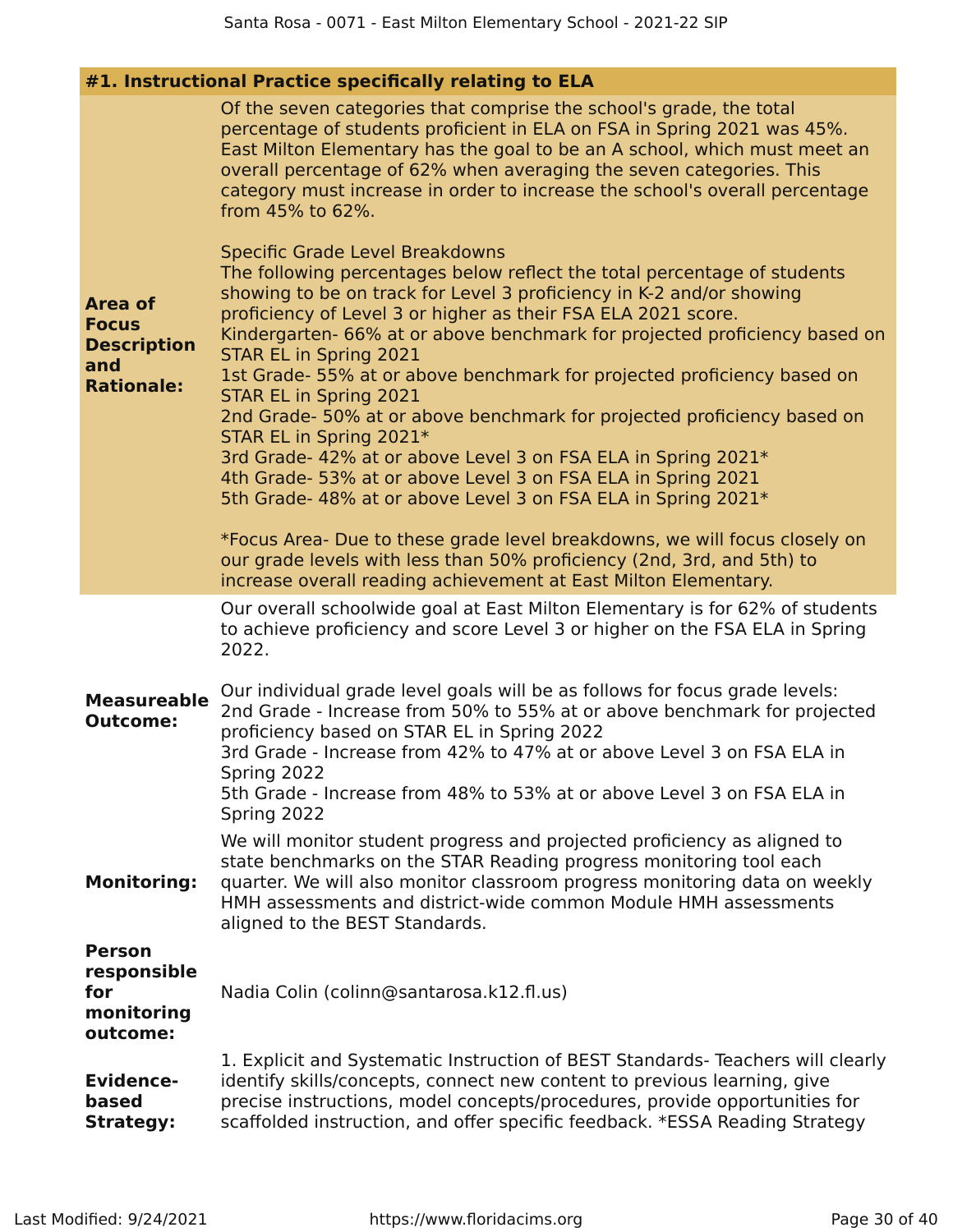2. Small Group Instruction- Students that are not successful with Tier 1 will be provided with research-based Tier 2 and/or Tier 3 interventions to address deficits and close achievement gaps. \*ESSA Reading Strategy

3. Professional Development- Teachers will be provided professional development in BEST ELA standards, small group differentiated instruction, and the MTSS process. \*ESSA Reading Strategy

4. High Quality Instructional Materials- Teachers will have common planning time and professional development in ELA instructional materials aligned to BEST Standards. \*Results First Clearinghouse Database

6. Data-Driven Instruction- Teachers will use data to plan instruction. Administration will review data and meet with teachers. The MTSS team will meet weekly to review. \*ESSA Reading Strategy

**Rationale Evidencebased Strategy:** The rationale for using these strategies is due to the proven positive benefits of increasing student achievement for students by strengthening the core (Tier 1) instruction. In addition to strengthening Tier 1 and provided standards-based instruction for all students that are not successful with Tier 1 will be provided small group, differentiated instruction for Tier 2 and/or Tier 3. Additionally, teachers will be provided professional development and supports in high quality instructional materials, MTSS processes, providing and tracking progress monitoring data, and planning data driven instruction. These evidence based strategies will benefit all students and will increase academic proficiency on the 2022 FSA in the area of ELA (English Language Arts) for Grades 3-5 and on the STAR Early Literacy and STAR Reading assessments in Spring 2022.

# **Action Steps to Implement**

**for**

1. Professional Development: -Provide stipends for professional development -PLCs focused on BEST Standards -Conferences for teachers and/or administrators -District mentor program -Instructional Coaching by Literacy Coach -Monthly TIP Mentor Meetings

2. Instructional/Technology-based Resources: -Amira (Oral Reading Fluency Program for K-3) -Waggle (Standards Based Practice for Grades 4 & 5) -ESGI (Kindergarten) -Manipulatives for hands-on learning -Intervention/progress monitoring materials -Writing Supplemental Materials (Write Score) -Computers/technology hardware -Tier 2 HMH Instruction -Tier 3 Research-Based Interventions

3. Parent and Family Engagement: -Provide families with appropriate educational resources -Event food/refreshments to increase participation -Parent/Teacher Conferences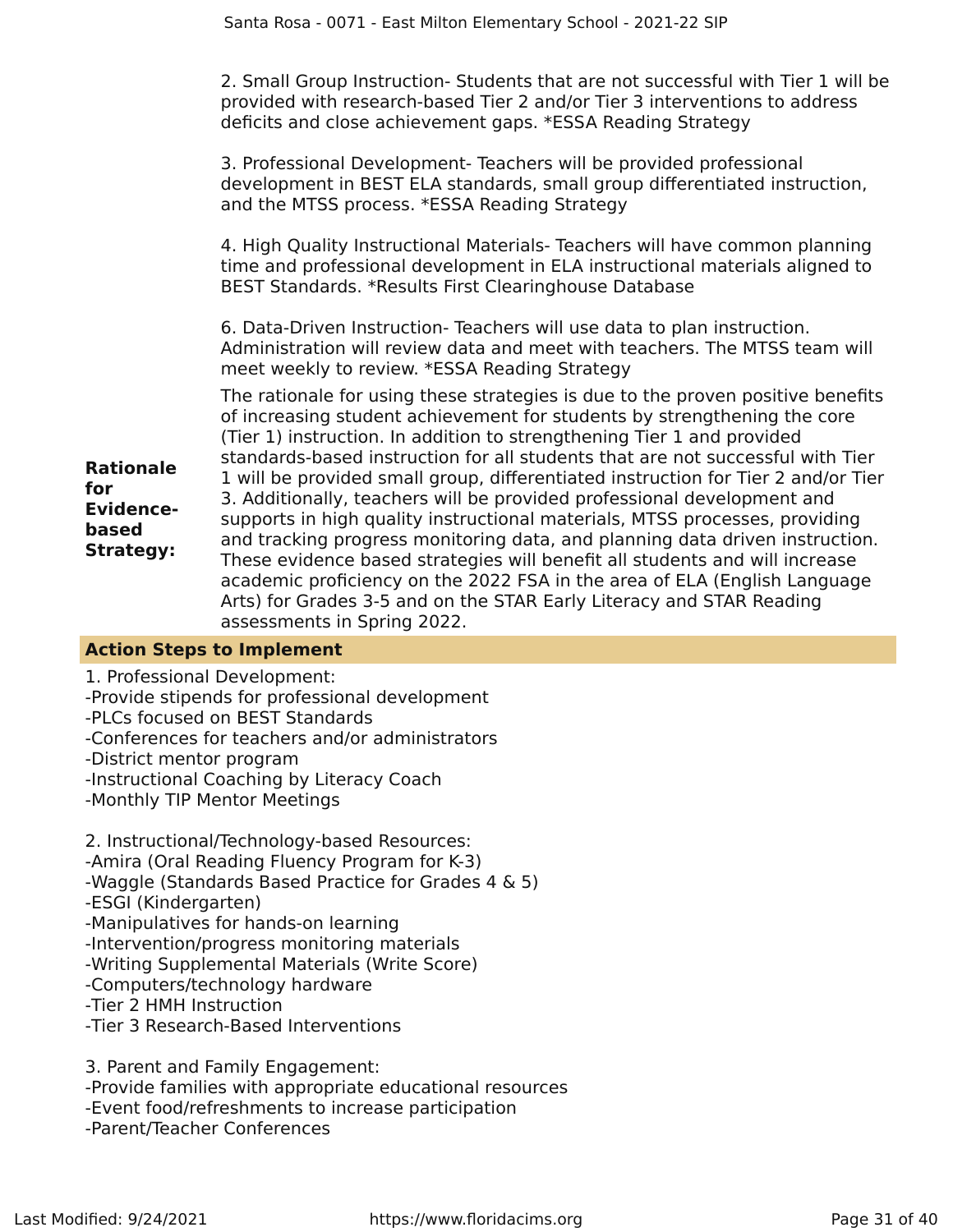-AIS to incorporate the New World Read Initiative and Read-at-Home Plan

4. Staffing/Schedule Support: -Maximize intervention time in master schedule -Co-teaching/collaborative teaching -Paraprofessionals paired with dual-certified ESE teachers -Training on HMH Tier 2 intervention materials -Reading endorsed interventionists to support Tier 3 instruction

5. Tutoring:

-Afterschool tutoring for struggling students

-Stipends for tutors

-Progress monitoring and/or supplemental material

**Person Responsible** Nadia Colin (colinn@santarosa.k12.fl.us)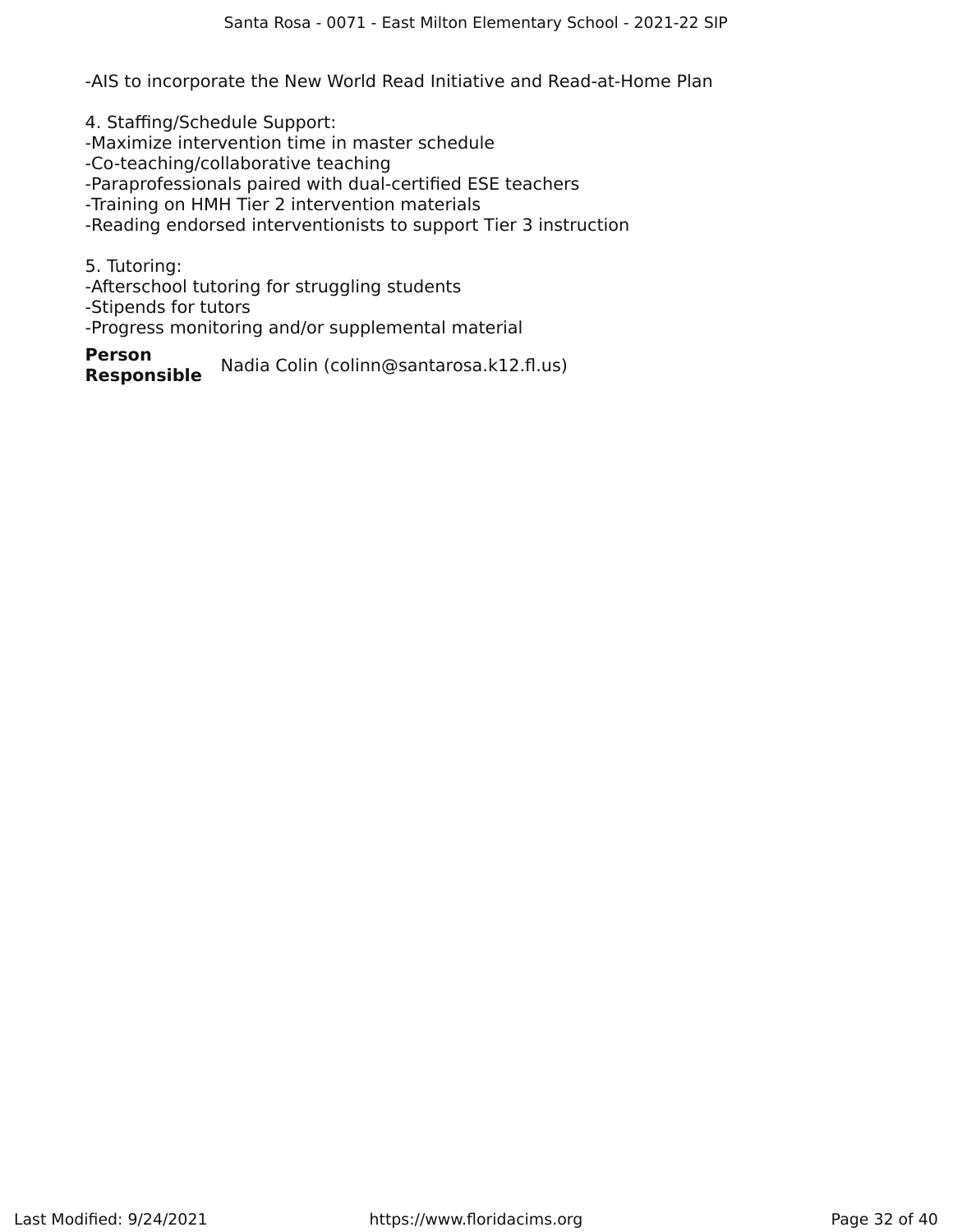**#2. Instructional Practice specifically relating to Math**

| <b>Area of</b><br><b>Focus</b><br><b>Description</b><br>and<br><b>Rationale:</b> | Of the seven categories that comprise the school's grade, the total<br>percentage of students proficient in Math on FSA in Spring 2021 was 43%.<br>East Milton Elementary has the goal to be an A school, which must meet an<br>overall percentage of 62% when averaging the seven categories. This<br>category must increase in order to increase the school's overall percentage<br>from 43% to 62%.                                                                                                                                                          |  |  |  |  |
|----------------------------------------------------------------------------------|-----------------------------------------------------------------------------------------------------------------------------------------------------------------------------------------------------------------------------------------------------------------------------------------------------------------------------------------------------------------------------------------------------------------------------------------------------------------------------------------------------------------------------------------------------------------|--|--|--|--|
| <b>Measureable</b><br><b>Outcome:</b>                                            | Our goal at East Milton Elementary is for 62% of students to achieve<br>proficiency and score Level 3 or higher on the FSA Math in Spring 2022.                                                                                                                                                                                                                                                                                                                                                                                                                 |  |  |  |  |
| <b>Monitoring:</b>                                                               | We will monitor student progress and projected proficiency as aligned to<br>state benchmarks on the STAR Math assessment each quarter. We will also<br>monitor classroom progress monitoring data and common assessments.                                                                                                                                                                                                                                                                                                                                       |  |  |  |  |
| <b>Person</b><br>responsible<br>for<br>monitoring<br>outcome:                    | Nadia Colin (colinn@santarosa.k12.fl.us)                                                                                                                                                                                                                                                                                                                                                                                                                                                                                                                        |  |  |  |  |
|                                                                                  | According to the What Works Clearinghouse Research-Based Strategies, we<br>will implement two main focus strategies to target overall Math Proficiency of<br>students at EME.                                                                                                                                                                                                                                                                                                                                                                                   |  |  |  |  |
| <b>Evidence-</b><br>based<br><b>Strategy:</b>                                    | 1. Explicit and Systematic Instruction of standards- Teachers will follow<br>district approved pacing guides to ensure all standards are taught and the<br>scope and sequence is followed with fidelity. Components of systematic<br>instruction include clearly identifying skills/concepts to learn, connecting new<br>content to previous learning, giving precise instructions, model concepts/<br>procedures in a step-by-step manner, provide opportunities for students to<br>practice using scaffolded instruction, and offers specific feedback.       |  |  |  |  |
|                                                                                  | 2. Small Group Instruction- Students that are not successful with Tier 1 will be<br>provided with research-based Tier 2 and/or Tier 3 interventions to address<br>learning deficits and close achievement gaps. Intervention will be delivered<br>during the 30 minute built in math intervention block in all classrooms K-5.                                                                                                                                                                                                                                  |  |  |  |  |
| <b>Rationale</b><br>for<br><b>Evidence-</b><br>based<br><b>Strategy:</b>         | The rationale for using this strategy is due to the proven positive benefits of<br>increasing student achievement for students by strengthening the core (Tier<br>1) instruction. In addition to strengthening Tier 1 and providing standards-<br>based instruction for all, students that are not successful with Tier 1 will be<br>provided small group, differentiated instruction for Tier 2 and/or Tier 3. These<br>two evidence based strategies will benefit all students and will increase<br>academic proficiency on the 2022 FSA in the area of Math. |  |  |  |  |
| <b>Action Steps to Implement</b>                                                 |                                                                                                                                                                                                                                                                                                                                                                                                                                                                                                                                                                 |  |  |  |  |

1. Professional Development: -Provide stipends for professional development -Conferences for teachers and/or administrators -Book studies & PLCs -District provided mentoring -TIP Mentor Meetings (monthly)

2. Instructional/Technology-based Resources: -Freckle Math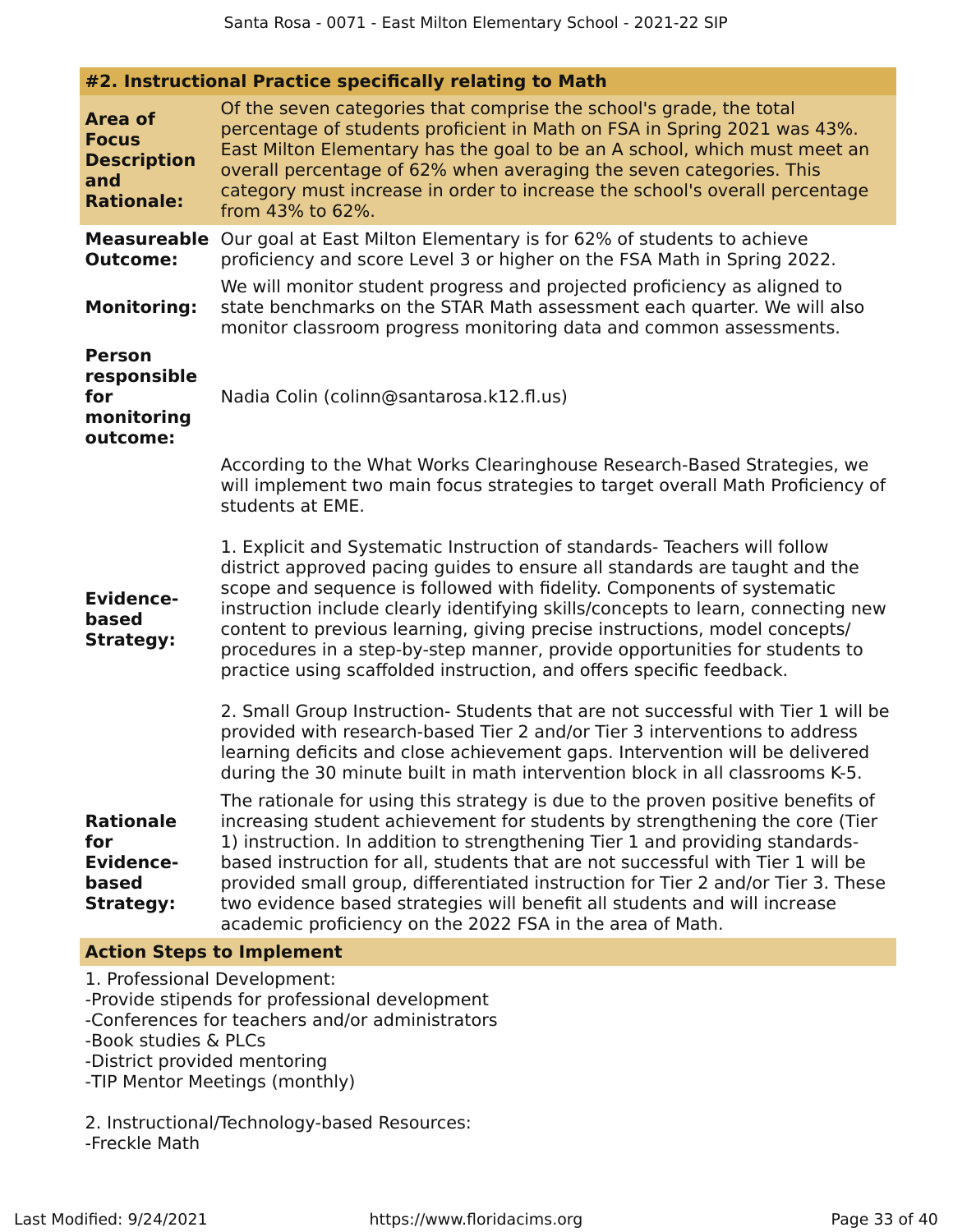-STAR Math for Progress Monitoring -ESGI (Kindergarten) -Manipulatives and small group materials -Intervention/progress monitoring materials -Computers and/or technology hardware

3. Parent and Family Engagement: -Provide opportunities for families to become familiar with content, standards, and expectations of FSA assessment of students -Event food/refreshments to increase participation -Parent/Teacher Conferences

4. Staffing/Schedule Support: -Maximize intervention time in master schedule -Co-teaching classrooms as needed -Paraprofessionals paired with dual-certified ESE teachers -Interventionists to support Tier 2/Tier 3 instruction -Strategic master schedule building with staggered math intervention blocks

5. Tutoring: -Afterschool tutoring for struggling students -Stipends for tutors -Progress monitoring and/or supplemental material

**Person Responsible** Nadia Colin (colinn@santarosa.k12.fl.us)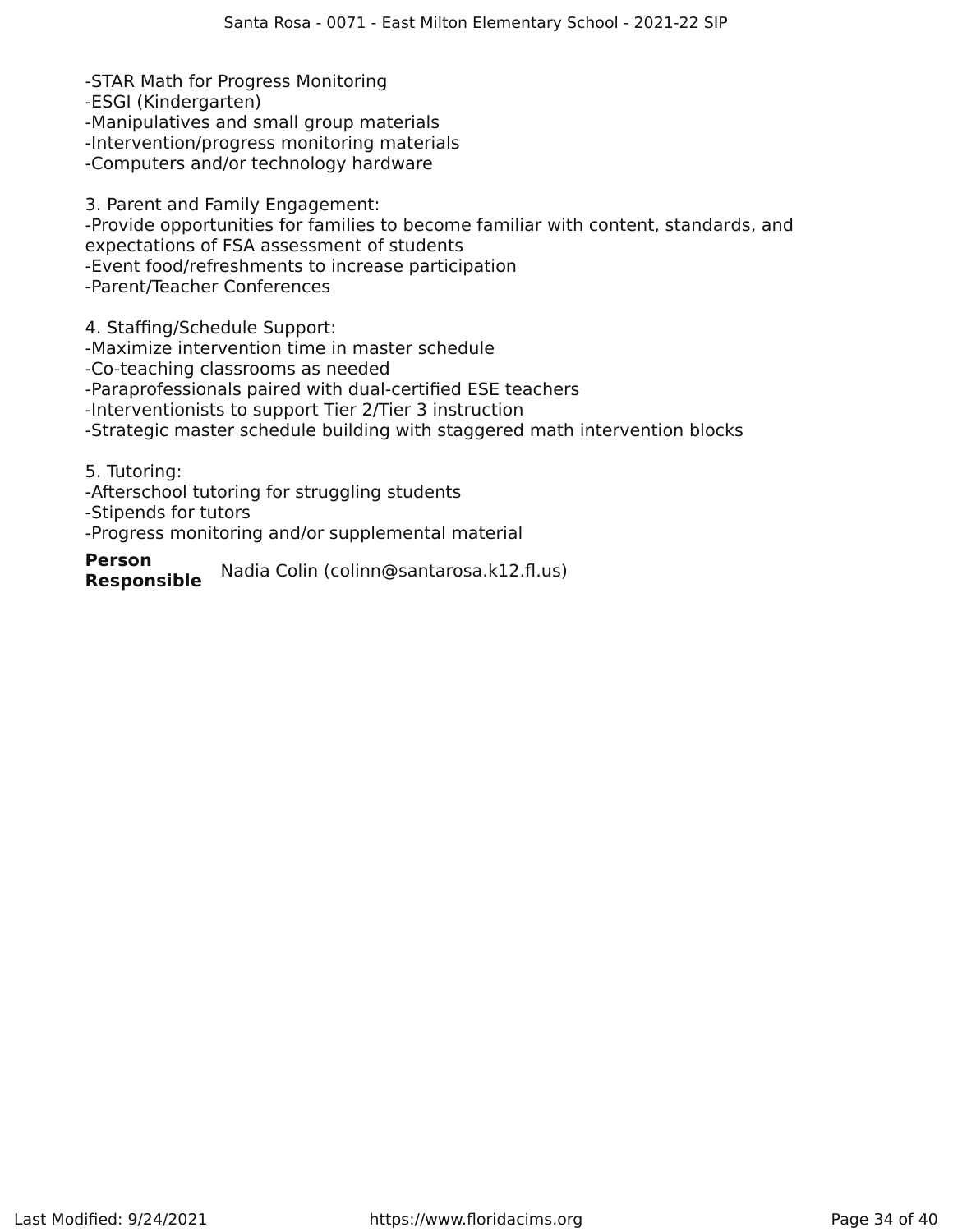|  |  | #3. ESSA Subgroup specifically relating to Students with Disabilities |  |
|--|--|-----------------------------------------------------------------------|--|
|  |  |                                                                       |  |

| <b>Area of</b><br><b>Focus</b><br><b>Description</b><br>and<br><b>Rationale:</b> | The federal index for students with disabilities (SWD) at EME for Spring 2021<br>was 40% based on FSA data. We are still awaiting FSA Spring 2021 subgroup<br>data for SWD. The expectation is 41% or higher. East Milton Elementary has<br>the goal to be an A school, which must meet an overall percentage of 62%<br>when averaging the seven categories. This category must increase to be in<br>compliance with the federal index of 41% or higher.                                                                                                                                                                                                                                                                                                                                                                                                       |
|----------------------------------------------------------------------------------|----------------------------------------------------------------------------------------------------------------------------------------------------------------------------------------------------------------------------------------------------------------------------------------------------------------------------------------------------------------------------------------------------------------------------------------------------------------------------------------------------------------------------------------------------------------------------------------------------------------------------------------------------------------------------------------------------------------------------------------------------------------------------------------------------------------------------------------------------------------|
| <b>Measureable</b><br><b>Outcome:</b>                                            | Our goal at East Milton Elementary is for 41% or higher of students with<br>disabilities to achieve proficiency and increase our federal index as indicated<br>by the FSA in Spring 2022.                                                                                                                                                                                                                                                                                                                                                                                                                                                                                                                                                                                                                                                                      |
| <b>Monitoring:</b>                                                               | We will monitor student progress and projected proficiency as aligned to<br>state benchmarks on the STAR Reading and Math assessment each quarter.<br>We will also monitor classroom progress monitoring data and district-wide<br>common assessments. Students with an IEP that are receiving failing grades<br>will have an IEP review meeting to discuss progress. Any child that is not<br>projected to be proficient based on prior year FSA data and/or current STAR<br>data will have intervention provided in the subject area to close gaps and<br>address deficits. We will progress monitor these students and provide them<br>intensive, research-based intervention for Tier 3 as needed. Our lowest<br>quartile (lowest 25%) of students are often times the SWD subgroup. These<br>students will be closely monitored in both Reading and Math. |
| <b>Person</b><br>responsible<br>for<br>monitoring<br>outcome:                    | Nadia Colin (colinn@santarosa.k12.fl.us)                                                                                                                                                                                                                                                                                                                                                                                                                                                                                                                                                                                                                                                                                                                                                                                                                       |
|                                                                                  | The IRIS Center is a national center dedicated to improving education<br>outcomes for children with disabilities through the use of effective evidence-<br>based practices and interventions. We will use the following strategies:                                                                                                                                                                                                                                                                                                                                                                                                                                                                                                                                                                                                                            |
|                                                                                  | 1. Developing High-Quality IEPs - Each child's IEP and service minutes will be<br>aligned to present levels. The team will meet if a child is not making progress<br>or has failing grades to discuss any needed changes.                                                                                                                                                                                                                                                                                                                                                                                                                                                                                                                                                                                                                                      |
| <b>Evidence-</b><br>based<br><b>Strategy:</b>                                    | 2. MTSS Supports - The team meets weekly to discuss students of concern<br>and discuss interventions.                                                                                                                                                                                                                                                                                                                                                                                                                                                                                                                                                                                                                                                                                                                                                          |
|                                                                                  | 3. Explicit and Systematic Instruction - Teachers will identify skills/concepts to<br>learn, connect new content to previous learning, model concepts/procedures,<br>provide scaffolded instruction, and offer feedback.                                                                                                                                                                                                                                                                                                                                                                                                                                                                                                                                                                                                                                       |
|                                                                                  | 4. Small Group Instruction- Students that are not successful with Tier 1 will be<br>provided with research-based Tier 2 and/or Tier 3 interventions to address<br>learning deficits.                                                                                                                                                                                                                                                                                                                                                                                                                                                                                                                                                                                                                                                                           |
| <b>Rationale</b><br>for<br><b>Evidence-</b><br>based<br><b>Strategy:</b>         | The rationale for using this strategy is due to the proven positive benefits of<br>increasing student achievement for students by strengthening the core (Tier<br>1) instruction. In addition to strengthening Tier 1 and providing standards-<br>based instruction for all, students that are not successful with Tier 1 will be<br>provided small group, differentiated instruction for Tier 2 and/or Tier 3.<br>Additionally, we will ensure all students with disabilities (SWD) have a quality                                                                                                                                                                                                                                                                                                                                                            |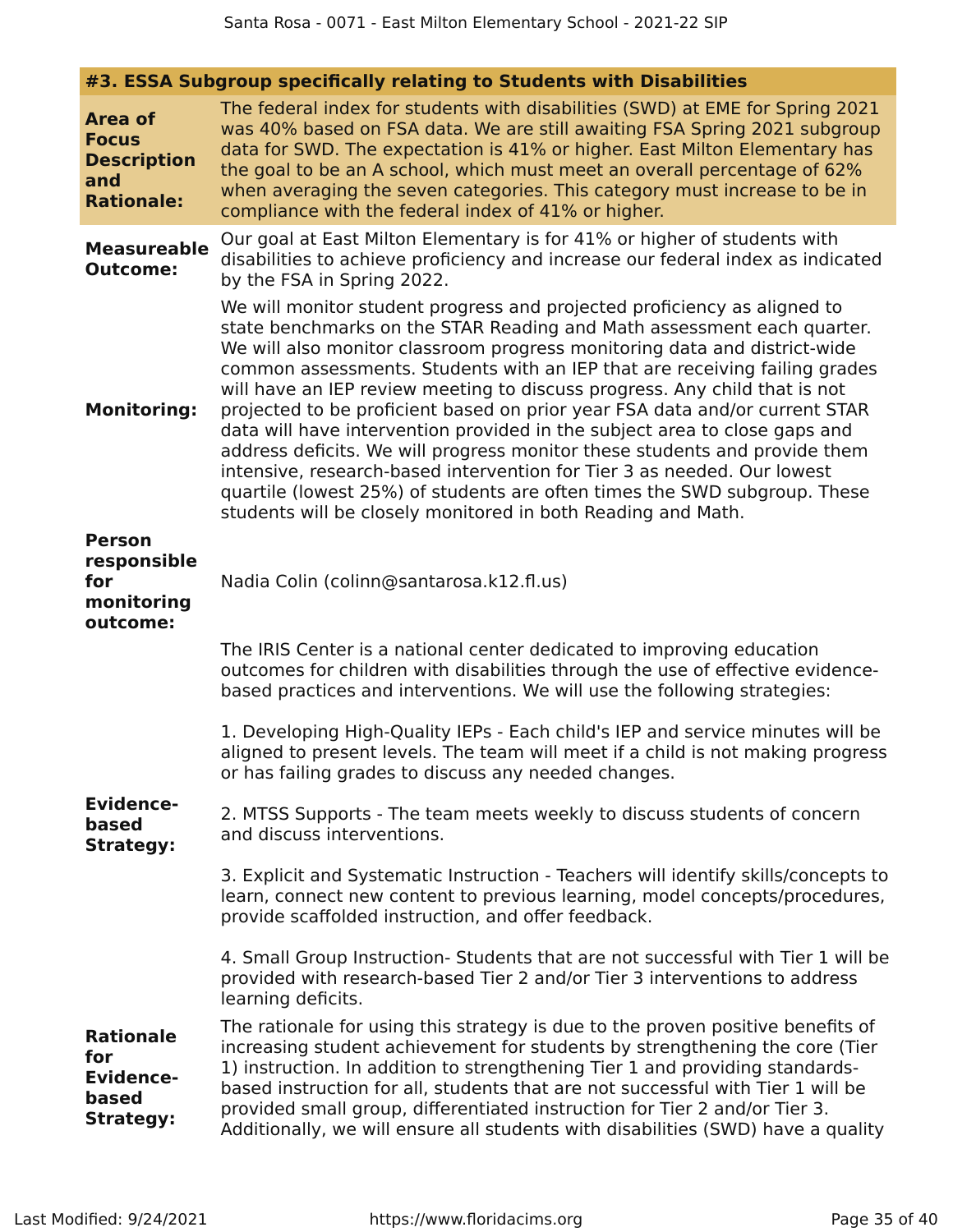individualized educational plan (QIEP) aligned to their specific needs. By targeted students with learning concerns in our MTSS meetings weekly, we hope to decrease the number of referrals for students to the Exceptional Student Education (ESE) program and provide research-based interventions to close gaps and address deficits. These four total evidence based strategies will benefit all students and will increase academic proficiency for students with disabilities on the 2022 FSA in both ELA and Math.

### **Action Steps to Implement**

1. Professional Development: -Provide stipends for professional development -PLCs and/or book studies -Conferences for teachers and/or administrators -District staff mentoring -Monthly TIP Mentor Meetings -QIEP Training for ESE teachers -Collaborative teaching PD

2. Instructional/Technology-based Resources: -Freckle -STAR Reading, STAR Early Literacy, STAR Math -ESGI (Kindergarten) -Manipulatives -Intervention/progress monitoring -Computers and/or technology hardware

3. Parent and Family Engagement: -Parents invited to all IEPs -Event food/refreshments to increase participation in events -Educational resources for families -Parent/Teacher Conferences

4. Staffing/Schedule Support: -Ensure allocated ESE staff is utilized appropriately -Maximize instructional and intervention time -Co-teaching classrooms -Paraprofessionals paired with dual-certified ESE teachers -AIS to support Tier 3 and "At Home Learning" -Literacy Coach to support Tier 1 ELA instruction and UDL strategies -Interventionists to support Tier 2/Tier 3 instruction -Strategic master schedule building of staggered intervention blocks

5. Tutoring: -Afterschool tutoring as needed -Funding for tutors as needed -Progress monitoring and/or supplemental material

**Person Responsible** Nadia Colin (colinn@santarosa.k12.fl.us)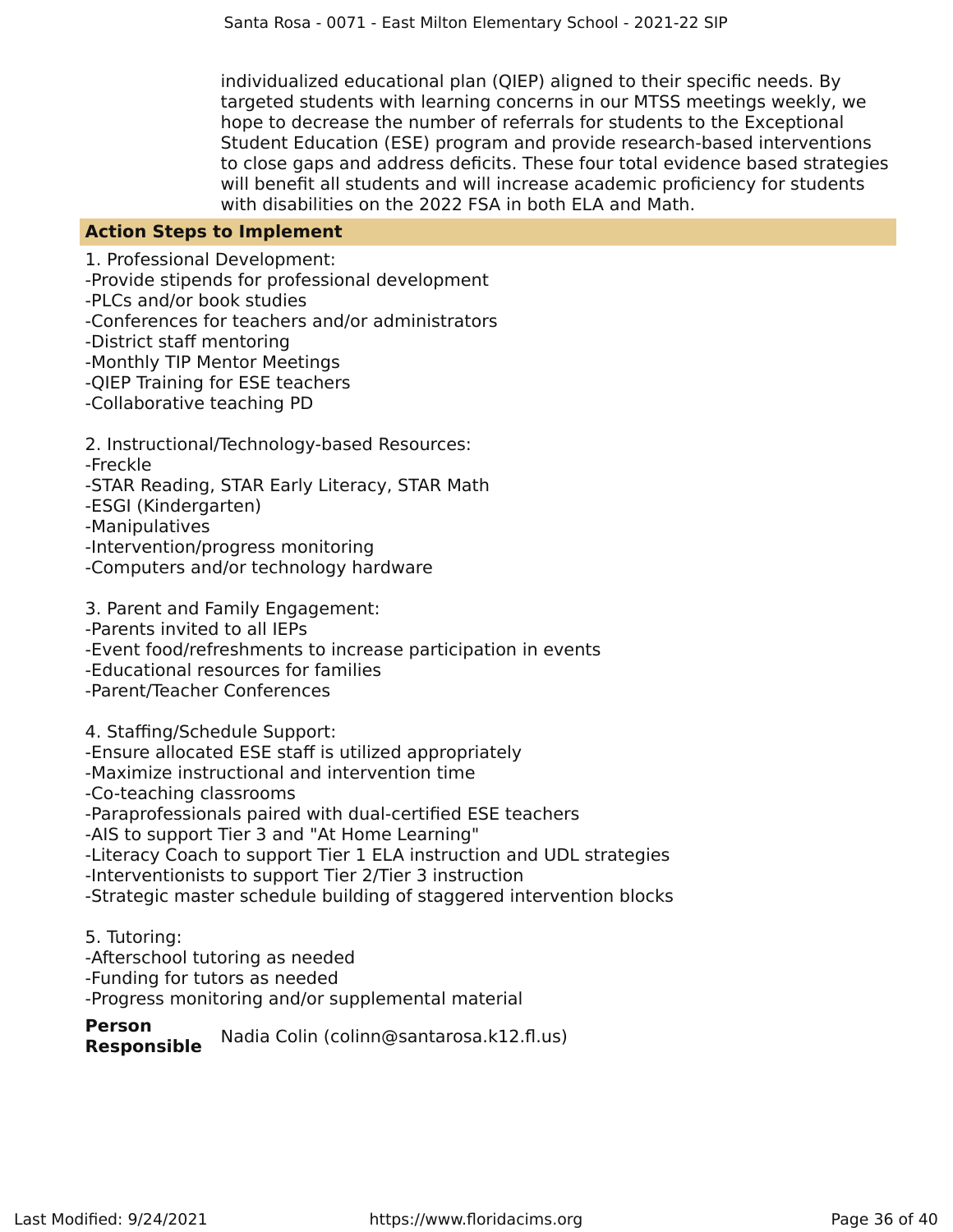**#4. Leadership specifically relating to Teacher Recruitment and Retention**

|                                                                                  | $\pi$ , Ecancising specifically relating to reacher necruitment and neterition                                                                                                                                                                                                                                                                                                                                                                                                                                                                                                                                                                                                                                                                                                                                                                                                                                                                                                                             |  |  |  |  |
|----------------------------------------------------------------------------------|------------------------------------------------------------------------------------------------------------------------------------------------------------------------------------------------------------------------------------------------------------------------------------------------------------------------------------------------------------------------------------------------------------------------------------------------------------------------------------------------------------------------------------------------------------------------------------------------------------------------------------------------------------------------------------------------------------------------------------------------------------------------------------------------------------------------------------------------------------------------------------------------------------------------------------------------------------------------------------------------------------|--|--|--|--|
| <b>Area of</b><br><b>Focus</b><br><b>Description</b><br>and<br><b>Rationale:</b> | Historically, East Milton Elementary has had a high turnover rate of teachers<br>and staff. Additionally, we have a large number of teachers that are<br>alternatively certified. In order to improve our overall school achievement, we<br>believe we need to recruit highly qualified teachers and work diligently to<br>retain them so we can build capacity and increase our shared leadership<br>among the campus.                                                                                                                                                                                                                                                                                                                                                                                                                                                                                                                                                                                    |  |  |  |  |
| <b>Measureable</b><br><b>Outcome:</b>                                            | We will strive to retain 100% of our staff that is highly qualified and showing<br>strong academic performance and growth for their students. We want to<br>mentor, lead, and retain the very best teachers in Santa Rosa County!                                                                                                                                                                                                                                                                                                                                                                                                                                                                                                                                                                                                                                                                                                                                                                          |  |  |  |  |
| <b>Monitoring:</b>                                                               | We will monitor teacher recruitment and retention through teacher<br>observations, mentor meetings, leadership meetings, and 1:1 data meetings<br>with teachers to review student performance, coach teachers, and ensure we<br>are building capacity among our staff.                                                                                                                                                                                                                                                                                                                                                                                                                                                                                                                                                                                                                                                                                                                                     |  |  |  |  |
| <b>Person</b><br>responsible<br>for<br>monitoring<br>outcome:                    | Nadia Colin (colinn@santarosa.k12.fl.us)                                                                                                                                                                                                                                                                                                                                                                                                                                                                                                                                                                                                                                                                                                                                                                                                                                                                                                                                                                   |  |  |  |  |
| <b>Evidence-</b><br>based<br><b>Strategy:</b>                                    | According to Best Evidence Encyclopedia, we will focus on implementing the<br>following evidence-based strategies to support and retain teachers:<br>-Monthly Mentor Meetings<br>-Coaching with Literacy Coach<br>-Modeling and support intervention with Reading & Math AIS<br>-Lesson planning with grade level colleagues, mentor, and/or mentor coach<br>-Working with Mentor Coach for lesson planning and best practices<br>-Meaningful, ongoing professional development<br>-Intervention modeling and support from Reading & Math AIS<br>-Data Chats with Administration to review data, support teachers, and coach<br>for Tier 1 instruction<br>-Clear, concise communication with staff via weekly "Roadrunner Review"<br>newsletters for all staff<br>-Intentional teacher placement based on experience and strengths<br>-Collaboration with grade level peers during common planning time<br>-Meaningful and specific feedback from administration after informal and<br>formal observations |  |  |  |  |
| <b>Rationale</b><br>for<br><b>Evidence-</b><br>based<br><b>Strategy:</b>         | By ensuring we are mentoring, coaching, and supporting new teachers, our<br>teachers will feel comfortable and build a strong culture and belief in our<br>school, administration, and our students. When teachers and staff are happy,<br>supported, and have the resources and tools they need as educators, they<br>are able to pour into their students and provide them the very best<br>instruction in order to be successful.                                                                                                                                                                                                                                                                                                                                                                                                                                                                                                                                                                       |  |  |  |  |

### **Action Steps to Implement**

Both administrators, Mrs. Colin, Principal, and Mrs. Hall, Assistant Principal will assist in supporting, coaching, and mentoring new staff. Additionally, our Teacher Induction Program (TIP) Leaders will also provide support, resources, and guidance on an ongoing basis for new staff. Our new teachers that are alternatively certified will work with a Mentor Coach to complete tasks and provide observations, feedback, coaching, and guidance on planning, analyzing data, and best practices. Each new teacher is assigned a grade level mentor.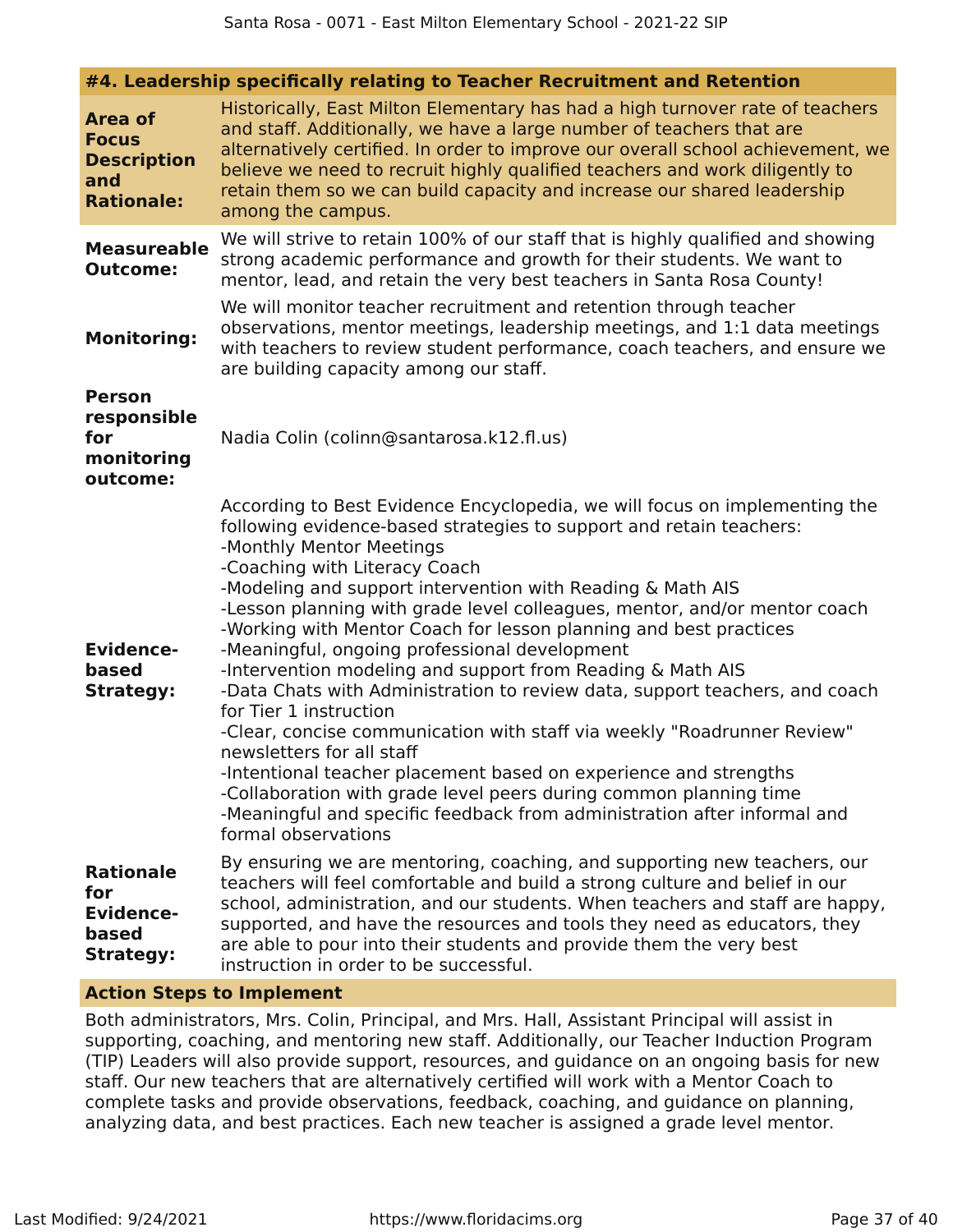We will implement the following steps to support new teachers and staff: -Monthly Mentor Meetings

-Coaching with Literacy Coach

-Intervention modeling and support from Reading & Math AIS

-Data Chats with Administration to review data and coach for Tier 1 instruction

-Clear, concise communication with staff via weekly "Roadrunner Review" newsletters

-Intentional teacher placement based on experience and strengths

-PBIS Incentives and Rewards for Teachers and Staff

-Ongoing professional development

**Person Responsible** Nadia Colin (colinn@santarosa.k12.fl.us)

# **Additional Schoolwide Improvement Priorities**

Using the SafeSchoolsforAlex.org, compare the discipline data of the school to discipline data across the state and provide primary or secondary areas of concern that the school will monitor during the upcoming school year. Include how the school culture and environment will be monitored through the lens of behavior or discipline data.

**In 2019, there were a total of 26 In School Suspension Incidents and 16 Out of School Suspension Incidents at EME. In comparison to other elementary schools in the state, we ranked very low as a school with discipline concerns.**

**\*Primary Concern- Our largest number of discipline referrals results from aggressive acts. We will ensure students are closely monitored during "unstructured" activities such as recess, PE, lunch, and/or during dismissal or bus rides to minimize these incidents.**

**\*Secondary Concern- During the previous school year, there was an increase of incidents involving tobacco (electronic vape pens). We will continue to monitor this and ensure students are unable to bring these devices to school.**

**The school culture and environment supports Positive Behavior Interventions and Supports. For 2020-2021, we were chosen as a model PBIS school and received a Resiliency Award. Our PBIS Program consists of five houses that both students and staff belong to. Each house represents a desired character trait and behavior expectations for students. Students earn points for demonstrating schoolwide expectations. We will celebrate behavioral success in a variety of ways through the use of the MEAL Program in the cafeteria, Student of the Week, Positive Office Behavior Referrals, and quarterly rewards for the winning PBIS house. We have a variety of supports and resources in place to support students, including a school counselor, guidance assistant, behavior coach, CDAC counselor, MFLAC counselor, Trauma Informed Counselor, and more. We will meet for MTSS for Behavior once per month and create Behavior PMPs for students of concern to provide interventions and monitor behavior data and/or progress. Staff will participate in a book study on strategies for creating a trauma-sensitive classroom and fostering resilient learners.**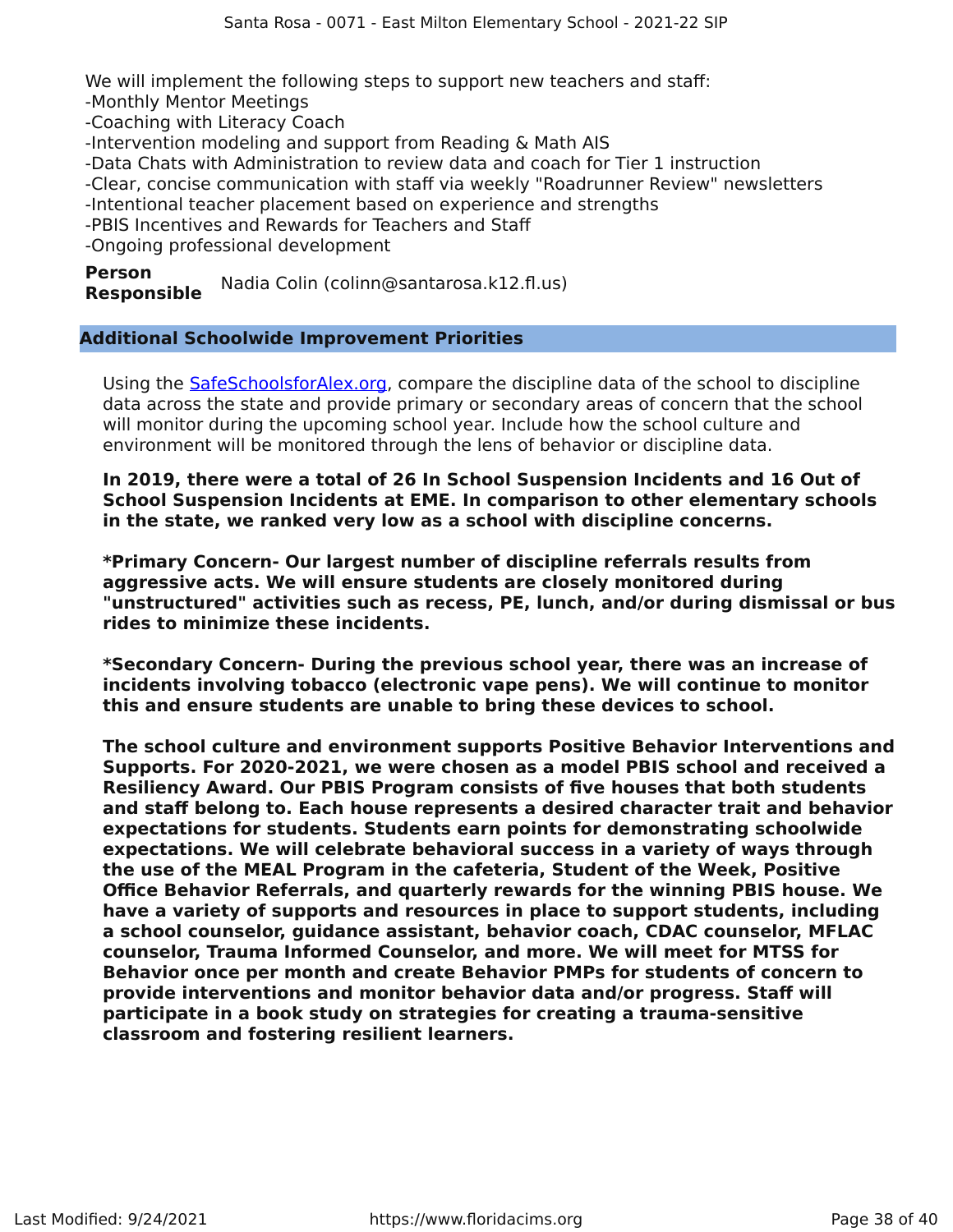# **Part IV: Positive Culture & Environment**

A positive school culture and environment reflects: a supportive and fulfilling environment, learning conditions that meet the needs of all students, people who are sure of their roles and relationships in student learning, and a culture that values trust, respect and high expectations. Consulting with various stakeholder groups to employ school improvement strategies that impact the positive school culture and environment are critical. Stakeholder groups more proximal to the school include teachers, students, and families of students, volunteers, and school board members. Broad stakeholder groups include early childhood providers, community colleges and universities, social services, and business partners.

Stakeholders play a key role in school performance and addressing equity. Consulting various stakeholder groups is critical in formulating a statement of vision, mission, values, goals, and employing school improvement strategies.

# **Describe how the school addresses building a positive school culture and environment.**

The school culture and environment supports Positive Behavior Interventions and Supports. We are a model PBIS school and have five houses that students belong to. Each house represents a desired character trait and behavior expectations for students. Students earn points for demonstrating schoolwide expectations. We will celebrate behavioral success in a variety of ways through the use of the MEAL Program in the cafeteria, Student of the Week, Positive Office Behavior Referrals, and quarterly rewards for the winning PBIS house. We have a variety of supports and resources in place to support students, including a school counselor, guidance assistant, behavior coach, CDAC counselor, MFLAC counselor, Trauma Informed Counselor, and more. We will meet for MTSS for Behavior once per month and create Behavior PMPs for students of concern to provide interventions and monitor behavior data and/or progress. Staff will participate in a book study on strategies for creating a trauma-sensitive classroom and fostering resilient learners.

# **Identify the stakeholders and their role in promoting a positive culture and environment at the school.**

Communication is a top priority to ensure our parents and families are involved in their child's education and school experience. Information is relayed weekly through the School Messenger call-out system, our

school's Facebook page and website, the electronic marquee, and a monthly newsletter (Roadrunner Run) with information from administration, important upcoming dates, and more.

EME plans to build positive relationships with parents, families, and other community stakeholders to fulfill the school's mission and support the needs of students by including students (as appropriate), parents, school faculty, and community members as partners in planning, governance, and advocacy. We will encourage

participation of all stakeholders. Parents and guardians will participate in decisions that relate to and affect their child's education.

EME's Title I Program includes an initiative to increase parent involvement in their child's education, provides training to parents in an effort to assist their children at home so that they